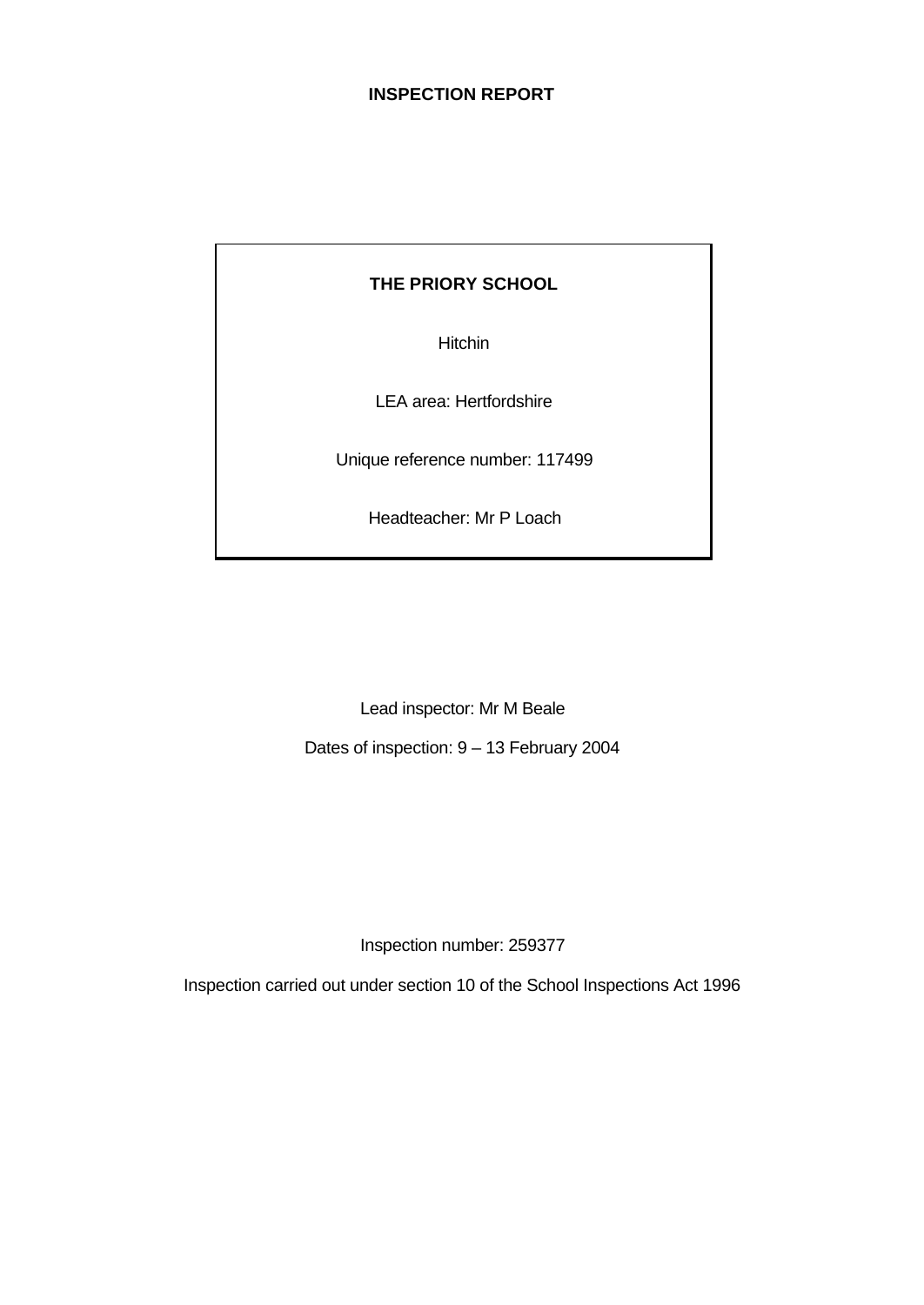#### © Crown copyright 2004

This report may be reproduced in whole or in part for non-commercial educational purposes, provided that all extracts quoted are reproduced verbatim without adaptation and on condition that the source and date thereof are stated.

Further copies of this report are obtainable from the school. Under the School Inspections Act 1996, the school must provide a copy of this report and/or its summary free of charge to certain categories of people. A charge not exceeding the full cost of reproduction may be made for any other copies supplied.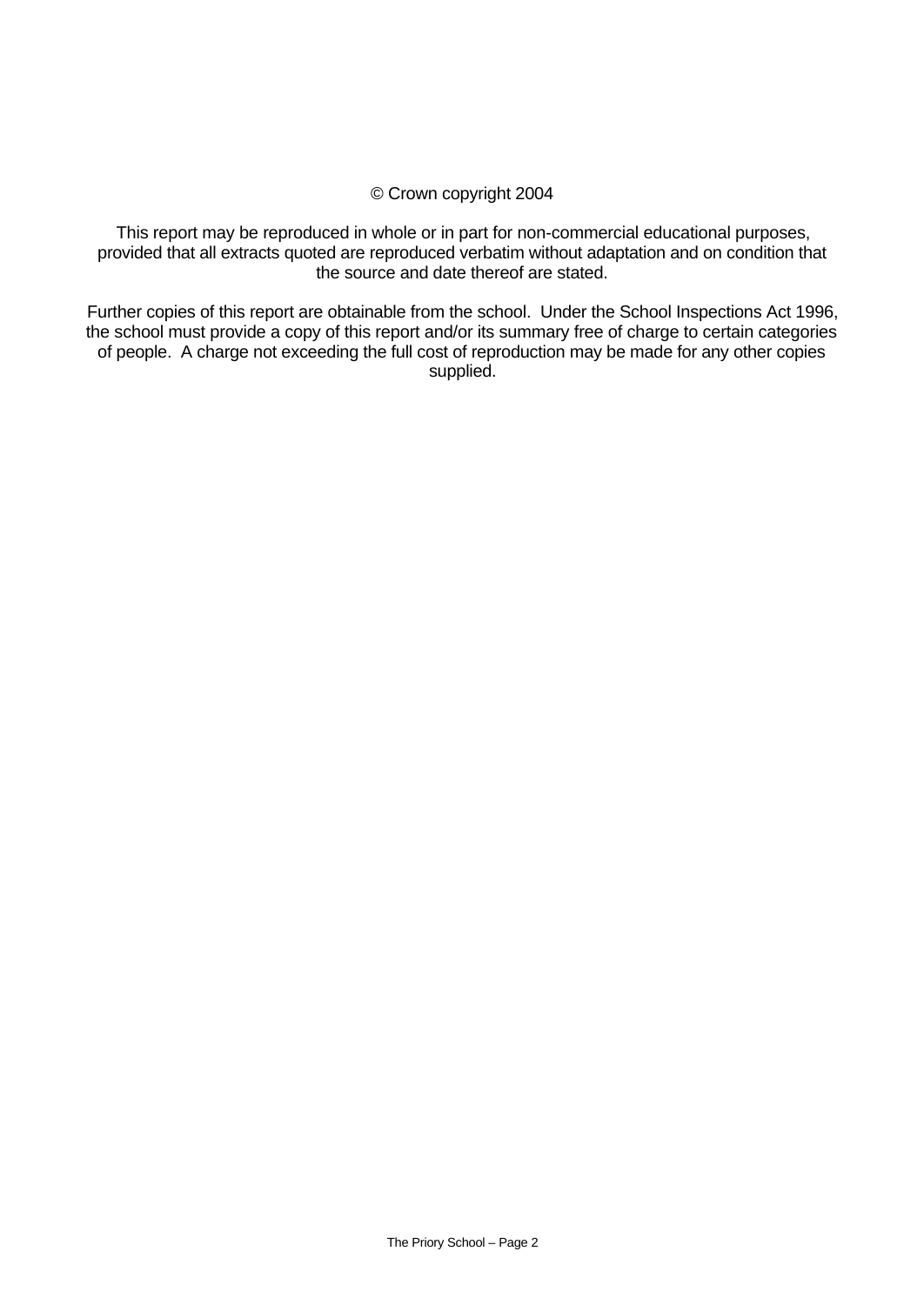# **INFORMATION ABOUT THE SCHOOL**

| Type of school:              | Comprehensive                  |
|------------------------------|--------------------------------|
| School category:             | Community                      |
| Age range of students:       | 11 to 18                       |
| Gender of students:          | Mixed                          |
| Number on roll:              | 829                            |
| School address:              | <b>Bedford Road</b><br>Hitchin |
| Postcode:                    | Hertfordshire<br>SG5 2UR       |
| Telephone number:            | 01462 622300                   |
| Fax number:                  | 01462 622301                   |
| Appropriate authority:       | Governing body                 |
| Name of chair of governors:  | Mr C Lacey                     |
| Date of previous inspection: | 27 April 1998                  |

## **CHARACTERISTICS OF THE SCHOOL**

The school serves the market town of Hitchin and some surrounding villages. It is slightly smaller than average, with marginally more boys than girls amongst the 829 on roll. This figure includes 106 students in the sixth form, which operates in a consortium with two local schools. Over 80 per cent of the students are of white-British backgrounds with no other ethnic group represented in large numbers. The proportion of students with a first language believed not to be English is higher than in most schools, and five are at an early stage of learning English. There are five refugee children and four students in the care of the local authority. There is some student mobility, but this is less than happens nationally. The proportion of students eligible for a free school meal is close to the national average. There are two main feeder primaries with another 38 sending pupils to the school. Attainment on entry to the school is below average overall, but attainment on entry to the sixth form is closer to that seen nationally. The proportion of the students identified with special educational needs is close to the national average, as is the number with a statement of special educational need. The current headteacher has been in post since September 2002, having taken over from a long-serving headteacher who opened the school in 1988.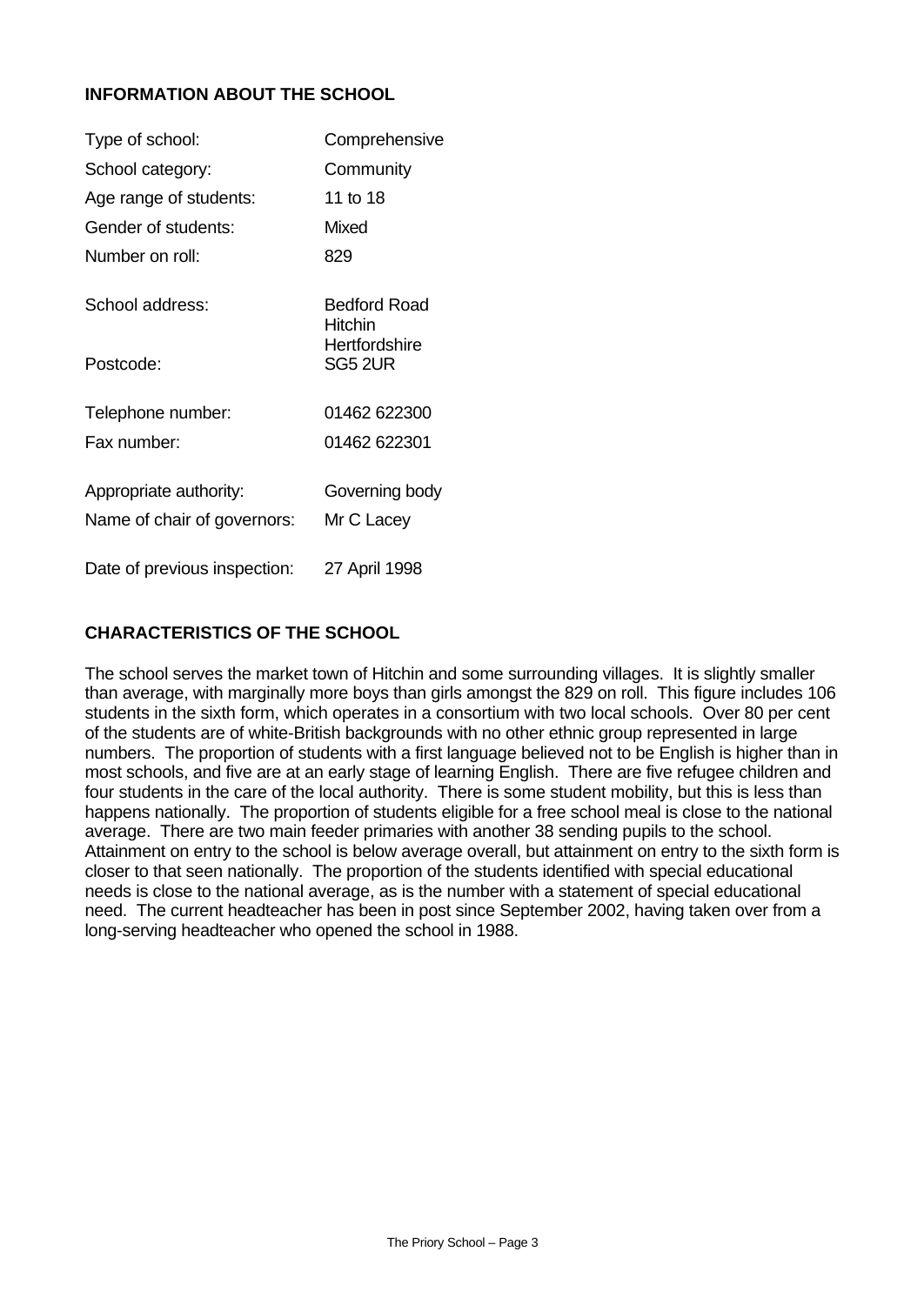# **INFORMATION ABOUT THE INSPECTION TEAM**

| Members of the inspection team |                       | <b>Subject responsibilities</b> |                                             |
|--------------------------------|-----------------------|---------------------------------|---------------------------------------------|
| 19385                          | <b>Martin Beale</b>   | Lead inspector                  | Citizenship                                 |
|                                |                       |                                 | Mathematics (sixth form)                    |
| 14066                          | Gill Hoggard          | Lay inspector                   |                                             |
| 27188                          | <b>Gill Murray</b>    | Team inspector                  | English                                     |
| 17541                          | Fran Ashworth         | Team inspector                  | Mathematics (11-16)                         |
|                                |                       |                                 | English as an additional language           |
| 30563                          | <b>Jackie Pentlow</b> | Team inspector                  | Religious education                         |
|                                |                       |                                 | Biology (sixth form)                        |
| 8052                           | Ken McKenzie          | Team inspector                  | Information and communication<br>technology |
|                                |                       |                                 | Business studies (sixth form)               |
| 30545                          | <b>David Castell</b>  | Team inspector                  | Geography                                   |
| 31685                          | Val Girling           | Team inspector                  | Art and design                              |
| 1489                           | Paul King             | Team inspector                  | Design and technology                       |
| 23324                          | Sylvia Greenland      | Team inspector                  | History                                     |
|                                |                       |                                 | Sociology (sixth form)                      |
| 32173                          | Barbara Brown         | Team inspector                  | Modern foreign languages                    |
| 23268                          | Kevin Corrigan        | Team inspector                  | Physical education                          |
|                                |                       |                                 | Special educational needs                   |
| 4126                           | <b>Clive Parsons</b>  | Team inspector                  | Science                                     |
| 32219                          | Nicholas Smith        | Team inspector                  | Music                                       |

The inspection contractor was:

PBM Brookbridge and Bedford Ltd 13A Market Place **Uttoxeter Staffordshire** ST14 8HY

Any concerns or complaints about the inspection or the report should be made initially to the inspection contractor. The procedures are set out in the leaflet *'Complaining about Ofsted Inspections'*, which is available from Ofsted Publications Centre (telephone 07002 637833) or Ofsted's website (www.ofsted.gov.uk).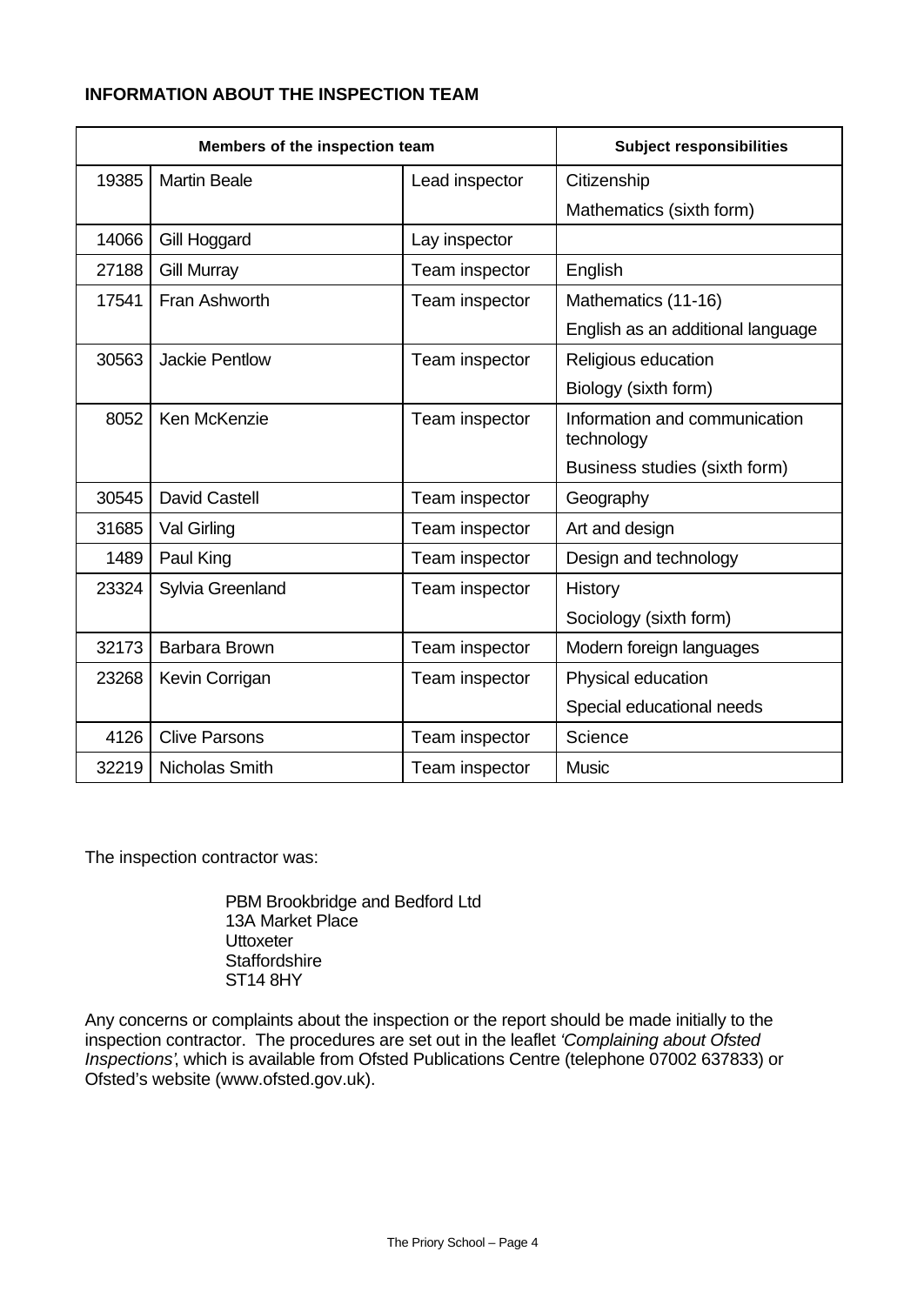# **REPORT CONTENTS**

|                                                                                                                                                                    | Page |
|--------------------------------------------------------------------------------------------------------------------------------------------------------------------|------|
| <b>PART A: SUMMARY OF THE REPORT</b>                                                                                                                               | 6    |
| <b>PART B: COMMENTARY ON THE MAIN INSPECTION FINDINGS</b>                                                                                                          |      |
| <b>STANDARDS ACHIEVED BY STUDENTS</b>                                                                                                                              | 10   |
| Standards achieved in areas of learning, subjects and courses                                                                                                      |      |
| Students' attitudes, values and other personal qualities                                                                                                           |      |
| <b>QUALITY OF EDUCATION PROVIDED BY THE SCHOOL</b>                                                                                                                 | 14   |
| Teaching and learning<br>The curriculum<br>Care, guidance and support<br>Partnership with parents, other schools and the community                                 |      |
| <b>LEADERSHIP AND MANAGEMENT</b>                                                                                                                                   | 20   |
| <b>PART C: THE QUALITY OF EDUCATION SUBJECTS AND COURSES</b><br><b>SUBJECTS AND COURSES IN KEY STAGES 3 AND 4</b><br><b>SUBJECTS AND COURSES IN THE SIXTH FORM</b> | 22   |
| <b>PART D: SUMMARY OF THE MAIN INSPECTION JUDGEMENTS</b>                                                                                                           | 49   |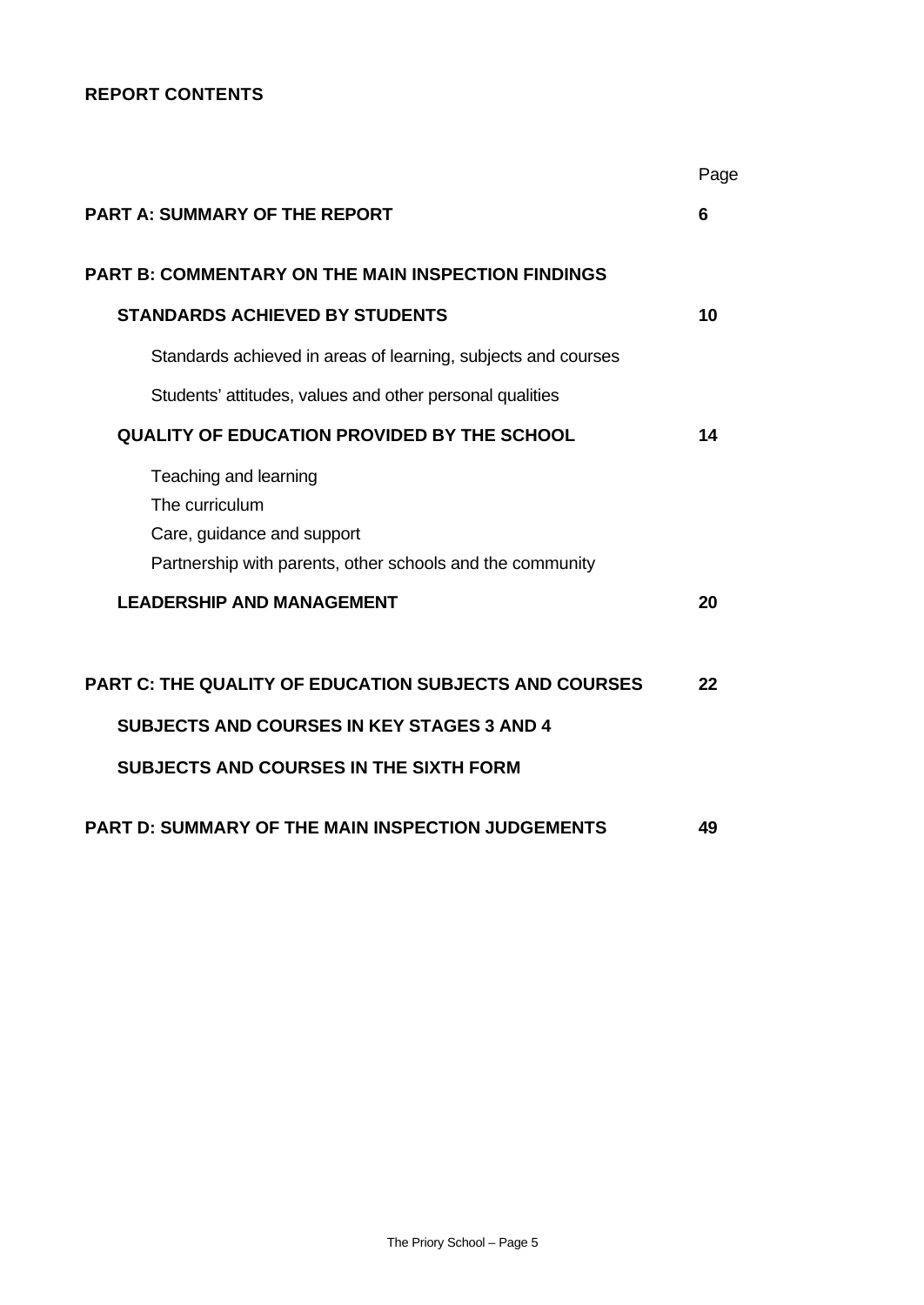# **PART A: SUMMARY OF THE REPORT**

# **OVERALL EVALUATION**

**This is a satisfactory school** that provides sound value for money. New leadership and management are starting to identify and tackle shortcomings robustly. Planning for school improvement is based more securely on an analysis of strengths and weaknesses, although some of the action required is not yet consistently applied. Teaching is satisfactory overall, but varies considerably. Student achievement is satisfactory overall, although boys are not doing as well as girls.

The school's main strengths and weaknesses are:

- The focus on improving teaching and learning and raising standards now promoted by the new senior team is starting to move the school forward.
- There is a considerable proportion of very good and excellent teaching; however, several less than satisfactory lessons are taught mainly by inexperienced or temporary staff.
- The school is wisely focusing its attention on improving boys' achievement, although it is too early to evaluate the impact of the action being taken, much of which is highly appropriate.
- The school has not developed a coherent approach to the promotion of all aspects of the students' personal development.
- In spite of recent action taken, attendance levels are unsatisfactory and several students are regularly late to school.
- The careers programme is thoroughly prepared and provides very good guidance for students.

Sound improvement has been made since the last inspection in 1998, although much of this is down to changes in the last 18 months. All test and examination results have risen, more rapidly so than nationally at Year 9 and A Level. Teaching quality has improved, but attendance has declined. While many of the main shortcomings have been tackled, others are only just receiving attention. For example, boys' underachievement is only now being tackled vigorously. Assessment procedures and practice have improved. Weaknesses in timetabling arrangements and staff deployment have been eliminated.

#### **STANDARDS ACHIEVED**

| Performance compared with: |                                 |      | similar schools |      |      |
|----------------------------|---------------------------------|------|-----------------|------|------|
|                            |                                 | 2001 | 2002            | 2003 | 2003 |
| Year 11                    | GCSE/GNVQ examinations          |      | С               |      |      |
| Year 13                    | A/AS level and VCE examinations | А    |                 | A    |      |

*Key: A - well above average; B – above average; C – average; D – below average; E – well below average For Year 11, similar schools are those whose students attained similarly at the end of Year 9.*

**Achievement is satisfactory overall,** but is good in Years 10 and 11 and in the sixth form. Standards of work are broadly close to the national average in Years 7 to 11 and are above average in the sixth form. National Curriculum test results for Year 9 students have risen considerably overall, and were above average in science in 2003. Year 9 English results have not shown the same rapid improvement over the last two years, partly because of difficulties in appointing a head of department. Boys do not achieve as well as girls. This is most marked in Years 10 and 11 and is shown by the difference in their GCSE results, which is greater than nationally. Numbers are too small to identify any significant variation in the attainment of students from different ethnic groups, although the school is carefully monitoring any trends. Students with special educational needs achieve well and the small number in the sixth form do particularly well.

**The students' personal development is satisfactory. Moral, social and cultural development are sound, but their spiritual awareness is not receiving sufficient attention.** Most students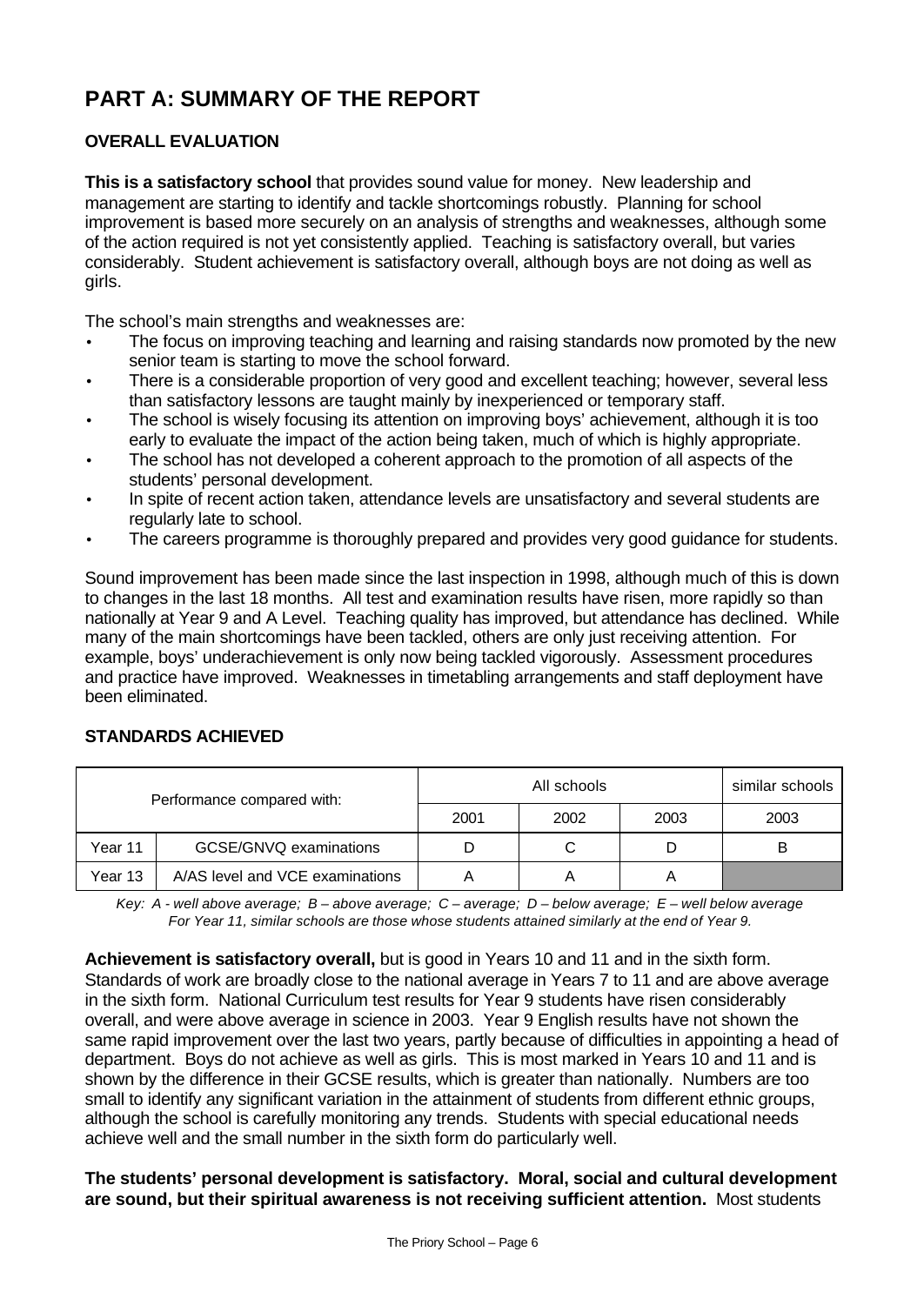behave well and are positive about their studies, but a minority have not developed a mature and self-disciplined approach. Attendance is below average and several students are regularly late for school and to lessons. Fixed-term exclusion levels have been high, though they are starting to be reduced.

# **QUALITY OF EDUCATION**

**The quality of education is satisfactory. Teaching is satisfactory overall,** but is most effective in Years 10 and 11 and in the sixth form. The curriculum is satisfactory; however, there is not a sufficiently concerted effort being made to promote themes such as literacy, numeracy, citizenship and the students' personal development within subjects. Links with parents and the local business community considerably enhance learning and broaden the students' experiences. The care, support and guidance provided are good. Careers education is a particular strength and the students' induction as they transfer into the school is thoughtfully planned.

## **LEADERSHIP AND MANAGEMENT**

**Leadership and management are good.** The new headteacher and senior team have introduced much greater rigour to the work of staff, many of whom are responding well to the challenge of improving standards. Other staff with responsibilities are being supported, trained and guided to take on enhanced leadership roles within their areas. The governing body is taking an increasingly effective role in the school. It fulfils its responsibilities satisfactorily, although statutory requirements for collective worship and for teaching religious education in the sixth form are not met.

# **PARENTS' AND STUDENTS' VIEWS OF THE SCHOOL**

Parents are happy with the school and all that it provides. They particularly like the provision for their children if they have special educational needs. While most students are pleased to be at the school, some have concerns about the behaviour of a minority, a matter with which the team concurs. Several students also feel that while the school seeks their views they do not feel that these are acted upon or that they have a real say in matters of major importance to them.

#### **IMPROVEMENTS NEEDED**

The most important things the school should do to improve are:

- rigorously implement strategies to raise boys' achievement, particularly in Years 10 and 11;
- tackle weaknesses in the teaching of inexperienced and temporary staff;
- monitor the effectiveness of the action being taken to reduce absence and improve punctuality;
- plan and implement strategies throughout the school to promote all aspects of the students' personal development and their understanding of citizenship;
- ensure that the development of literacy and numeracy is seen as a responsibility of all staff.

and, to meet statutory requirements:

- for a daily act of collective worship;
- for teaching religious education in the sixth form..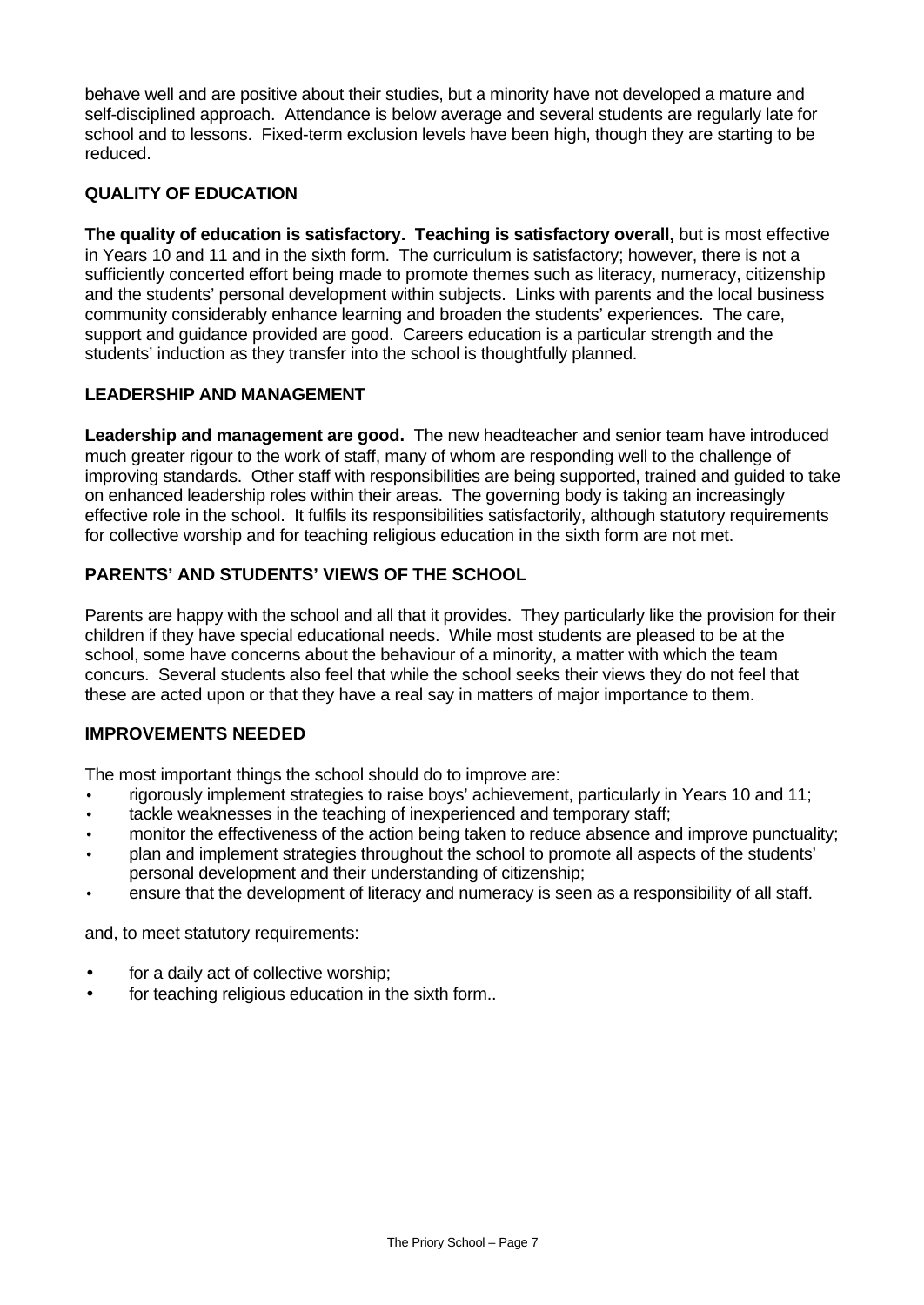# **THE SIXTH FORM AT THE PRIORY SCHOOL**

## **OVERALL EVALUATION**

**Sixth form provision is good.** The well managed consortium arrangements broaden the range of subjects on offer and mean that students can choose courses that meet their aptitudes and aspirations well. These arrangements also result in provision that is cost-effective. Students achieve well; they make good progress and A Level results are well above average overall. This is because teaching is very good overall and most students are highly motivated to succeed. Results have improved since the last inspection as has the overall quality of sixth form provision.

The main strengths and weaknesses are:

- Students learn skills and ideas rapidly because of challenging teaching from subject experts.
- The high motivation of students and the readiness of staff to be available to help those finding work difficult, enables students to make good and often very good progress.
- The school does not meet requirements for teaching religious education in the sixth form.
- While students are starting to take on roles around the school, there is scope for this to be extended.
- Students' work is assessed well and used to set targets and as a basis for effective support and guidance.

## **QUALITY AND STANDARDS IN SUBJECTS AND COURSES OF THE CURRICULUM**

Judgements about the provision in the subjects and courses inspected in the sixth form are shown below. They are based mainly on the quality of teaching and learning and how well students achieve. Not all subjects in the sixth form were inspected.

| <b>Curriculum area</b>                       | <b>Evaluation</b>                                                                                                                                                                                                                                                                                                                         |
|----------------------------------------------|-------------------------------------------------------------------------------------------------------------------------------------------------------------------------------------------------------------------------------------------------------------------------------------------------------------------------------------------|
| English, languages and<br>communication      | <b>Provision for English is satisfactory.</b> The students have positive attitudes<br>and achieve well. Teaching is satisfactory and A Level results in 2002 were<br>above average.                                                                                                                                                       |
| <b>Mathematics</b>                           | Provision for mathematics is good. Students achieve well because of<br>expert teaching and the commitment of the students. A Level results are<br>regularly above average.                                                                                                                                                                |
| Science                                      | <b>Provision for biology is good.</b> Standards are above average at A Level.<br>Students achieve well and respond enthusiastically to the good teaching.                                                                                                                                                                                 |
| <b>Humanities</b>                            | <b>Provision for geography is good.</b> Good teaching which actively involves the<br>students in applying their knowledge is leading to above average levels of<br>attainment.                                                                                                                                                            |
|                                              | Provision for sociology is very good. Students achieve above average<br>examination results because of excellent motivation and very good teaching.                                                                                                                                                                                       |
| Engineering, technology and<br>manufacturing | Provision for product design is good. Standards are above average.<br>Teaching and learning are good and along with the commitment of the students<br>contributes to their good achievement.                                                                                                                                              |
| Visual and performing arts and<br>media      | <b>Provision for art is good.</b> A Level standards have varied depending on the<br>intake and group sizes, which are often small. Achievement is good and<br>students make good progress from their earlier GCSE results. This is largely<br>because teaching and learning are good.                                                     |
| <b>Business</b>                              | Provision for business studies is good. The department offers a range of<br>examination courses to cater for a wide spread of ability and aptitude. There<br>has been some variation in results at A Level but the high quality of teaching<br>makes a very positive contribution to students' achievement in all examination<br>courses. |

*The curriculum areas are broadly common across all post-16 education and training. They do not necessarily correspond with subjects and courses taught by the school. Inspectors make judgements in the range: excellent; very*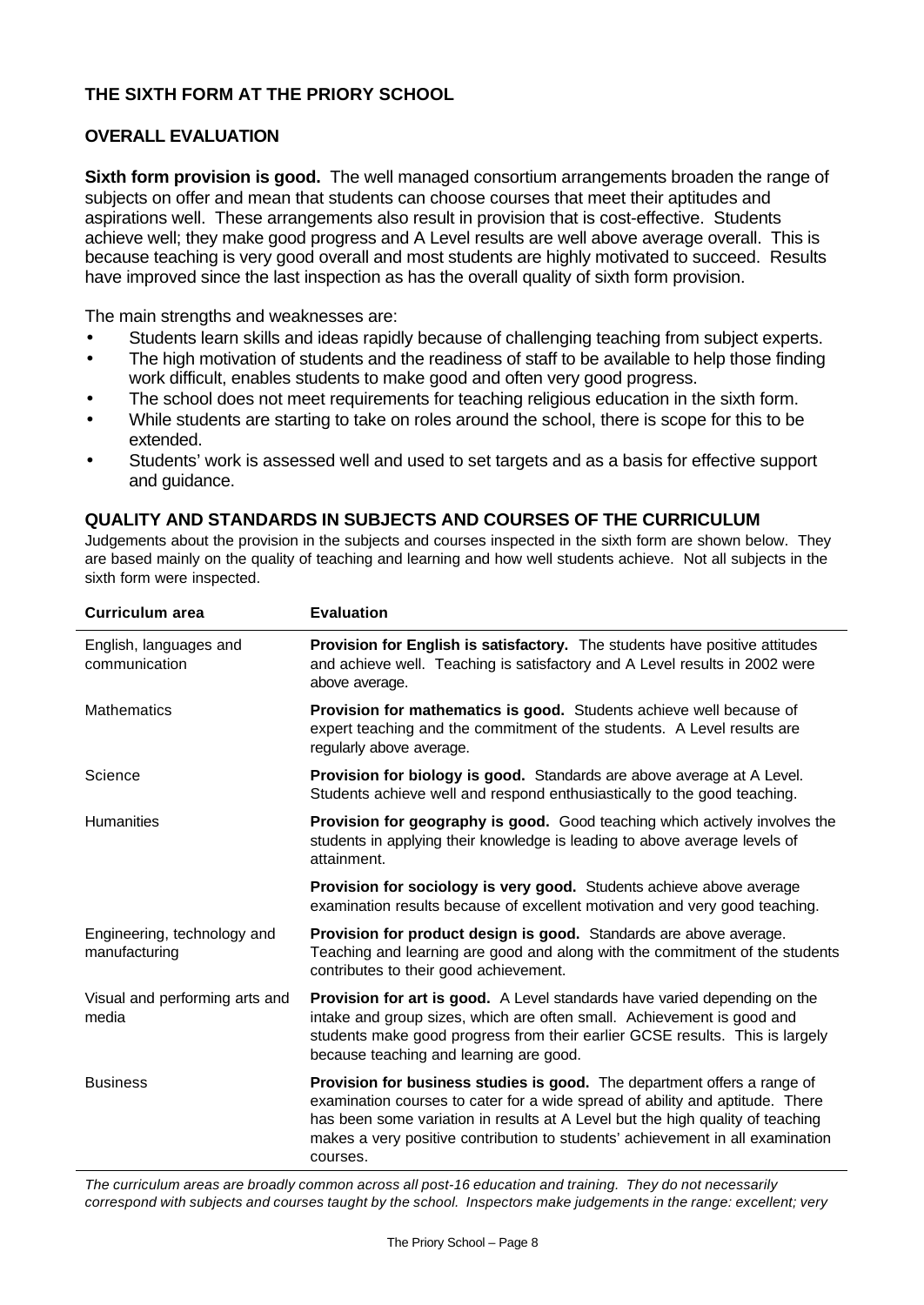*good; good; satisfactory; unsatisfactory; poor; very poor. Excellent and very good are equivalent to the judgement 'outstanding' in further education and sixth form college reports; poor and very poor are equivalent to 'very weak'.* **ADVICE, GUIDANCE AND SUPPORT**

Students are provided with good support and guidance when deciding the courses to study. This continues during their time in the sixth form. Subject teachers set the students challenging targets, assess their progress carefully and give clear indications as to how they can improve and meet these targets. The role of the tutor is developing, although they do not yet take a sufficiently high profile in tracking the overall progress of their students and guiding their academic progress.

# **LEADERSHIP AND MANAGEMENT OF THE SIXTH FORM**

**Leadership and management of the sixth form are good particularly in ensuring that consortium** arrangements work to the benefit of all students. Day-to-day management ensures the smooth running of the sixth form and strategic planning is effective in securing improvements. A strong focus on monitoring the work of staff has developed over the last year. The accountability of subject staff and the sixth form team for standards and the quality of provision has enabled shortcomings to be highlighted and action taken.

## **STUDENTS' VIEWS OF THE SIXTH FORM**

Students are very happy with the sixth form provision. They like the breadth of study offered by the consortium, and they feel valued by staff. They find their teachers' support and ready accessibility of considerable benefit to their studies and many feel that they are challenged to do well. Most students feel that the guidance and advice for higher education is very helpful.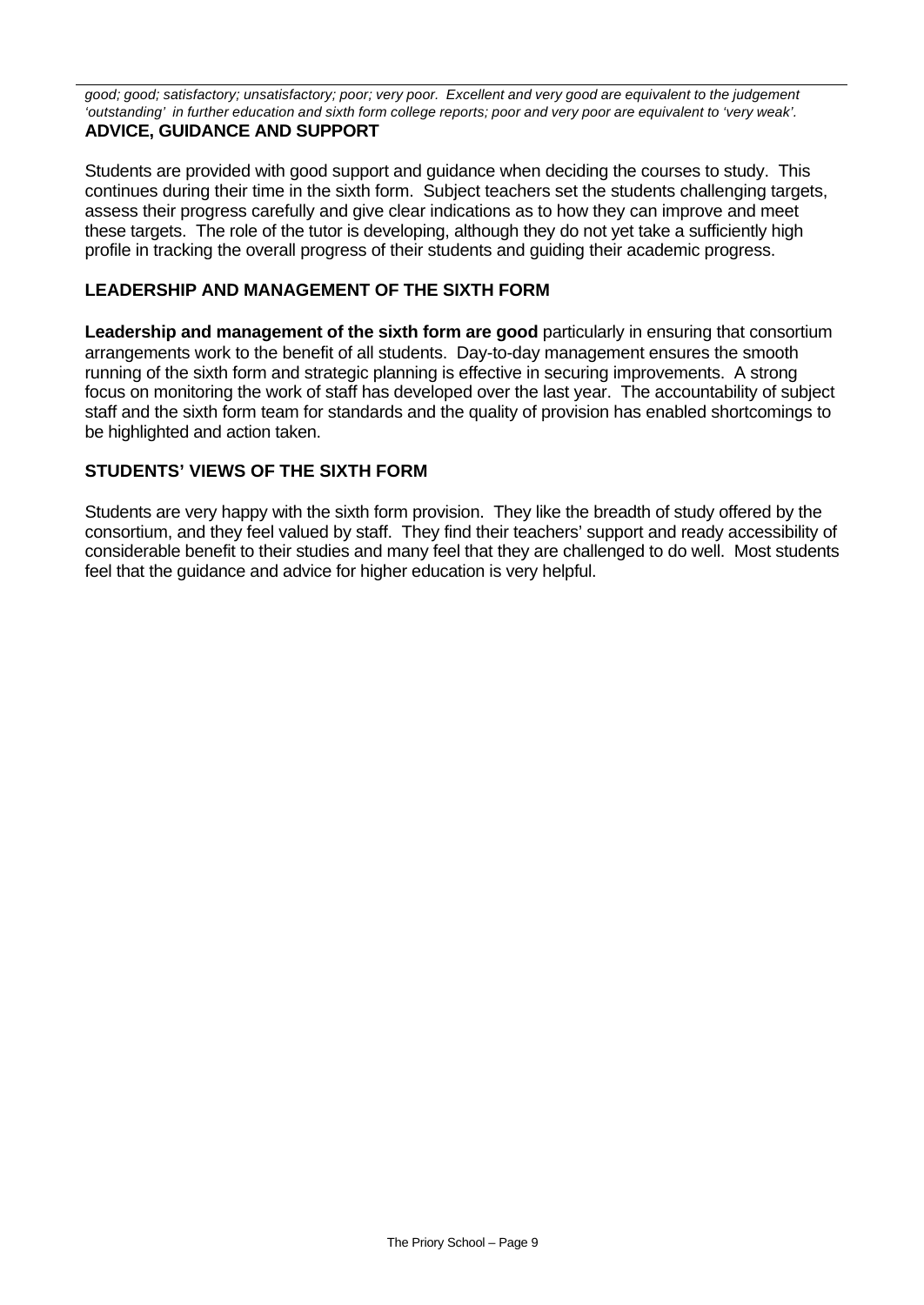# **PART B: COMMENTARY ON THE INSPECTION FINDINGS**

# **STANDARDS ACHIEVED BY STUDENTS**

#### **Standards achieved in subjects and courses**

Students' achievement overall is satisfactory, and is good in the sixth form. The standard of work seen during the inspection was average overall and has improved since the last inspection. A Level results are consistently above the national average and the standard of work seen during the inspection in the sixth form was above average overall.

#### **Main strengths and weaknesses**

- A Level results have been consistently well above average for the last three years and female students perform significantly better overall than their male counterparts.
- Students achieve well in the sixth form as a result of very good teaching and learning, good assessment of performance and their positive attitude to learning.
- National Curriculum test results for students in Year 9 have risen at a faster rate than nationally since the last inspection.
- Achievement for students in Years 10 and 11 is good, mainly as a result of good teaching and learning and accurate assessment of their needs.
- Boys generally do not achieve as well as girls, an issue that was also highlighted at the time of the last inspection.
- Students with special educational needs make progress as good as their peers and achieve particularly well in Years 10 and 11 and in the sixth form.

#### **Commentary**

#### *Standards in national tests at the end of Year 9 – average point scores in 2003*

| Standards in:      | School results | National results |
|--------------------|----------------|------------------|
| English            | 31.9(32.1)     | 33.4(33.3)       |
| <b>Mathematics</b> | 35.7(33.3)     | 35.4 (34.7)      |
| Science            | 35.0(32.9)     | 33.6(33.3)       |

*There were 138 students in the year group. Figures in brackets are for the previous year*

- 1. Although Year 9 test results have risen in all three subjects, there was a significant variation between the subjects in 2003. Overall results were in line with the national average, but below results in similar schools. They represented satisfactory progress from the students' earlier test results in Year 6. Science results have improved quite sharply and were above both the national average and results in similar schools. Students' performance in mathematics has shown a similar sharp improvement and results were close to both the national and similar schools averages in 2003. However, students are not performing as well in English and it is for this reason that overall results were not higher. Results were below the national average and well below results in similar schools. In addition, the gender difference reported in English at the last inspection still remains, with girls generally achieving better than boys.
- 2. Achievement overall in Years 7 to 9 is satisfactory. Teaching seen during the inspection was not as effective here as in other parts of the school, partly because of the large number of lessons taken by temporary and inexperienced staff. Standards are average in each of the core subjects and overall. This represents an improvement in English from the most recent test results. Students with special educational needs make sound progress, as do those identified as gifted and talented. The small number of students with English as an additional language are supported well and make good progress.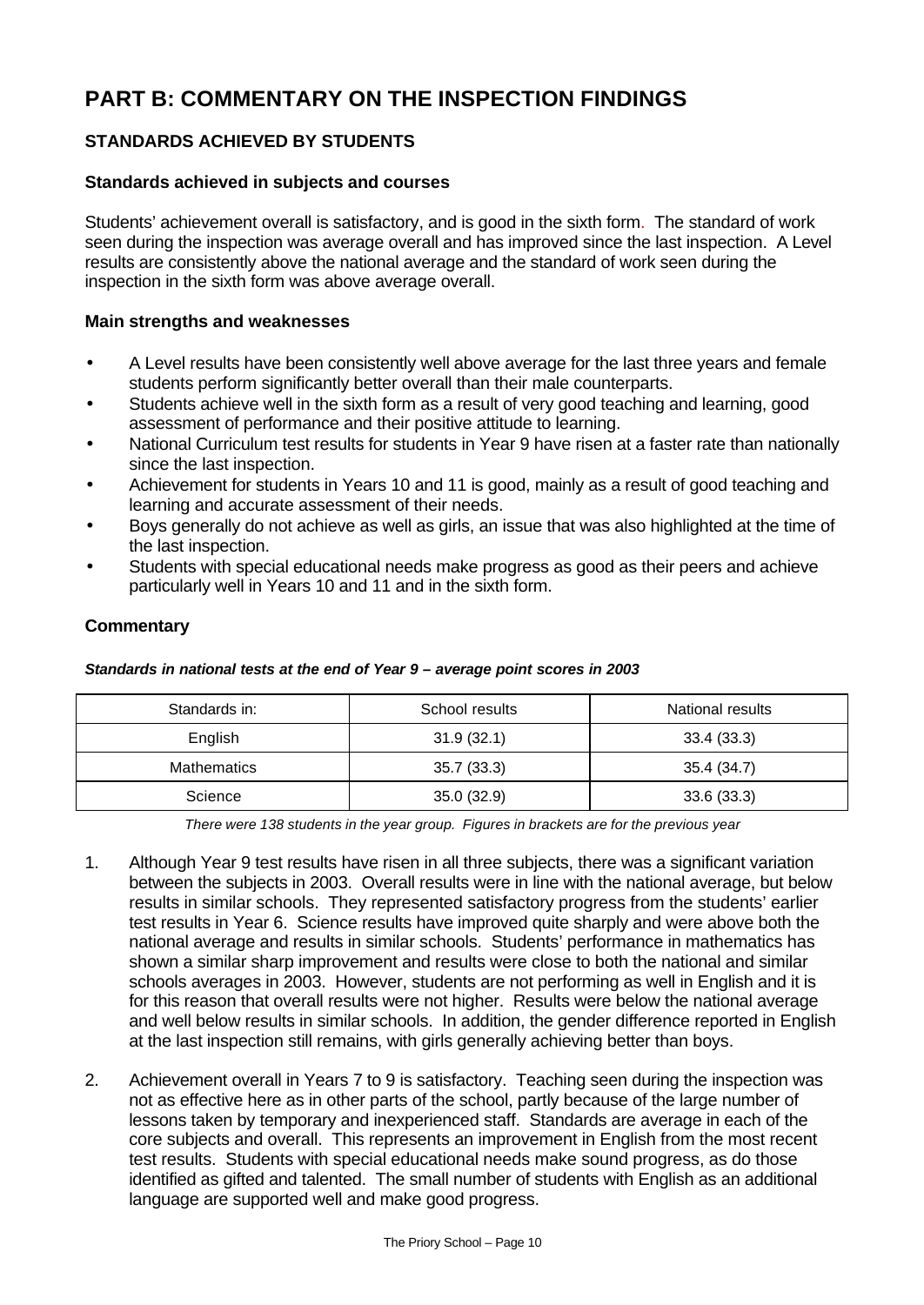#### *Standards in GCSE/GNVQ examinations at the end of Year 11 in 2003*

|                                                       | School results | National results |
|-------------------------------------------------------|----------------|------------------|
| Percentage of students gaining 5 or more A*-C grades  | 39 (38)        | 52 (50)          |
| Percentage of students gaining 5 or more A*-G grades  | 86 (92)        | 91 (91)          |
| Percentage of students gaining 1 or more A*-G grades  | 93 (95)        | 96 (96)          |
| Average point score per student (best eight subjects) | 31.7(34.7)     | 32.9(34.7)       |

*There were 148 students in the year group. The percentages include the equivalent GCSE grades obtained in GNVQ assessments. Figures in brackets are for the previous year.*

- 3. GCSE results have risen in line with the national average but with considerable fluctuations over the period 1999 to 2003. The proportion of students achieving five or more A\*-C grades was below the national average throughout this period and the proportion of A\*/A grades fell from 2002 to 2003. In spite of the fall from 2002, the 2003 results represented at least satisfactory progress overall for students from their earlier Year 9 test results. GCSE targets were not achieved in 2003. As at Year 9, English was the weakest of the core subjects in 2003 and results were below the national average although they compared favourably with similar schools. Results in mathematics and science were both in line with the national average and well above results in similar schools. The only subject in recent years to achieve consistently above average results has been drama. By contrast, results in English language, business studies and German have been significantly below average for the last two years.
- 4. The gender difference at Year 9 widens considerably by Year 11. Girls have consistently achieved better overall results than boys at GCSE and particularly so in 2003. While girls outperformed boys in many areas, boys did not do significantly better than girls in any subjects. The school is aware of this problem and is starting to focus its attention on narrowing this gap. Action taken has not yet had time to produce tangible results, but there are some signs that boys are starting to achieve at a better level than previously.
- 5. Teaching is more effective in Years 10 and 11 than in Years 7 to 9 and most students are motivated and committed to their studies. Consequently, most students are achieving well with the exception of those with low attendance levels and a few in each year group who exhibit poor behaviour and attitudes to learning. The standard of work seen during the inspection was generally in line with national expectations with some variation between the subjects. Standards are above average in each of the design and technology areas and in French, but are below average in geography and art. Students with special educational needs make good progress. Teachers are provided with a great deal of information by the learning support department, which enables them to plan lessons appropriately using a range of differentiated activities. When present, learning support assistants provide additional help for teachers and ensure students with special educational needs work productively in lessons. Students with English as an additional language continue the good progress made earlier in the school. The school has identified some gifted and talented students, who are achieving similarly to others in their year groups in the school.

# **Sixth form**

#### *Standards in GCE A/AS level and VCE examinations at the end of Year 13 in 2003*

|                                          | School results | National results |
|------------------------------------------|----------------|------------------|
| Percentage of entries gaining A-E grades | 91.8(82.8)     | 91.5(90.3)       |
| Percentage of entries gaining A-B grades | 36.3(28.6)     | 36.1(35.5)       |
| Average point score per student          | 321.3 (293.8)  | 253.1 (254.5)    |

*There were 30 students in the year group. Figures in brackets are for the previous year*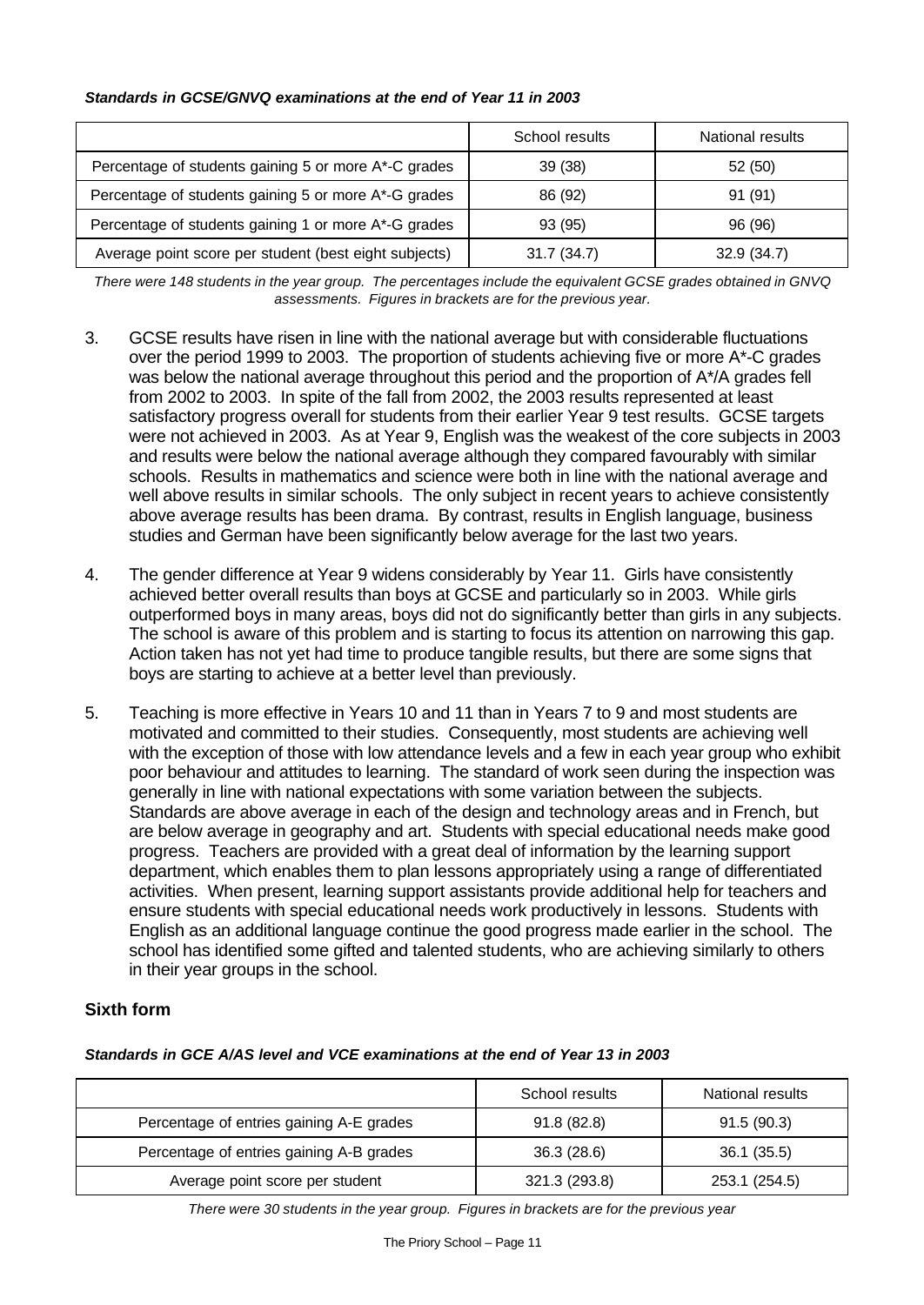- 6. The sixth consortium provides a comprehensive range of A Level subjects which consistently produce results which are well above average. Overall results rose in 2003 over the previous year's figures, with the number of pass grades increasing by almost 10 per cent. As at GCSE, female students perform significantly better overall then male students. The average point score for an individual A Level is generally close to the national average. Many students take general studies as an extra subject, which serves to increase their overall point score.
- 7. Numbers of students studying individual courses are often quite small and results are subject to fluctuations from year to year. Comparative data is only available at present for the 2002 results when they were well above average in chemistry and above average in English, biology and sociology. By contrast, results were below average in art and general studies and well below average in mathematics. The latter was exceptional and due to a weaker cohort of students than normal. The 2003 results in mathematics increased considerably and are likely to be well above average when comparative data becomes available. Art results also improved considerably in 2003.
- 8. Very good teaching and learning and students' positive and productive attitude to work ensures that students achieve well in lessons and over time. Enthusiastic and expert teaching ensures that lessons are productive and learning is very good. The small number of students with special educational needs make particularly good progress and are attaining high standards in their courses. Standards seen during the inspection in the eight focus subjects and in other lessons sampled were above average overall. Of these focus subjects it was only in art where standards were below average. They were average in geography and above average in English, mathematics, biology, business studies, product design and sociology.

## **Students' attitudes, values and other personal qualities**

Attitudes and behaviour are satisfactory in Years 7 to 11 but are very good in the sixth form. The students' personal development is satisfactory overall. Attendance and punctuality are unsatisfactory in Years 7 to 11 but sound in the sixth form.

#### **Main strengths and weaknesses**

- There is no daily act of collective worship.
- The exclusion rate is high overall.
- Behaviour is generally good in class but deteriorates on occasion out of lessons.
- Students' moral and social development is satisfactory overall but their spiritual development is unsatisfactory.
- Cultural development is satisfactory but wider multi-cultural issues are not sufficiently developed.

- 9. Behaviour observed in lessons during the inspection was generally satisfactory. Where teachers provide strong role models and ensure that students are aware of their high expectations, it is good. In some areas of the curriculum such as science and design and technology, students behave very well because they are excited and engrossed by their work and take an active part in their own learning. In contrast, in some art and modern language lessons, there is a lack of challenge and support which results in unsatisfactory behaviour. When teachers' management of behaviour is too lax, a significant minority of students take advantage of this and disrupt learning. It is this minority who find it difficult to behave around the school when there is no direct staff supervision.
- 10. This lack of respect for others is also evident in the reasons behind the high numbers of exclusions. The systems for addressing the underlying reasons for exclusion are underdeveloped as are the processes for monitoring students who join the school after being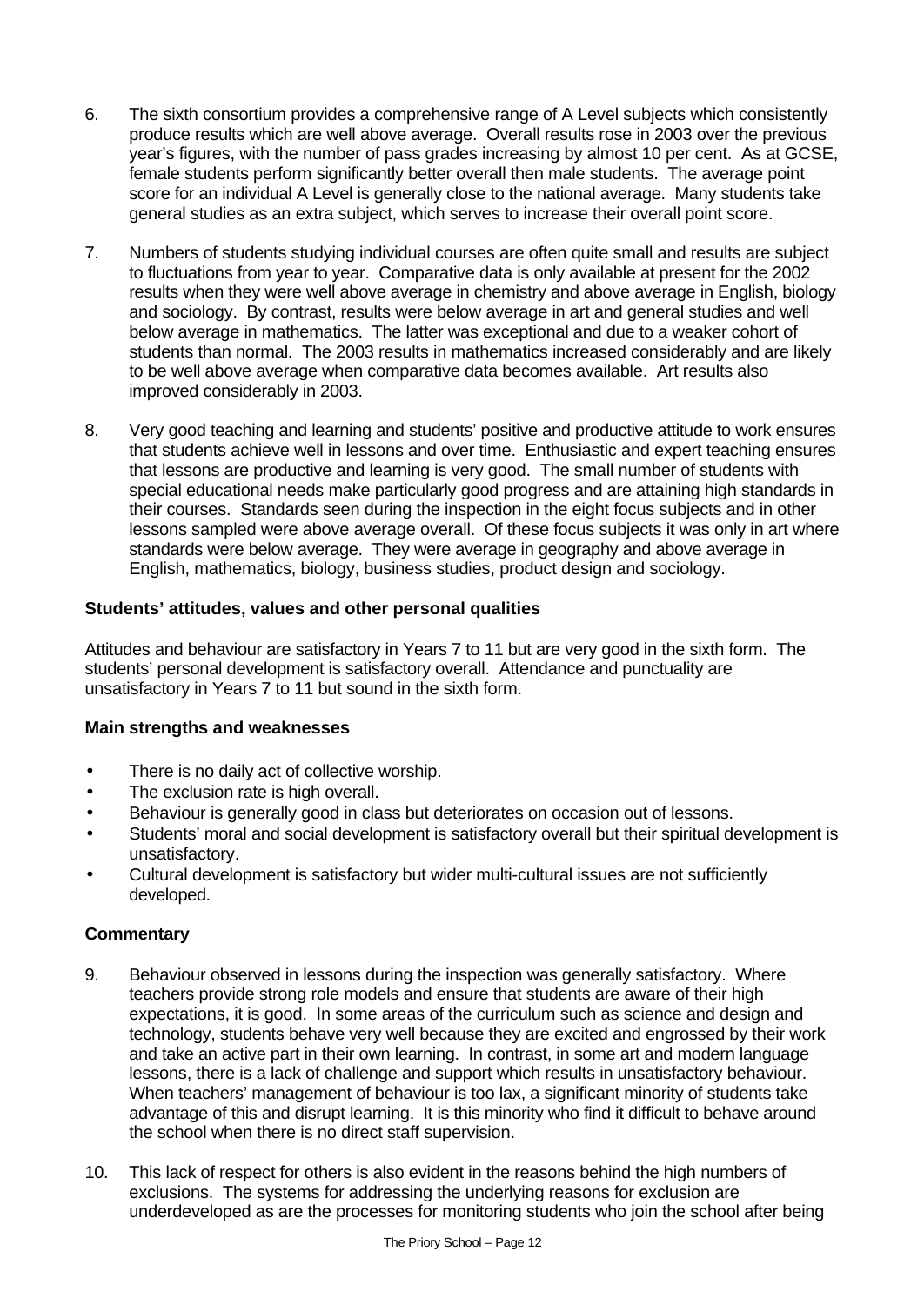excluded from elsewhere. A minority of students do not have a sufficiently well-developed understanding of the reasons behind the rules and conventions of the school. Students' moral and social education and development is satisfactorily addressed in most subject areas with opportunities for collaborative work and peer support in group work and discussion. However, staff do not consistently stress the principles for living together in a caring environment to develop the students' own self-control. Although students feel safe in school, they are not given sufficient challenge or space to develop further a sense of responsibility for their own actions.

#### *Ethnic background of students Exclusions in the last school year*

| Categories used in the Annual School Census         | No of students<br>on roll | Number of<br>fixed period<br>exclusions | Number of<br>permanent<br>exclusions |
|-----------------------------------------------------|---------------------------|-----------------------------------------|--------------------------------------|
| White - British                                     | 675                       | 122                                     | 1                                    |
| White - any other White background                  | 18                        | $\mathbf{0}$                            | $\Omega$                             |
| Mixed - White and Black Caribbean                   | 28                        | 11                                      | $\Omega$                             |
| Mixed - White and Black African                     | 1                         | 2                                       | $\Omega$                             |
| Mixed - White and Asian                             | 10 <sup>1</sup>           | $\Omega$                                | $\Omega$                             |
| Mixed - any other mixed background                  | 16                        | $\Omega$                                | 0                                    |
| Asian or Asian British - Indian                     | 21                        | $\Omega$                                | $\Omega$                             |
| Asian or Asian British - Pakistani                  | 3                         | $\Omega$                                | $\Omega$                             |
| Asian or Asian British - Bangladeshi                | 8                         | $\Omega$                                | $\Omega$                             |
| Asian or Asian British - any other Asian background | 7                         | $\Omega$                                | $\Omega$                             |
| Black or Black British - Caribbean                  | 20                        | 5                                       | $\Omega$                             |
| Black or Black British - African                    | 2                         | 0                                       | 0                                    |
| Black or Black British - any other Black background | $\overline{2}$            |                                         | $\Omega$                             |
| Chinese                                             | 1                         | $\Omega$                                | $\Omega$                             |
| No ethnic group recorded                            | 10                        | 0                                       | 0                                    |

*The table gives the number of exclusions, which may be different from the number of students excluded.*

11. This limited development of understanding of wider issues is also a consequence of unsatisfactory spiritual development. Although the school provides a system of assemblies and 'Thought for the day' the spiritual element is often either missing or underdeveloped. There is no daily act of collective worship. Students work well together in groups of diverse ethnicity and ability with little evidence of prejudice but many students have a limited understanding of the cultures and faiths of others.

#### *Attendance in the latest complete reporting year (%)*

| Authorised absence |      |  | Unauthorised absence |     |
|--------------------|------|--|----------------------|-----|
| School data        | 89.7 |  | School data          | 0.8 |
| National data      | 91.7 |  | National data        |     |

*The table gives the percentage of half days (sessions) missed through absence for the latest complete reporting year.*

12. Attendance and punctuality are unsatisfactory. Overall attendance is below the national average, although the school is beginning to tackle this satisfactorily. Several students arrive late to school and to lessons, with no apparent sense of urgency.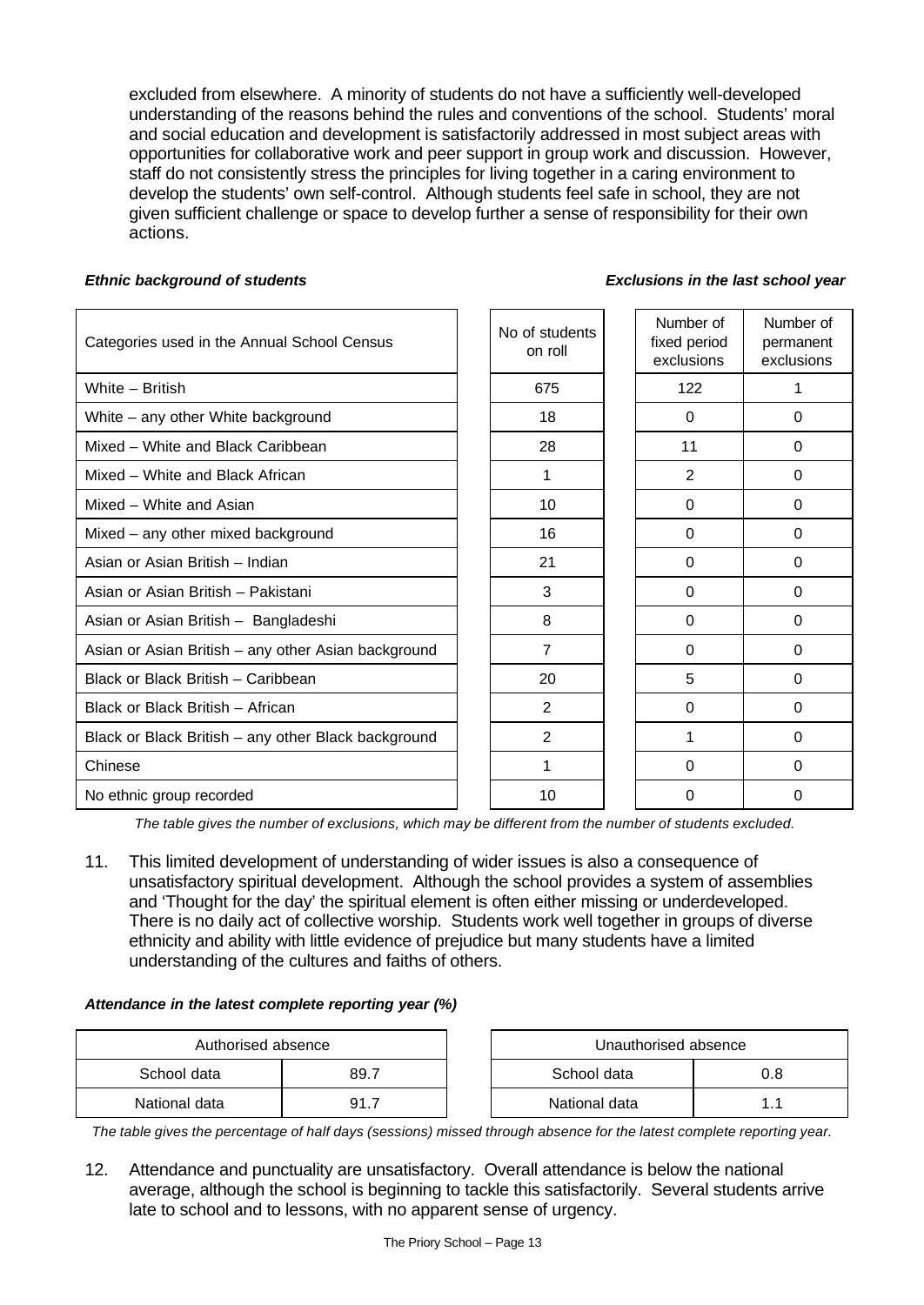# **Sixth Form**

- 13. Students in the sixth form are extremely positive about their work and their studies. They value the opportunities provided by the consortium. They also value the care and guidance provided by their teachers, taking every opportunity to see them if they are having difficulty with their work. Many are highly motivated and very keen to succeed. Their concentration and engagement in lessons is very good; work and assignments are completed conscientiously and folders well-organised. The capacity of many students to study independently is very good. Their behaviour in lessons and around the school is also very good and they present valuable role-models for younger students. The school is starting to exploit this by the direct involvement of sixth form students in activities with younger students, but recognises that there is considerable scope for this to be extended.
- 14. Attendance and punctuality in the sixth form are satisfactory. Arrangements for students to sign in and out are sound, and they show a sensible attitude to getting to lessons on time.

# **QUALITY OF EDUCATION PROVIDED BY THE SCHOOL**

The quality of education provided by the school is satisfactory. Sixth form provision benefits considerably from consortium arrangements with two local schools which broaden the range of courses available. Teaching is satisfactory overall, and is very good in the sixth form. The care, support and guidance of the students is given a high priority and effective links have been established with the school's partners.

#### **Teaching and learning**

Teaching and learning are satisfactory overall, but are more effective in Years 10 and 11 and in the sixth form than in Years 7 to 9. Assessment of the students' work is satisfactory in the main school and good in the sixth form.

#### **Main strengths and weaknesses**

- The school is starting to take action to tackle the lower achievement of boys in a variety of ways within the classroom.
- The new leadership team has placed a very high priority on improving teaching and learning.
- The most effective teachers have high expectations of their students and generate a rapid pace to learning.
- Assessment practice has improved since the last inspection, but is not yet consistent in Years 7 to 11 where it is not used by all staff to focus sharply on how well students are doing.
- Several of the qualities seen in the best lessons are those that are missing in others, resulting in unsatisfactory or poor teaching.

# **Commentary**

*Summary of teaching observed during the inspection in 161 lessons*

| Excellent | Very good | Good     | Satisfactory | Unsatisfactor | Poor  | Very Poor |
|-----------|-----------|----------|--------------|---------------|-------|-----------|
| 5(3%)     | 37 (23%)  | 61 (38%) | 44 (27%)     | 11 (7%)       | 3(2%) | $0(0\%)$  |

*The table gives the number of lessons observed in each of the seven categories used to make judgements about lessons; figures in brackets show percentages where 30 or more lessons are seen.*

15. A considerable investment of time and resources is being put towards the priority of improving teaching and learning. The quality of teaching and learning has improved since the last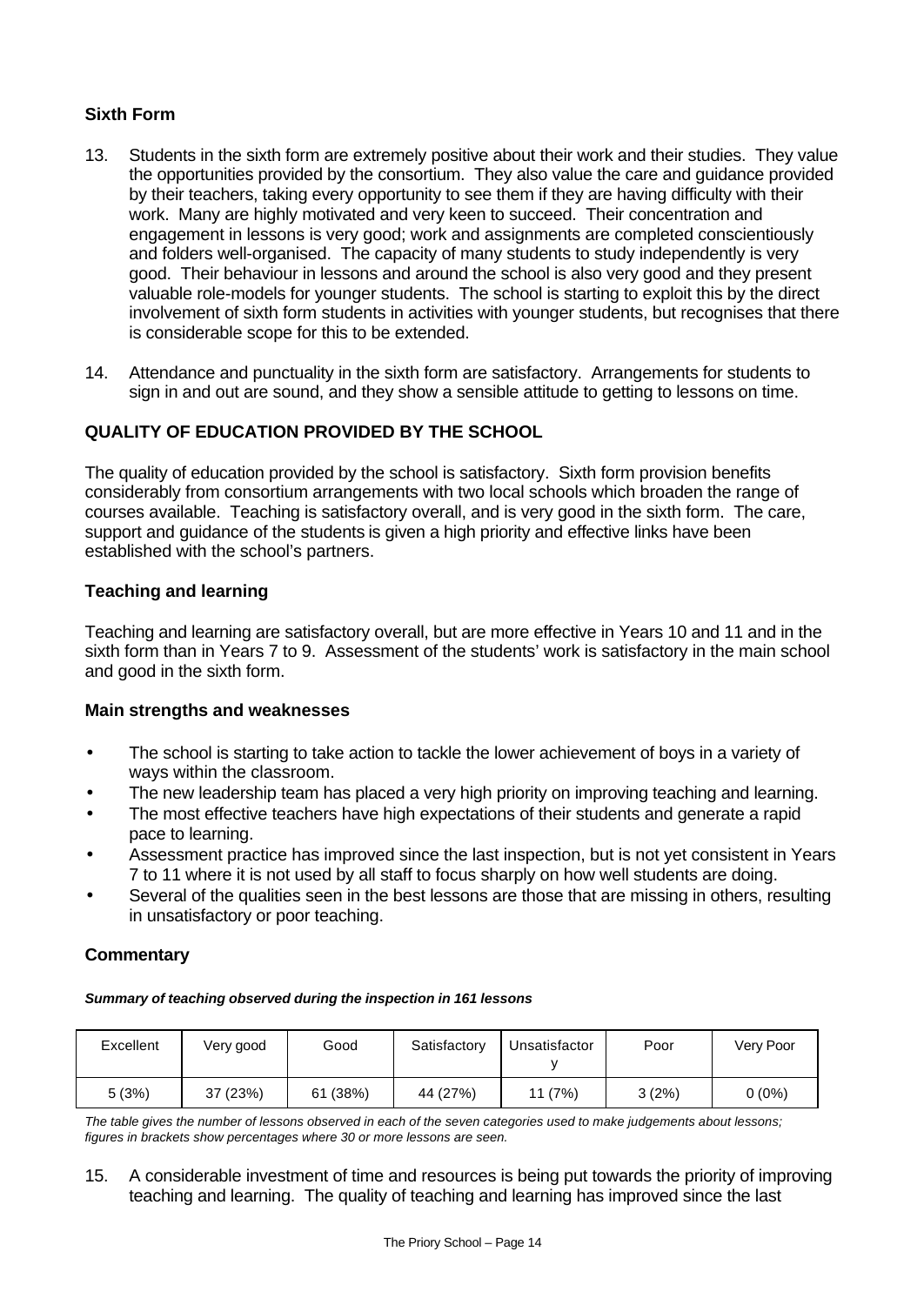inspection. More lessons are now taught well and fewer are less than satisfactory. Many staff consistently teach good and in some cases, very good lessons. However, the quality of teaching varies considerably across the school. Staff absence through long-term illness or maternity leave and recruitment difficulties have resulted in a relatively high proportion of inexperienced or temporary staff, and it is in their lessons where many of the shortcomings are to be found.

- 16. The best lessons are well planned and resources carefully prepared. The introduction of the Key Stage 3 strategy is influencing much of the better teaching. Teaching in these lessons is stimulating, grabs the students' interest and generates much enthusiasm. This was seen to particularly good effect in a well-structured Year 10 science lesson. Similarly, exciting teaching sustained the students' concentration right to the end of a rapidly paced Year 9 geography lesson. Many staff have developed a purposeful working atmosphere in their classrooms and manage the behaviour of the students with the minimum of fuss and effort. They have high expectations of the students' achievement and behaviour. Relationships here are particularly strong and productive. Teaching of students with special educational needs in withdrawal classes is also characterised by careful planning and the preparation of a range of suitable, challenging activities to ensure that the students work productively and make progress. Support staff are deployed well in subjects such as art and physical education, where they work effectively with class teachers to engage the students with special educational needs throughout the lesson.
- 17. Consideration has been given to the different ways in which boys learn and teaching staff are trying to adapt their teaching methods accordingly. Much of this work is in the early stages and it is not possible to evaluate its impact yet; however, there are signs of much greater engagement by boys with the learning process in several lessons. Shorter tasks with more variety are being utilised well and a clear indication given of the purpose behind a particular activity, the time available and what the expected outcome is.
- 18. Where teaching has weaknesses this often stems from shortcomings either in lesson planning or in understanding how to develop the learning of a particular group most effectively. Tasks, activities and teaching methods are inappropriate and do not match the needs of the students; often the objectives for learning are weak or vague. This leads to students either finding work too easy or not being able to understand. The subsequent frustration and poor behaviour that arises is not always successfully handled. There remain inconsistencies in the approach of many staff to managing the behaviour of students. This causes uncertainties about where boundaries lie, and is not helping students to understand how to make positive decisions about how to behave.
- 19. Effective assessment practice is developing in most subjects to monitor and track the progress of students. In a few cases, the students are involved in the process, giving them both a greater insight into how well they are doing and the opportunity to take responsibility for their learning. Information for staff about students with special educational needs is useful and relevant, guiding their lesson planning so that tasks and activities more closely meet the students' particular needs. There are also several very good examples of marking being used as a tool to help students to improve, but variations within and between subjects is limiting the overall effect. Much is now being done, under the leadership of the new deputy headteacher, to ensure that assessment is consistent in all subjects and has an impact on students' learning.

# **Sixth form**

20. Much sixth form teaching is of a high quality and is a major factor in the good progress made by students. Lessons are challenging, demanding and generate much enthusiasm and considerable commitment from the students. Teachers have high expectations and plan carefully so that learning is consolidated and built upon from a secure base. They have a good understanding of the students' needs and an expert grasp of their subjects. This is seen in the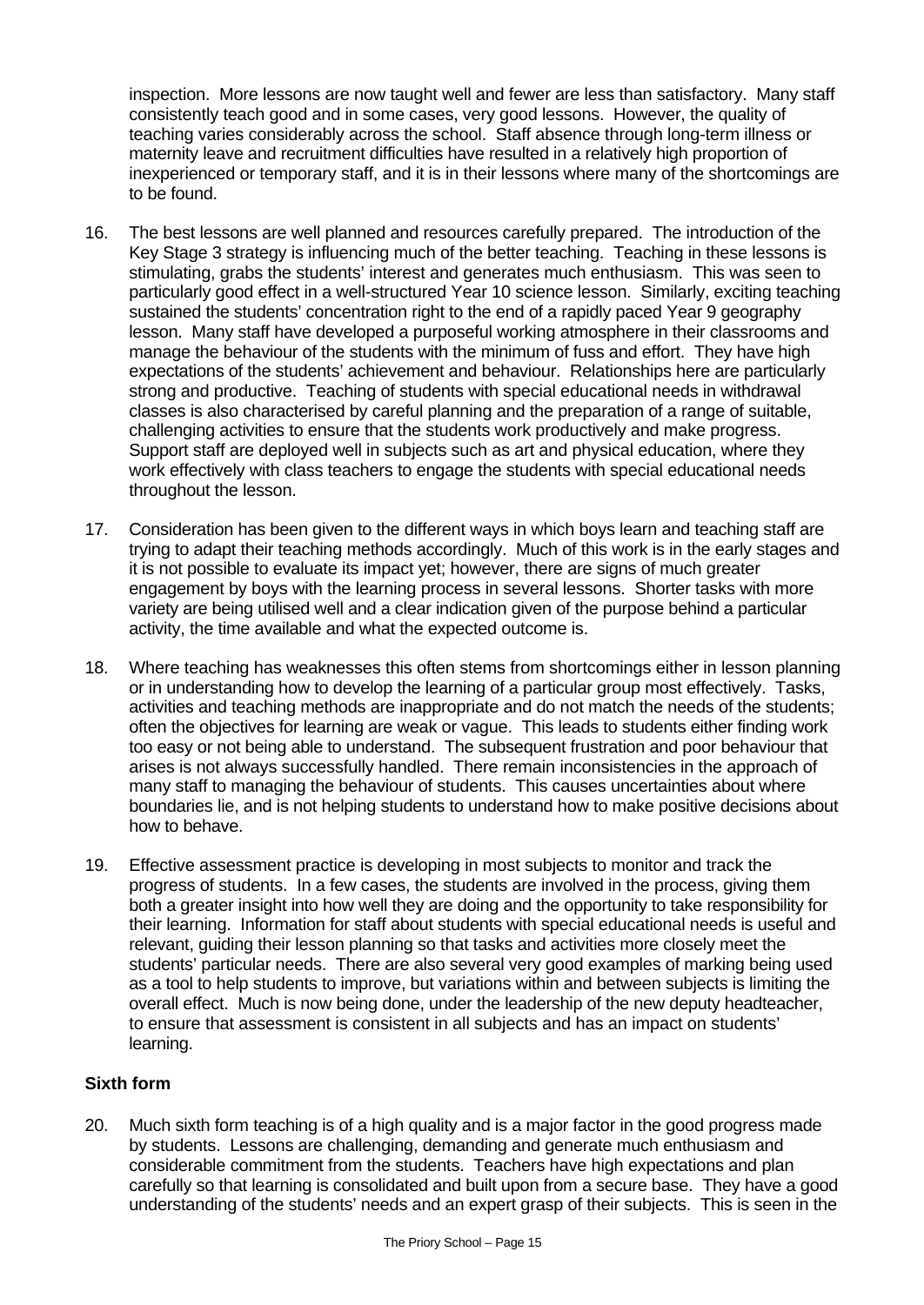careful questioning and considered explanations of difficult concepts as they seek to find ways of helping the students to understand. Many lessons seen during the inspection exhibited these qualities. For example, stimulating teaching developed a sense of purpose and generated fluent contributions from students in a Year 12 English lesson analysing extracts from the work of Thomas Hardy. Similarly, highly effective teaching from a subject expert drove learning forward at considerable pace as Year 12 students in a mathematics lesson were introduced to differentiation from first principles. The students could hardly believe the progress they had made and how much they had learned during the lesson.

21. Assessment practice is more effective than in Years 7 to 11, and information is used well by staff to guide their planning of the next steps in the students' learning. Data is now being used to good effect to set targets for the students and to ensure that they have a clear understanding of what they need to do to improve. Day-to-day marking is generally thorough and, along with feedback from teachers during lessons, provides students with good guidance.

## **The curriculum**

The school has a satisfactory curriculum in the main school, with good learning opportunities in the sixth form within the consortium. The range of enrichment activities is satisfactory. Accommodation and resources are sound overall.

#### **Main strengths and weaknesses**

- The headteacher and senior leadership team have set in motion a thorough curriculum review.
- Careers education is well planned and effective.
- Students in Years 7 to 11 now have the opportunity to study two foreign languages.
- Provision for the teaching of ICT has improved, although access to computers in subject areas remains limited.
- A good range of AS and A Level courses is available in the sixth form.

- 22. The school offers equal access to a range of curricular opportunities which suit the needs of most students and is to be extended from September 2004 with the introduction of drama in Years 7 to 9. Most of the issues highlighted in the last inspection have been tackled and the range and quality of courses have improved. For example, students can now study two modern languages from Year 8 onwards, and all now follow a short course in religious education in Years 10 and 11. Arrangements for ICT have improved, although in Years 7 and 8 they are still only partially satisfactory. However, from September separate ICT lessons will be provided for Years 7 to 9. Older students follow a newly introduced applied GCSE or Key Skills course in the subject.
- 23. The curriculum review has already ensured greater consistency in the ways in which teachers use long-term planning to improve coverage of their subject curriculum, particularly for Years 7 to 9. Departmental schemes of work follow a common format and are monitored by members of the senior leadership team. These schemes are also used to show how departments are responding to cross-curricular initiatives such as the Key Stage 3 strategy, citizenship and extending more able students. Citizenship is also taught to all students as a separate weekly lesson, although insufficient attention has been given to ensuring that objectives are covered to sufficient depth. Students in Years 10 and 11 have a reasonable choice of subjects. However, vocational subjects are not currently offered before the sixth form, although some will be available for Years 10 and 11 from next year. At the moment, a very small number of students benefit from the school's links with North Hertfordshire College and other work-related education. Plans are in place to develop these further. All students, on the other hand, benefit from the school's careers education. Advice, information and guidance are freely available and complement a successful work experience programme.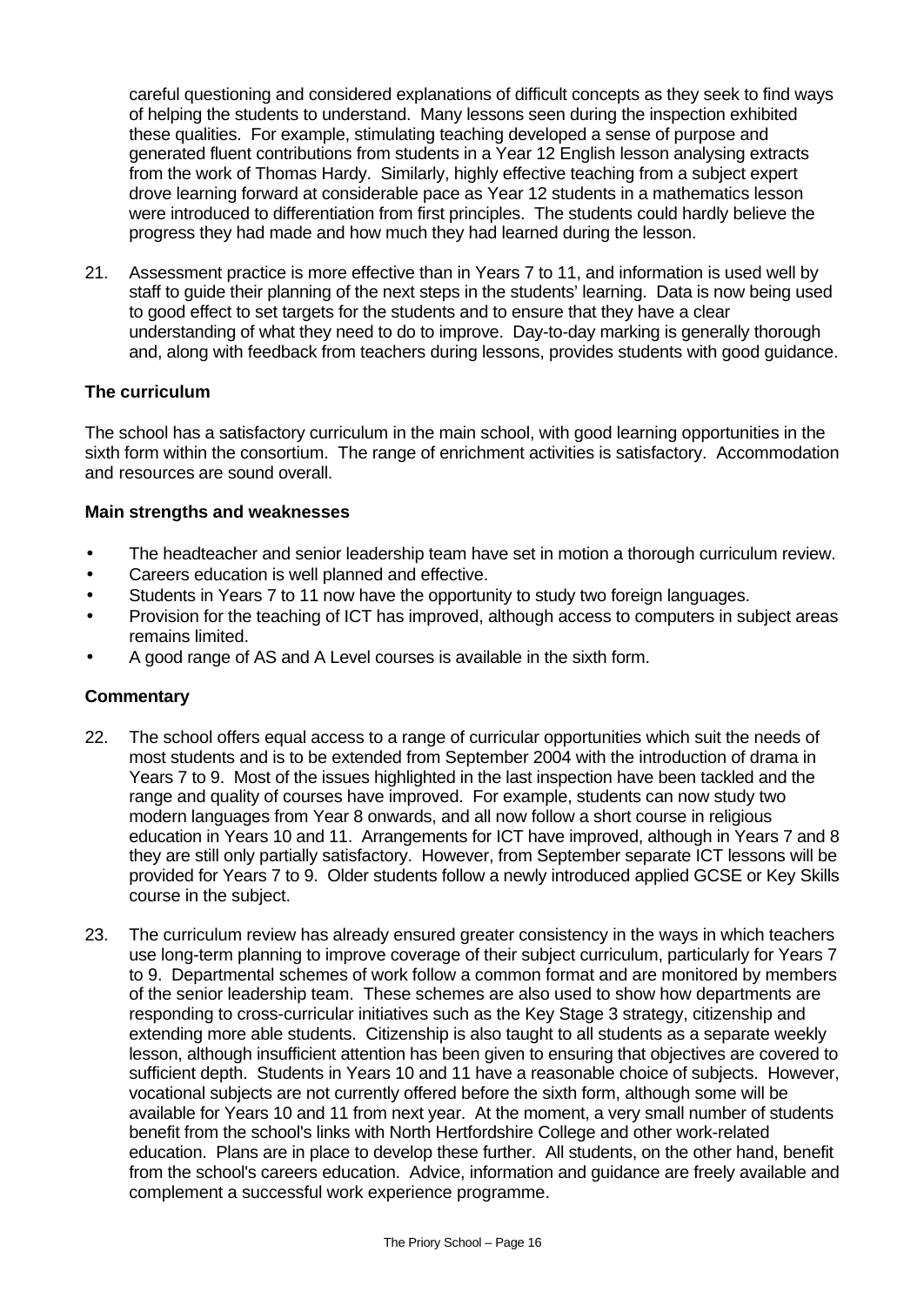- 24. Involvement in extra-curricular activities is encouraged. During the week of the inspection students performed well in a public speaking competition. A few weeks earlier the Year 11 drama groups had taken part in the annual performance of a piece of theatre which they devised themselves. There are opportunities for trips abroad organised by the modern languages and geography departments. Students are frequently successful in many sporting activities. Most departments offer enrichment activities and many run revision or homework clubs. Gifted and talented students can attend a summer school and benefit from a good range of extension activities, some of which, like the art club, enable them to work alongside students from other schools. The English department makes effective use of designated funds to run Saturday classes which support literacy development.
- 25. The school is committed to ensuring that students with special educational needs are well supported in their learning. The learning support co-ordinator provides for their individual needs very effectively, although accommodation is cramped and facilities for storing information are inadequate. The learning support assistants have developed a body of expertise and work well as a team. There are good resources to support students' literacy but those for numeracy are underdeveloped and little use is made of ICT. Outside the learning support area students make satisfactory progress in most subjects.
- 26. Most departments are resourced at a satisfactory level but have inadequate immediate access to computers. This inhibits curriculum development in science. Mathematics and design and technology are also hampered by poor access to computers and there are too few computers in the library, which limits sixth form access to the Internet. In other respects the library is a well used resource and makes a significant contribution to the development of language and literacy across the curriculum. Accommodation varies but there is considerable room for improvement. Most, but not all, subjects are taught in specialist rooms and the science laboratories are poor. On the other hand, facilities for sport, food technology, music and drama are good and help to create positive attitudes to learning in the students.

#### **Sixth form**

- 27. The school is part of a post-16 consortium arrangement with the other two schools in the town and there is also a link with the local college for business studies. These very strong links enable the school to offer a good range of courses to advanced level students. Sixth form students generally feel that the course options suit their interests and aspirations. They see the consortium as a considerable advantage, enabling them to study courses that would otherwise not be available. Opportunities to study non advanced level courses at school are limited, but careful market research is leading to the introduction of a Level 2 qualification in ICT and business next year.
- 28. Level 2 courses are also offered in English, mathematics and science to provide students with another opportunity to achieve success at this level in these key skill areas. Much of the school's action plan for the sixth form focuses on providing greater opportunities for students to develop their wider key skills, such as working with others, problem-solving and improving their own learning and performance. Most students take the opportunity to broaden their curriculum through the AS and A Level general studies courses, although there is no provision for religious education. The school has also recognised the need provide a timetabled slot for a clearly defined enrichment programme.

#### **Care, guidance and support**

Support and guidance of the students is good. Day-to-day routines, care and welfare of students are well managed, but there are some inconsistencies in the management of behaviour, and several students do not feel their views are respected.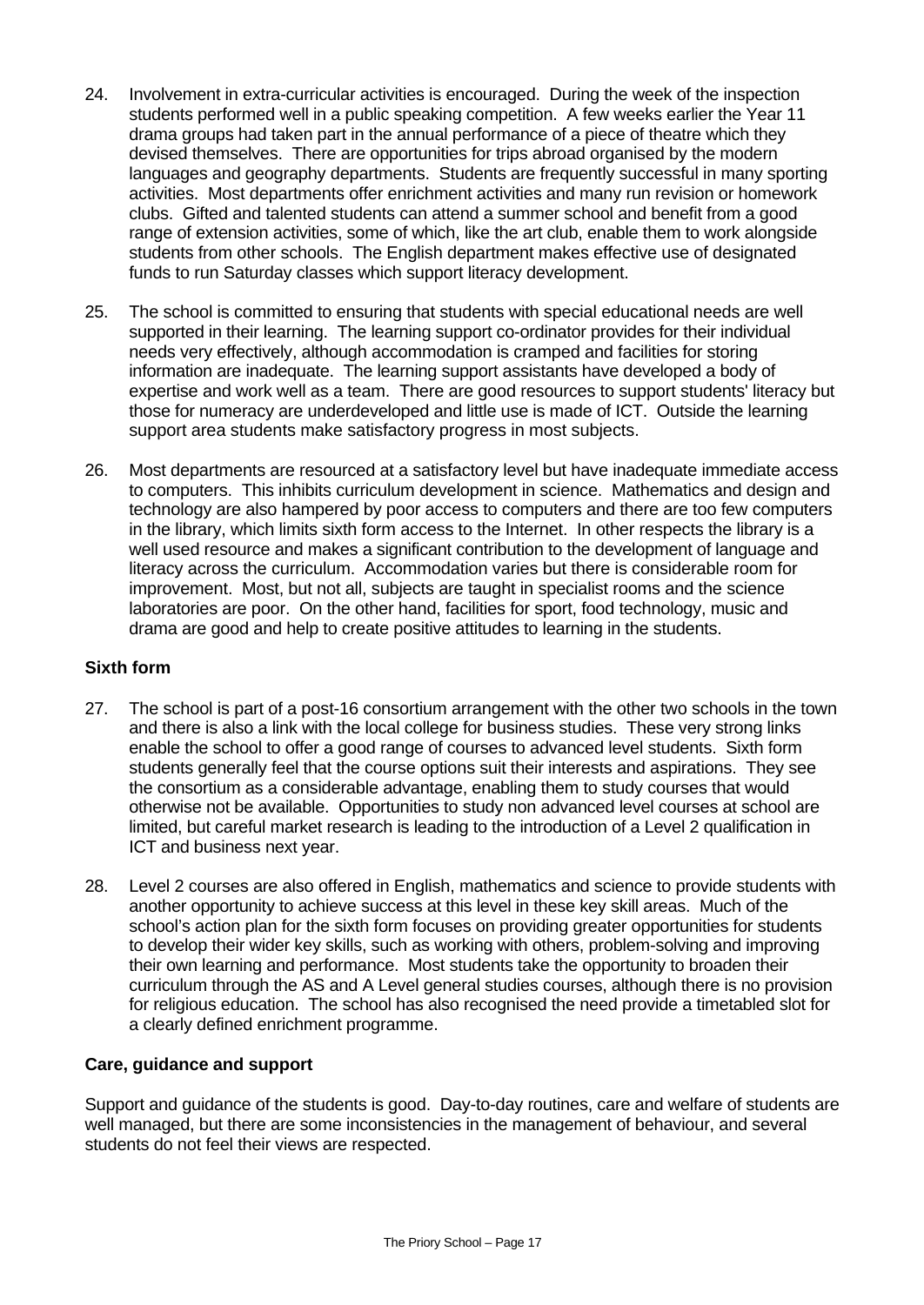#### **Main strengths and weaknesses**

- Care and welfare of students is well managed.
- There are good arrangements for transition into Year 7 and Year 12, especially for those with special educational needs.
- Careers education is very thorough and useful, though some sixth form students feel it is less helpful for those not going on to higher education.
- Behaviour management strategies are applied inconsistently by a significant number of staff.

## **Commentary**

- 29. Teachers and support staff are committed and caring; they know each student by name and have a good idea of their needs and backgrounds. Students themselves confirm how well they were prepared for life at The Priory through a detailed and thorough transition programme from primary school, so they arrive with realistic expectations. Liaison with the co-ordinators for special educational needs in primary feeder schools is very good and a close interest is taken in students' welfare. The learning support department provides a safe and non-threatening environment; students and parents appreciate the care and guidance offered and the individual attention and support. Special educational needs staff know the students very well and are very good at responding to their individual needs using a range of appropriate strategies.
- 30. Throughout their time at school, students are given insight into work and careers, with a wellregarded 'Insight into Industry ' day in Year 9 and carefully planned work visits and experience in Year 10. This allows many students to gain a clear picture of their strengths and weaknesses as well as future avenues for work and study.
- 31. Although staff genuinely try hard to nurture and support their students there are inconsistencies in the ways in which behaviour is managed. With certain staff there is never any misbehaviour in lessons; with others, often but not exclusively young, inexperienced, or new to the school, there is calling out, backchat and a lack of respect. The daily experience of a particular student may vary considerably depending on the teachers or subjects studied. This in turn generates some resentment as students feel that they are punished unfairly or that others 'get away with it'.
- 32. There is a school council, which meets regularly with representatives from each year group, but its remit is limited. Although they have introduced one or two changes, such as picnic benches and flower tubs, other students feel strongly that issues such as uniform and the punishment system have been non-negotiable. The net result is frustration and cynicism among those students who feel their views are sought but not valued, particularly as they move through the school. For students with special educational needs the situation is better. The learning support department has recently undertaken a survey of special educational needs students' opinions on what they like and do not like about their support. This has proved very successful in informing the department as to how more effectively to target it in lessons.

#### **Sixth form**

33. Care, welfare and guidance in the sixth form are good. Support and guidance is well managed, with the result that the majority of students stay on into the sixth form and largely feel they are on the right courses. They mostly enjoy sixth form life, especially good, expert teaching, and the more adult relationships with staff. Some of those with positions of responsibility feel they are not well used and their views are not taken seriously. Sixth formers give advice, and sometimes mentoring, to Year 11 students, so that it is relevant and appropriate. Students feel that they are helped to decide on university courses and to fill out UCAS forms. A good range of careers literature is made available as well as suitable software, although the view was expressed that the focus is very much on higher education and less on other avenues such as apprenticeships.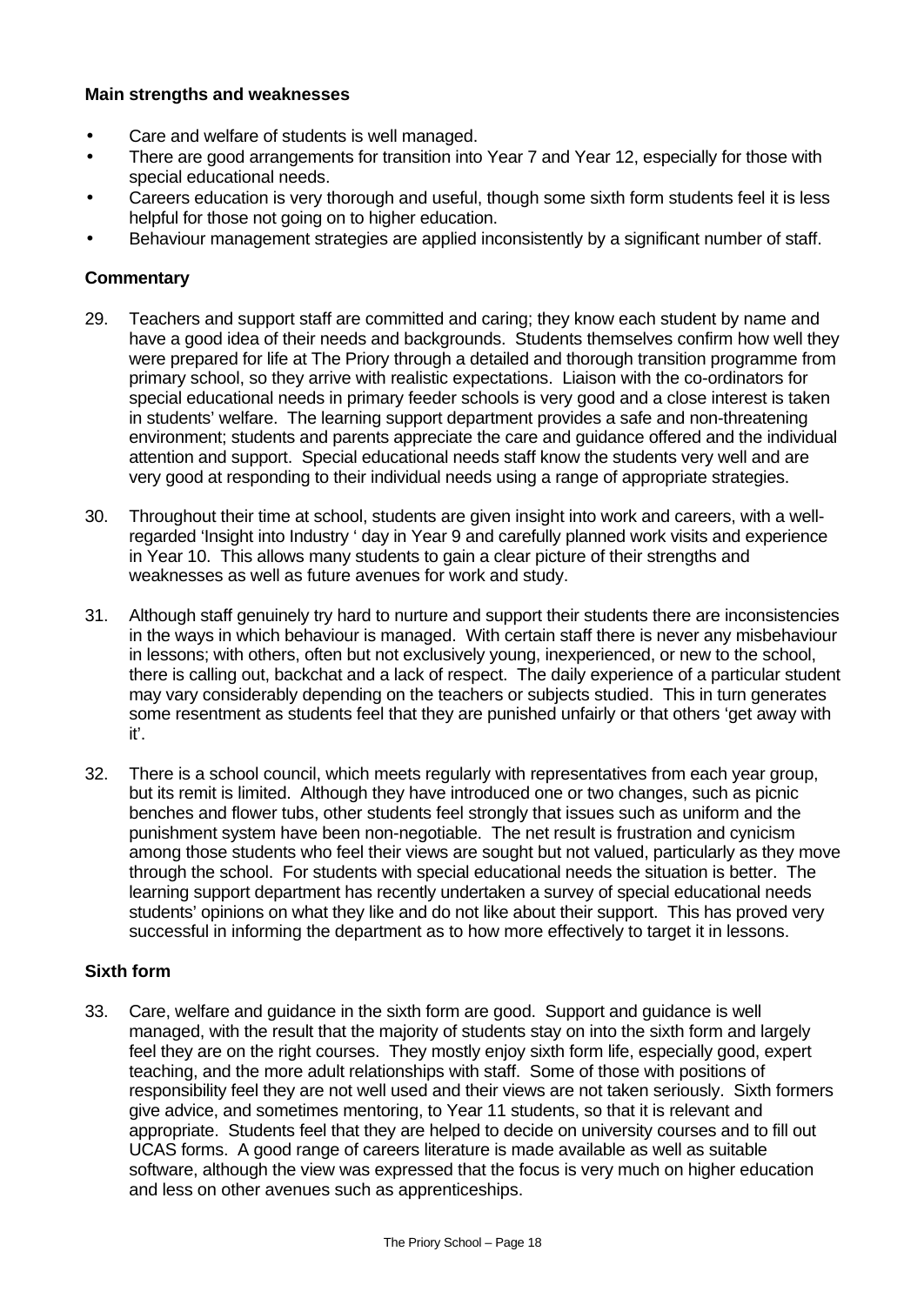34. Sixth formers have the opportunity to help within school in a variety of ways such as mentoring Year 7 students and helping them read; they also help with homework clubs, showing round new parents and on residential trips.

#### **Partnership with parents, other schools and the community**

Links with parents, the business community and other schools are good. Parents, carers and local businesses have a very favourable view of the partnership with the school, and there are good links through the post-16 Hitchin schools consortium.

#### **Main strengths and weaknesses**

- Links with the local community are fostered well, especially those with other schools and colleges through the post-16 consortium.
- The majority of parents are very positive about the school's work.
- The new reporting system is giving much sharper information to parents about their children's progress.

#### **Commentary**

- 35. The school has developed a number of profitable links with local enterprises and companies, which are used well to enrich the curriculum. For example, local employers and members of the Rotary Club come in to help conduct mock interviews in Year 11, which students and staff regard as very valuable. The new business manager is proactive in forging links in support of the school's bid for specialist Business and Enterprise status.
- 36. Parents are mostly positive about the school's work; they especially praise the transition arrangements, teachers' high expectations and homework. They are confident their children are happy and making good progress. Views on the new reporting system are very favourable and it is clearly offering much more focused information about both achievement and effort. While the vast majority of parents work closely with the special educational needs co-ordinator, there are occasional instances of parents not doing so, for example in failing to attend review meetings. There is very good liaison with outside agencies, such as those of the local authority and the educational welfare officer.

#### **Sixth form**

37. Links with local schools and universities are mutually beneficial. Students are positive about life in the sixth form and most would recommend it to friends. Through the post-16 consortium, sixth form students have the opportunity to study some subjects at the other schools and to work alongside their students. Very comprehensive data is kept on all participants. There is, however, still a shortfall in vocational qualifications offered. Close links with local universities and colleges, such as the University of Hertfordshire and North Hertfordshire College, are helpful in focusing students on options available beyond school through study trips and day visits.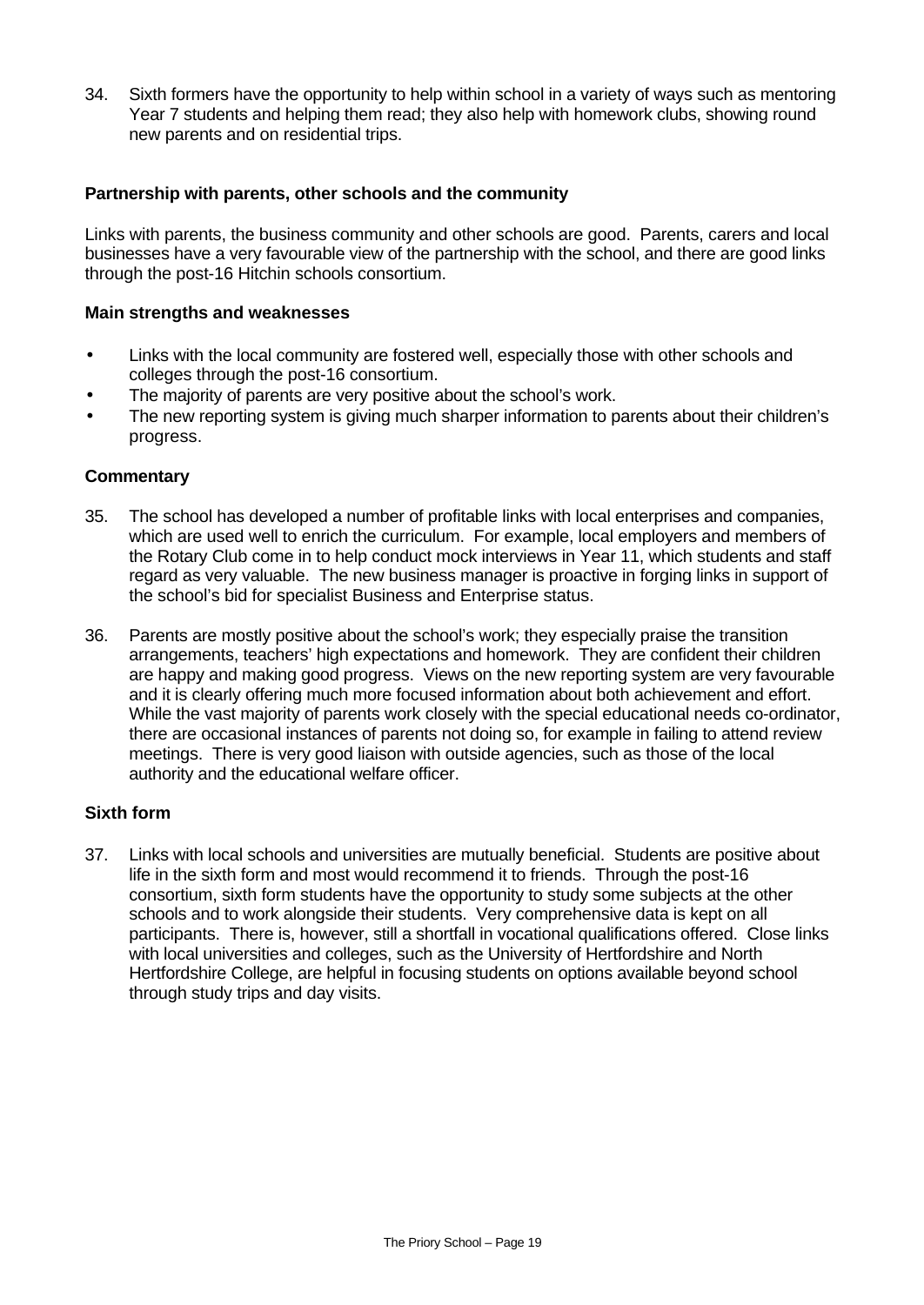# **LEADERSHIP AND MANAGEMENT**

Leadership and management of the school are good overall. The headteacher and other key staff provide good leadership. Governors fulfil their roles and responsibilities satisfactorily. The school is managed well and runs smoothly.

#### **Main strengths and weaknesses**

- The appointment of a new headteacher has helped to focus the school on its shortcomings and on how they can be overcome.
- The new leadership team is a considerable force for change and improvement.
- The governing body has developed effective measures to identify the school's strengths and weaknesses, but there is scope for more involvement in shaping its future direction.
- The effectiveness varies with which middle managers are taking on an increasing leadership role and being held responsible for standards in their areas.

- 38. All associated with the school recognise that it had reached a point two years ago where action was not being taken to tackle identified shortcomings. Some of the key issues from the previous inspection were still outstanding and standards were not rising. The appointment of a new headteacher has given much needed focus to the work of staff. He has started to move the school forward and has required some difficult but necessary decisions to be taken. The headteacher has carefully evaluated the school since his appointment. Strengths and weaknesses have been clearly identified and appropriate plans drawn up for the school's improvement. The focus now placed upon teaching, learning and raising achievement, particularly for boys, is starting to have an effect, although it is too early to establish if this is to bring about sustained improvement.
- 39. The roles and responsibilities of the members of the new senior leadership team are clearly defined and they have made a significant impact in a very short period of time. They ably support the headteacher in shaping the direction for the school and in ensuring this vision is consistently articulated to staff, students and parents. The new business manager post is a significant development and is one example amongst many of the commitment to reducing the administrative workload of teaching staff. The energy and drive of the leadership team are visible to all and they present very good role models for others through the quality of their teaching. Governors have full confidence in the headteacher and senior team to identify priorities and tackle shortcomings. Structures to monitor the work of staff have been introduced and are effectively implemented. Test and examination data is being used with increasing effectiveness at all levels to evaluate the impact of action taken. The performance of teachers is managed well and has been extended to non-teaching staff. The pace of change has been rapid since the arrival of the headteacher. Staff recognise that this has been necessary to move the school forward, but a few have found the pace of change daunting.
- 40. Middle management roles have changed considerably. Heads of department are now expected to take a much greater leadership role than previously. A few have adapted well while others are still coming to terms with their new role. Consequently, there are several inconsistencies in the implementation of whole-school policies. Not all middle managers are sufficiently skilled in monitoring and evaluation procedures. As such they are not fully effective in taking responsibility for standards in their areas and for identifying the steps needed to secure improvement. Leadership and management of the learning support department are good. However, links with departments are informal and the lack of a structure of communication and recording departmental needs does not always lead to the most effective use of learning support assistants in lessons.
- 41. A further significant change is that the chair of governors has focused the governing body and developed its role considerably over the last 18 months. The committee structure enables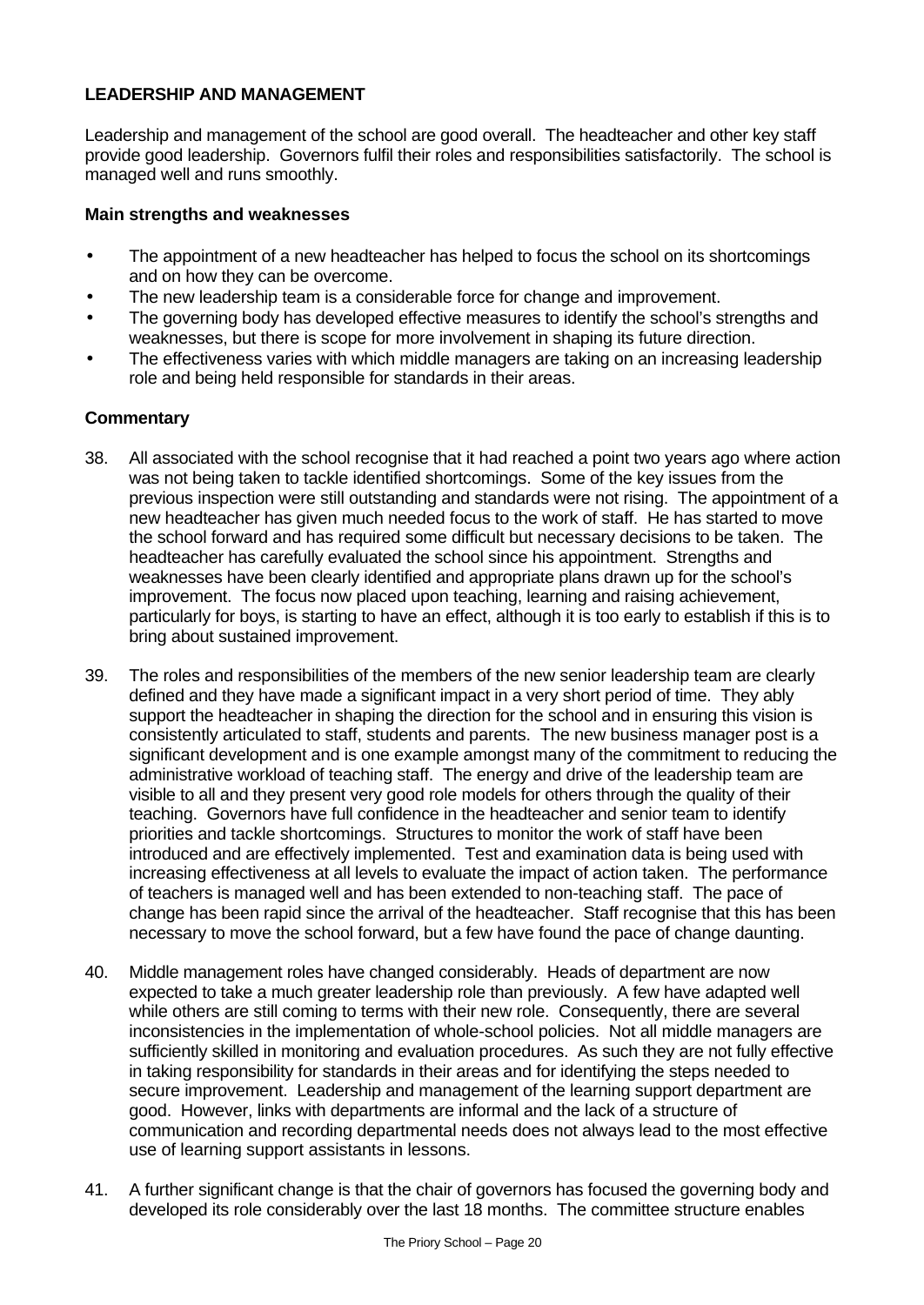governors to monitor standards and developments. Visits to see the school at work are enabling their expertise and understanding of the school to be developed in addition to helping to establish strong links with staff. Governors have sight of, and make recommendations about, aspects of the school development plan; however, they have not been sufficiently proactive in shaping the long-term strategic direction for the school. All responsibilities are met with the exception of a daily act of worship and providing teaching of religious education in the sixth form. Financial planning is secure and governors monitor spending carefully, ably assisted in this by the newly appointed business manager. A long-term financial plan has been prepared to show projections of income and expenditure. This is a valuable tool for the school as it negotiates its way through changes in the sizes of intakes to Year 7. Best value principles underpin and inform financial decisions and the school provides sound value for money.

#### *Financial information for the year April 2002 to March 2003*

| Income and expenditure $(E)$ | Balances (£) |                                |
|------------------------------|--------------|--------------------------------|
| Total income                 | 2,777,880    | Balance from previous year     |
| Total expenditure            | 2,721,858    | Balance carried forward to the |
| Expenditure per student      | 3,563        |                                |

| Income and expenditure $(E)$ |           |  | Balances (£)                        |         |  |  |
|------------------------------|-----------|--|-------------------------------------|---------|--|--|
| Total income                 | 2.777.880 |  | Balance from previous year          | 132.212 |  |  |
| Total expenditure            | 2,721,858 |  | Balance carried forward to the next | 188.234 |  |  |

42. There are clear and tangible improvements in the school, many of which have taken place over the last five terms. Plans for further improvements are entirely appropriate; however, in several cases they have not been in place for long enough to bear fruit. The school is moving in the right direction and has the capacity to improve further and quite rapidly under the current leadership.

#### **Sixth form**

- 43. Leadership and management of the sixth form are good. The headteacher's vision and sense of purpose for the development of the main school are having a good effect on the work of the sixth form. Systems for monitoring and evaluating the work of students are becoming more rigorous, with greater emphasis on the analysis of data to review progress and achievement and to set targets. Overall, the leadership and management provided by subject leaders are also effective. Connections between the sixth form and main school are increasing through recently implemented paired reading and mentoring programmes.
- 44. Good communication with consortium partners and effective day-to-day management ensure that arrangements work smoothly and to the benefit of students. These effective links also ensure that there is a sound strategic plan for future developments and that students at The Priory School continue to gain access to the widest range of opportunities possible. Students themselves feel well supported, value the access to subject and pastoral staff and welcome the guidance provided.
- 45. The sixth form is cost-effective and the leadership team is providing the necessary strategic direction to continue to raise achievement.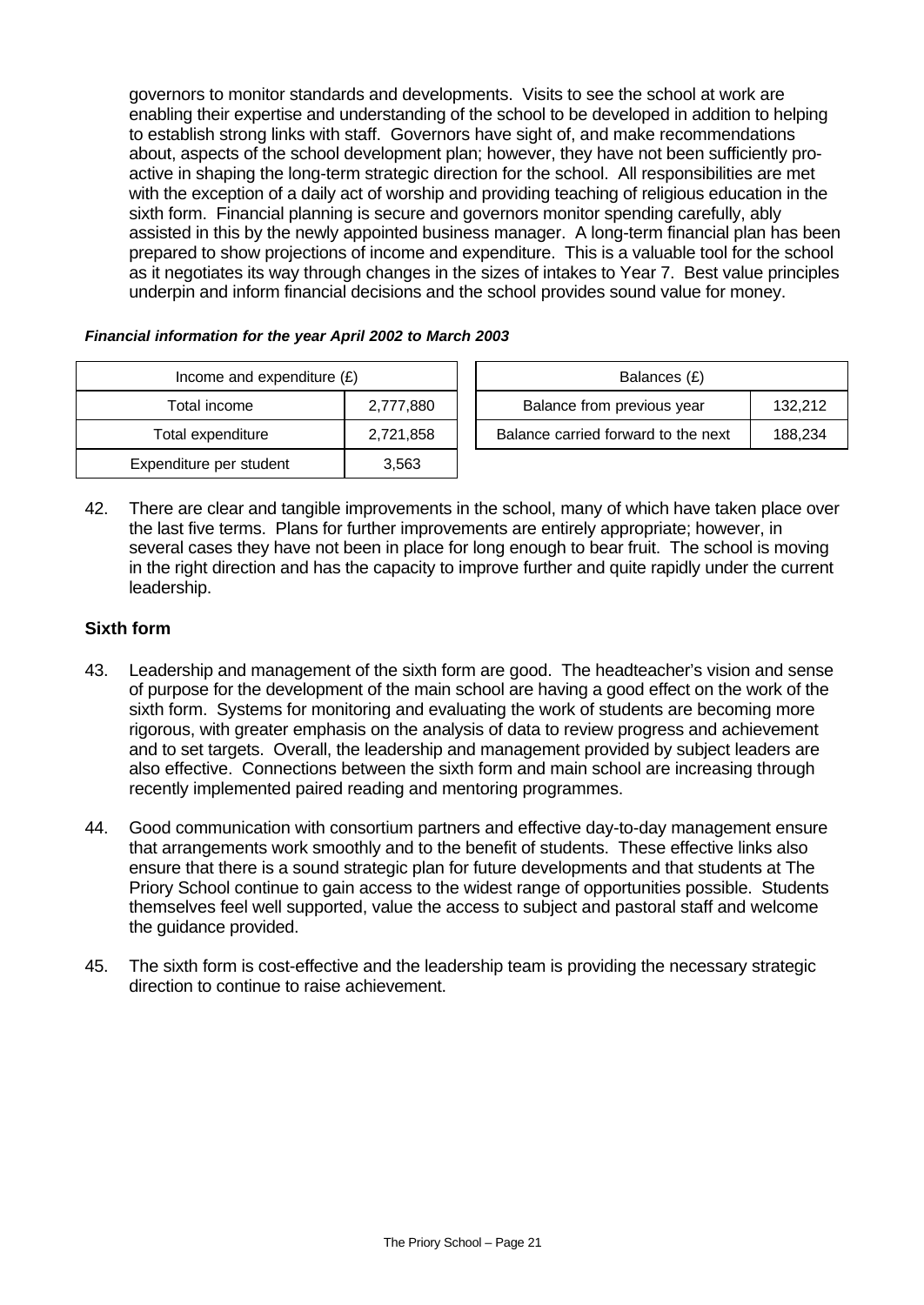# **PART C: THE QUALITY OF EDUCATION IN SUBJECTS AND COURSES**

# **SUBJECTS AND COURSES IN KEY STAGES 3 and 4**

# **ENGLISH AND MODERN FOREIGN LANGUAGES**

# **English**

Provision in English is **satisfactory**.

# **Main strengths and weaknesses**

- Students' GCSE English literature results improved in 2003, especially girls'.
- New schemes of work for students in Years 7 to 9 offer a more balanced and consistent curriculum.
- The department has begun to tackle the under-achievement of boys.
- Although lacking a head of department for almost a year, teachers are working effectively as a team to implement school and national initiatives for raising students' achievement.

- 46. Achievement in English is satisfactory by Year 9, with all students in Years 7 to 9 now following a coherent and agreed programme of study. They are beginning to benefit from teachers' increased commitment to shared planning. Marking is mainly thorough and constructive and follows school guidelines on assessment and target-setting. The English team has also collaborated effectively to devise coherent schemes of work, which are far more stimulating and workable than the text books they previously followed. In the new schemes they have made specific attempts to ensure the interest of boys through careful choice of texts and topics. Teachers frequently emphasise the routines which will help students interpret questions correctly and produce clear answers in the tests. In short, there are various strategies now in place to improve students' performance in the National Curriculum tests at the end of Year 9 and work seen during the inspection confirms that these are beginning to make an impact.
- 47. In the National Curriculum tests at the end of Year 9 in 2003, students' results were below the national average. They gained a lower percentage of Level 5 and above and made less progress from their results at the age of eleven than students in similar schools. Many more girls than boys achieved a Level 5 or above and students did less well in the English tests than in mathematics and science. In 2002, students had performed slightly better than this and, although results have remained below the national average, they have risen steadily over the last five years. At GCSE in 2003, the percentage of A\* to C grades in English remained well below the national figure. No students were awarded an A\*, although their success in attaining A and B grades compared quite well with the national picture. Girls did better than boys at GCSE by a wide margin, and particularly in English literature. The literature results represent very good achievement. They were much higher than they had been previously, almost equalling the percentage of A\* to C grades gained by students nationally. The main reason for this was the clear improvement in results gained by girls, who out-performed girls nationally. At the time of the last inspection, literature results for all pupils, including girls, had compared unfavourably with national results.
- 48. Teachers in the English department work hard and know their students very well as individuals. Relationships between teachers and classes are mainly cordial and students are encouraged to work hard. Teaching is satisfactory overall. Marking and commentary on written work is detailed and constructive. Clear expectations are effectively conveyed from Year 7, in matters of personal organisation and behaviour, for example, and these were observed during the inspection both in exercise books and in lessons. Most students try to meet these high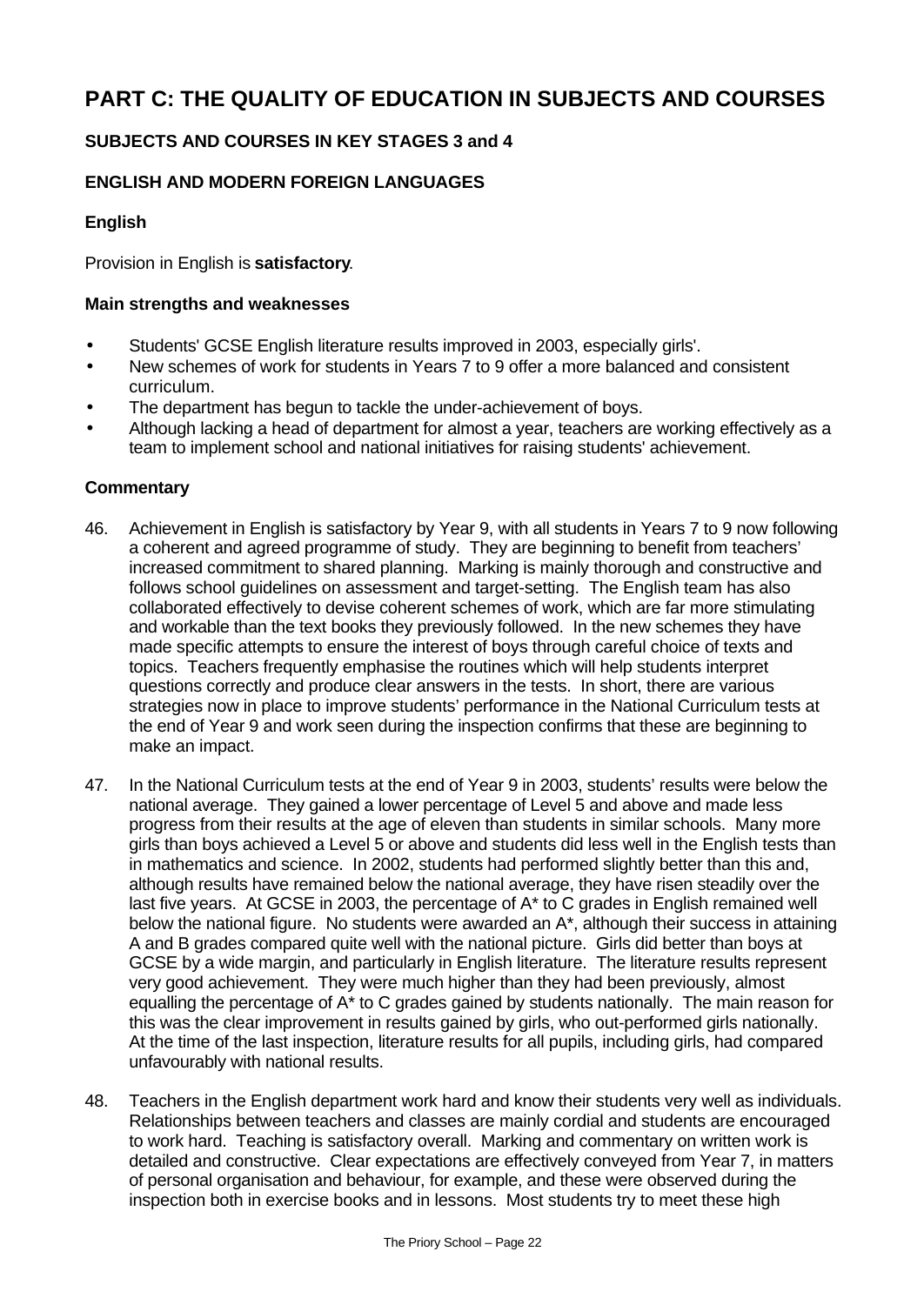expectations. Students with special educational needs make satisfactory progress. They respond particularly well when teachers make good use of praise but also insist on active participation. Lessons in which boys are most motivated and successful are those which offer a good balance of teacher talk and student activity. In other lessons, opportunities for active learning are not always sufficiently promoted, with the result that too many students, but boys particularly, settle for compliance rather than energetic commitment to their own learning. Although the most able students are achieving their potential, others make limited progress because their independence is underdeveloped.

- 49. In most lessons students listen well to the teacher and to one another and answer questions competently. On those occasions when they are also encouraged to use extended talk, to devise questions or manage their own time, they rise to the challenge. These opportunities are limited at present with scope for further development. Students' lack of resourcefulness in reading for meaning was mentioned in the last inspection. This has been partially tackled by opportunities to meet a wider range of types of text in Years 7 to 9, although insufficient time is devoted to developing students' flexibility and stamina as independent readers. For example, the reading of poetry is confined to designated blocks of time in Years 7 to 9. In GCSE classes students can read for inference and justify their opinions. The more able have acquired an impressive vocabulary of literary terms. Standards of writing are satisfactory and students of all abilities in one Year 7 class responded well to the requirement to comment on the effectiveness of their language choices after writing a poem. Although a few students use word processing, there is little evidence of ICT being used to develop their learning in English.
- 50. Improvement since the last inspection has been satisfactory, although the department is currently suffering from the difficulty in recruiting a head of English. Consequently, leadership is unsatisfactory as there is no plan for improvement and insufficient monitoring of the work of staff.

#### **Language and literacy across the curriculum**

- 51. Students' language skills are of an average standard. Most can adapt their writing to the demands of individual subjects and have adequate reading skills to access specialist subject texts. They answer questions with reasonable fluency, but in subjects where there are limited speaking and listening opportunities extended contributions are weaker.
- 52. The school does not have a fully developed literacy policy and currently lacks a literacy coordinator. Nevertheless, most staff make some attempt to support students' literacy. Displays of key words are found in most departments; in geography these are particularly effective as word mats which relate to specific topics. Several departments use writing frames successfully. All departments have considered students' literacy needs when creating or reviewing schemes of work. A paired reading scheme which links Year 7 students with sixth formers is working well. The library is welcoming and well resourced and makes an important contribution to literacy development through materials used in English lessons. The staff 'Reading Challenge' and the displays which link books and films also help to promote independent reading.

#### **French and German**

Provision in French and German is **good**.

#### **Main strengths and weaknesses**

- Improved leadership and staffing are having a positive impact on standards, which are improving in French.
- Good teaching overall is ensuring good progress but there is some weak practice for which support is inadequate.
- Teachers' command of both languages is very good but they use too much English in lessons.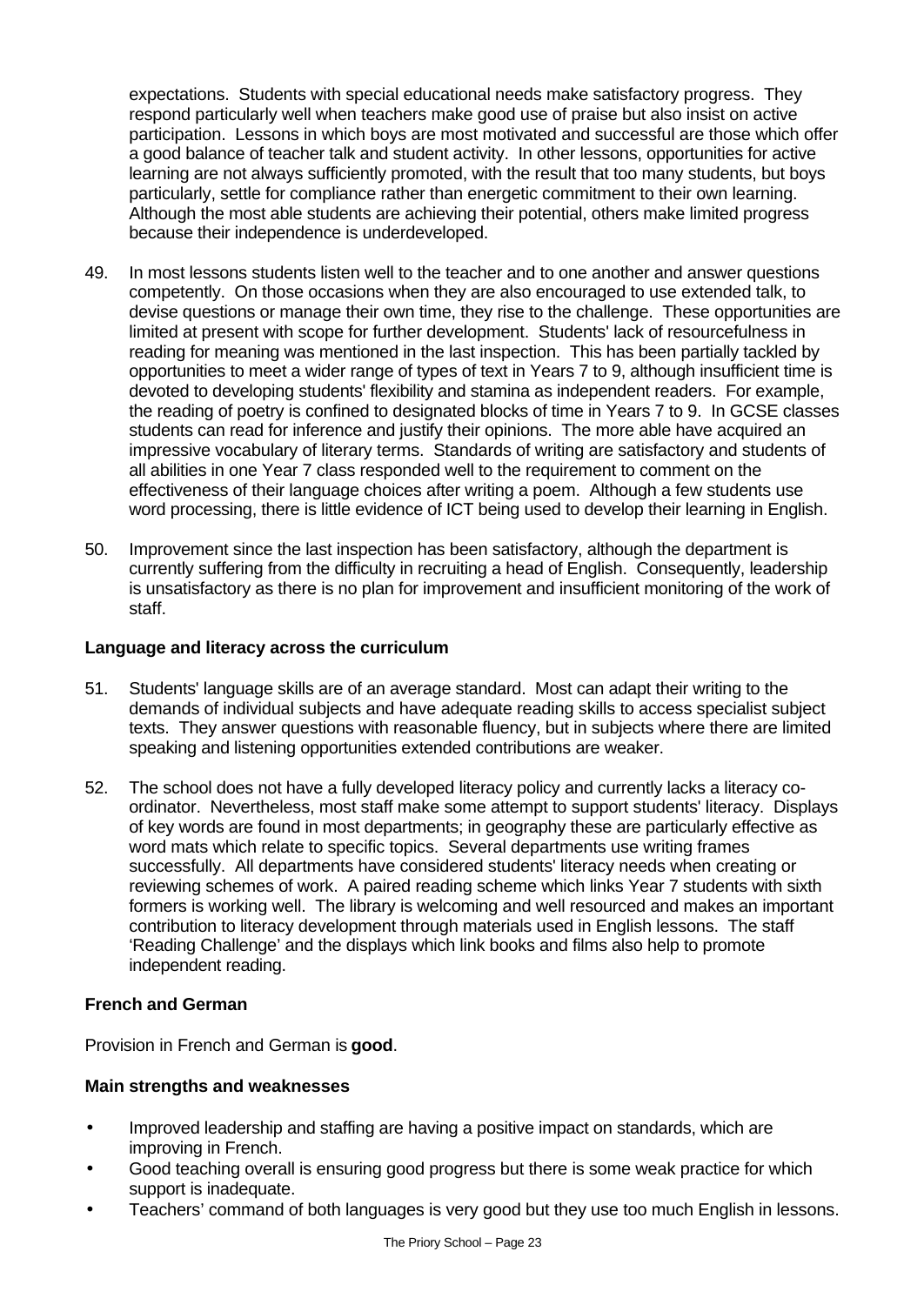- Inconsistent written feedback to students impairs further progress.
- The three-part lesson plan is improving performance but the ends of lessons are insufficiently developed.

# **Commentary**

- 53. The fact that the department now enjoys stable staffing and leadership has meant that standards in French are now above national averages. The German GCSE results in 2003 were particularly low as a direct result of staffing difficulties in the past. The department is now fully staffed with permanent, qualified linguists except for two days per week of one timetable which is taken by a supply teacher. Consequently, the achievement of students is now satisfactory in both languages in Years 7 to 9 and is good in Years 10 and 11 in French and satisfactory in German.
- 54. The department is well led by a good manager who has clear priorities for improving standards and who has already successfully tackled previous difficulties of students with special educational need and high achievers. The gap between boys' and girls' results is also narrowing. Major areas needing attention have been prioritised and developed so that there has been a focus on reading skills and a subsequent improvement in competence.
- 55. The department has been able to concentrate on improving standards by improving teaching, which is generally good. Teachers have very good command of the languages and a very good knowledge of course requirements. As a result, students on GSCE courses are very aware of their target grades and how to achieve them. This understanding is enhanced by the positive verbal feedback they receive in lessons. Less good progress is made in lessons where teachers use too much English so that students do not have the maximum benefit of as much practice as possible. A few staff do not understand the capabilities of their groups and so do not provide suitable tasks matched to ability. This in turn leads to poor behaviour and achievement. In such cases, the weaker teaching methods are not yet being sufficiently challenged or better methods formally developed. In spite of the very good verbal feedback, which is appreciated by learners, marking in exercise books is inconsistent between members of the team and is often not done regularly enough or with sufficient sharpness of focus. Careful planning results in clear progress in many cases, although the subject matter of the beginnings and especially the endings of lessons is not yet well enough integrated into the overall theme of the lesson to enhance learning. Although good work is done in a few classes with ICT, it is insufficiently used at present. Students have a major benefit in having regular contact with mother tongue speakers of the languages through teaching staff, foreign language assistants and visits abroad. This enhances their understanding and their own pronunciation.
- 56. The department has made very good progress since the last inspection in dealing with most of the key issues successfully and is improving standards and achievement as a result.

#### **MATHEMATICS**

Provision in mathematics is **good**.

#### **Main strengths and weaknesses**

- Standards are rising and many students are making good progress.
- Able students are well catered for, particularly in Years 10 and 11.
- Teaching is mainly good or very good.
- Classes taught by temporary staff are making less progress.
- Leadership of the subject is very good.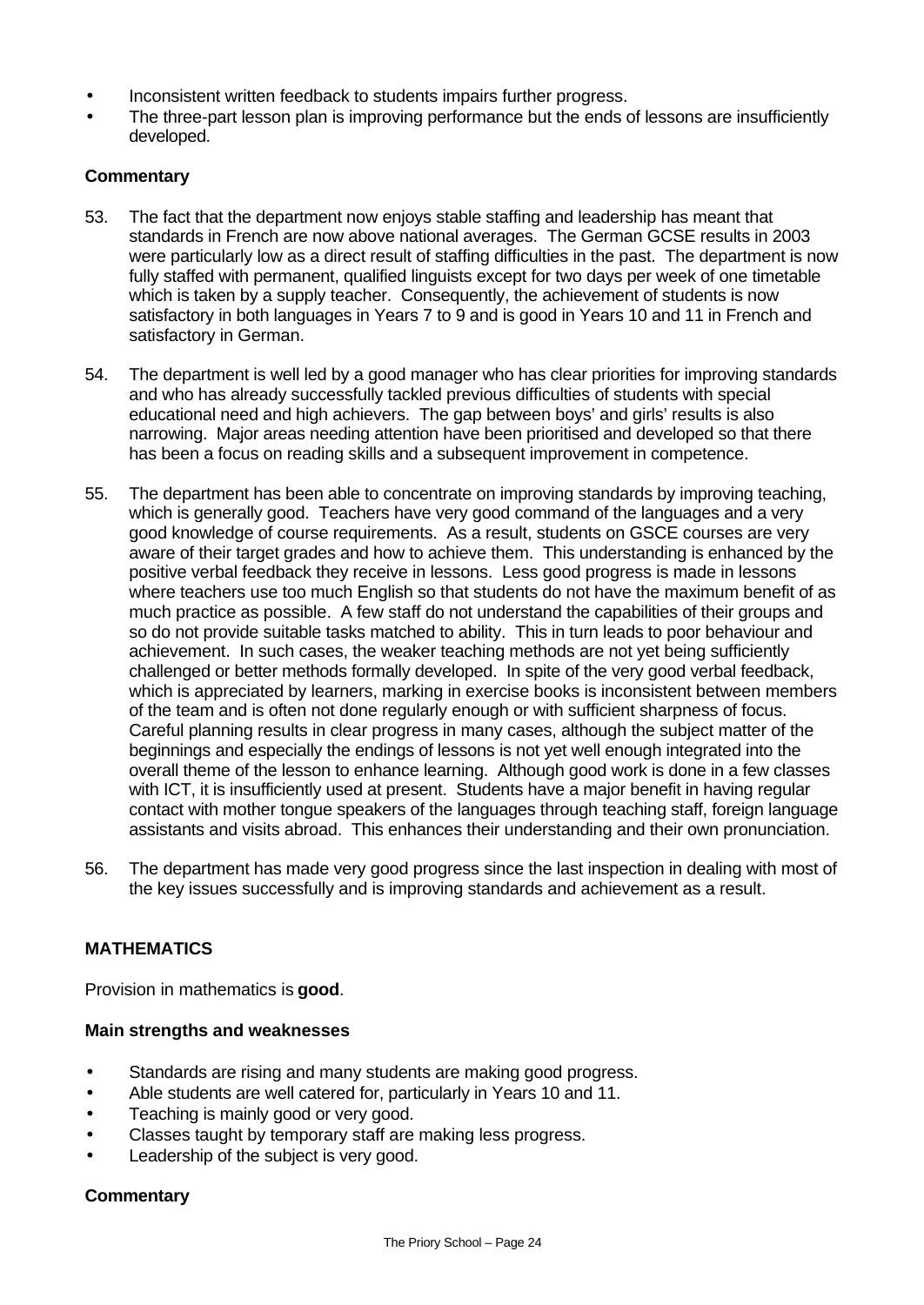- 57. Improvement since the previous inspection has been good. The subject has moved from a position where progress and the majority of teaching were satisfactory to one where progress is good, particularly in Years 10 and 11, and the majority of teaching is good or very good.
- 58. Standards achieved in the national tests in Year 9 used to be well below national standards but they have risen steadily over the last four years and in 2003 they were slightly above the results of schools nationally. GCSE results have also followed an upward trend and are now comparable to schools nationally. Students do better in mathematics than in most of their other subjects.
- 59. Achievement is good overall. The majority of students are making steady progress for their ability in Years 7 to 9 and the most able are making very good progress. This is because mathematics lessons usually keep up a good pace, and no student is left with nothing to do. Teachers are adept at using questions to keep everyone involved and alert. They are very good at managing behaviour to avoid confrontation and to captivate the interest of potentially disruptive students. Standards are in line with the national average by Year 9 and by Year 11. In Years 10 and 11 the students, particularly boys, are maintaining a creditable rate of progress. This is particularly noticeable in the Year 10 statistics group because of the teacher's high expectations and because students are asked to make deductions and explain them. Students in this group have an impressive work rate and are making rapid progress.
- 60. Changes in staff due to unfilled vacancies have had a detrimental effect on certain groups despite the intervention of the head of department. The progress of these groups has been less consistent because supply teachers, having to cope with unfamiliar students and materials, often set too much work straight from the book and leave students to get on with it.
- 61. The experiences provided by the permanent mathematics staff are usually good or very good. Lessons start well and have plenty of challenging materials to keep students thinking, practising skills and explaining their answers. Homework is set every week and work is well marked, often with useful feedback to students on how to improve. Lower ability students are given a variety of short and attainable activities to motivate them; teachers are encouraging and willing to spend time on one-to-one explanations. This enables students with special educational needs to progress at a comparable rate to others in their classes. Teachers have a good relationship with their students and know them well. They use humour, interesting materials and a firm belief in their students' abilities to keep them working hard.
- 62. The head of department is well organised, knowledgeable and insists on high standards. She provides a very good role model for teaching. She is very aware of what is going on in her department and leads a capable team. The day-to-day management of mathematics is good but is less effective than it could be because of her heavy teaching commitment. Opportunities to team teach with new staff are rare and the impact of the numeracy initiative on other departments has not been monitored.
- 63. There is too little access to computers in mathematics, particularly in Years 7 and 8 when the fortnightly lesson has to concentrate on teaching the ICT curriculum rather than applying the ideas to mathematics. Problems with the technology reduce the amount of time students are able to participate in some of these lessons.

### **Mathematics across the curriculum**

64. Students' competence in mathematics enables them to use it effectively in other subjects, for example when dealing with spreadsheets in ICT, formulae in science, graphs in geography or the precise measuring needed in design tasks. The lack of a school policy on numeracy means that calculation methods are not consistent across departments and opportunities for applying mathematical ideas are missed in other subjects, such as when looking at data on wartime conditions in history.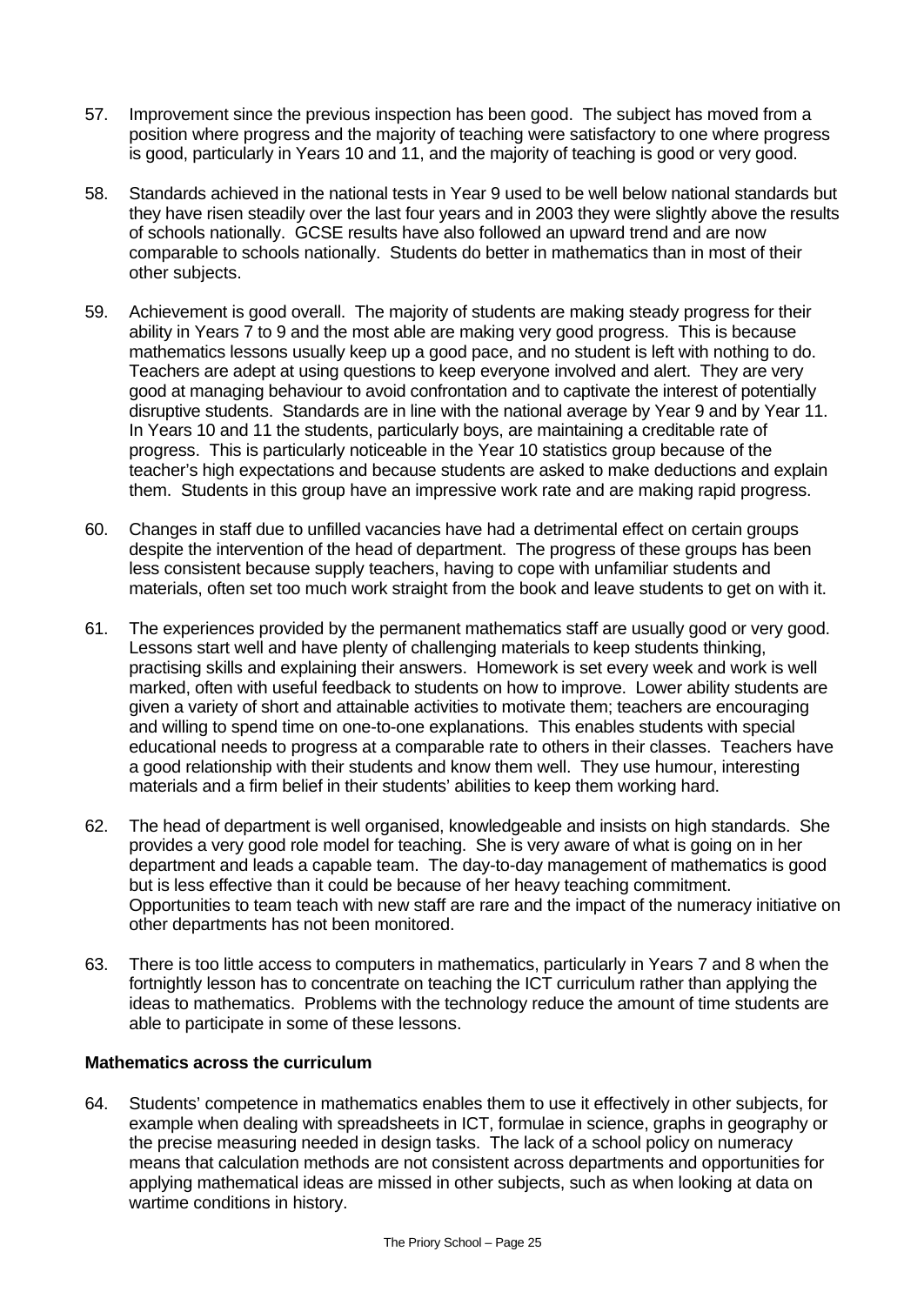# **SCIENCE**

Provision in science is **good**.

#### **Main strengths and weaknesses**

- Results in National Curriculum tests at the end of Year 9 were above the national average in 2003.
- The students achieve well because they are taught well.
- Leadership and management are good, with data being increasingly used well to focus and direct the work of the department.
- Poor accommodation and a lack of ICT resources are limiting learning.

- 65. National Curriculum test results for Year 9 students have improved significantly since the last inspection. They are improving at a more rapid rate than the national trend and were above the national average in 2003. Girls performed a little better than boys in the 2003 tests, but there is no consistent pattern to the results by gender over the past five years. The proportion of students reaching Level 5 or above was higher than in schools where the students had a similar starting point in their National Curriculum test results in Year 6. The proportion of students reaching Level 6 or above was below average, however. Students at risk of not achieving the expected level in the Year 9 tests have been identified and formed into a teaching group to receive additional, focused support. This strategy has much potential for success.
- 66. GCSE results were not significantly different from the national average in 2003, although a relatively high proportion of boys did not study science in Years 10 and 11. Every student entered achieved a pass grade, but the proportion of the very highest grades, A and A\* was relatively low. The proportion of students awarded an A\*-C grade compared favourably with schools with similar prior attainment in Year 9. The department has identified the coursework component as a relative weakness within the results and is instigating a rigorous programme of improvement. The practice of rotating student groups around teachers to study different modules of work has also been identified as a factor limiting achievement and arrangements for next year are being reconsidered.
- 67. The standard of work seen during the inspection was in line with the national average in Year 9 and in Year 11. Teaching is generally good, with some examples of very good practice. Most lessons have clear and explicit objectives and teachers have planned a good variety of activities to enable the students to achieve them. Relationships are good, as are behaviour and attitudes, so students tend to focus well and apply themselves conscientiously to their work. Consequently learning is good and they make good progress in developing their skills, knowledge and understanding. There is a strong expectation that students work independently and take responsibility for their own learning. There is much use of individual mini whiteboards, as when Year 11 students were using them to balance chemical equations. This encouraged them to try ideas and to risk solutions. It also enabled the teacher to evaluate accurately their individual understanding. In a Year 10 lesson, the teacher required the students to reflect on how confident they felt about temperature changes during chemical reactions and to convey this by holding up differently coloured faces of a pyramid. This enabled the teacher to focus attention where most required, to pitch activities appropriately and maximise learning. Students with special educational needs are given suitable support and progress at the same rate as their peers.
- 68. Satisfactory improvement has been made since the previous inspection and the head of department has a clear vision for future development and sustained improvement. This is based upon an effective analysis of strengths and weaknesses. Measures which are likely to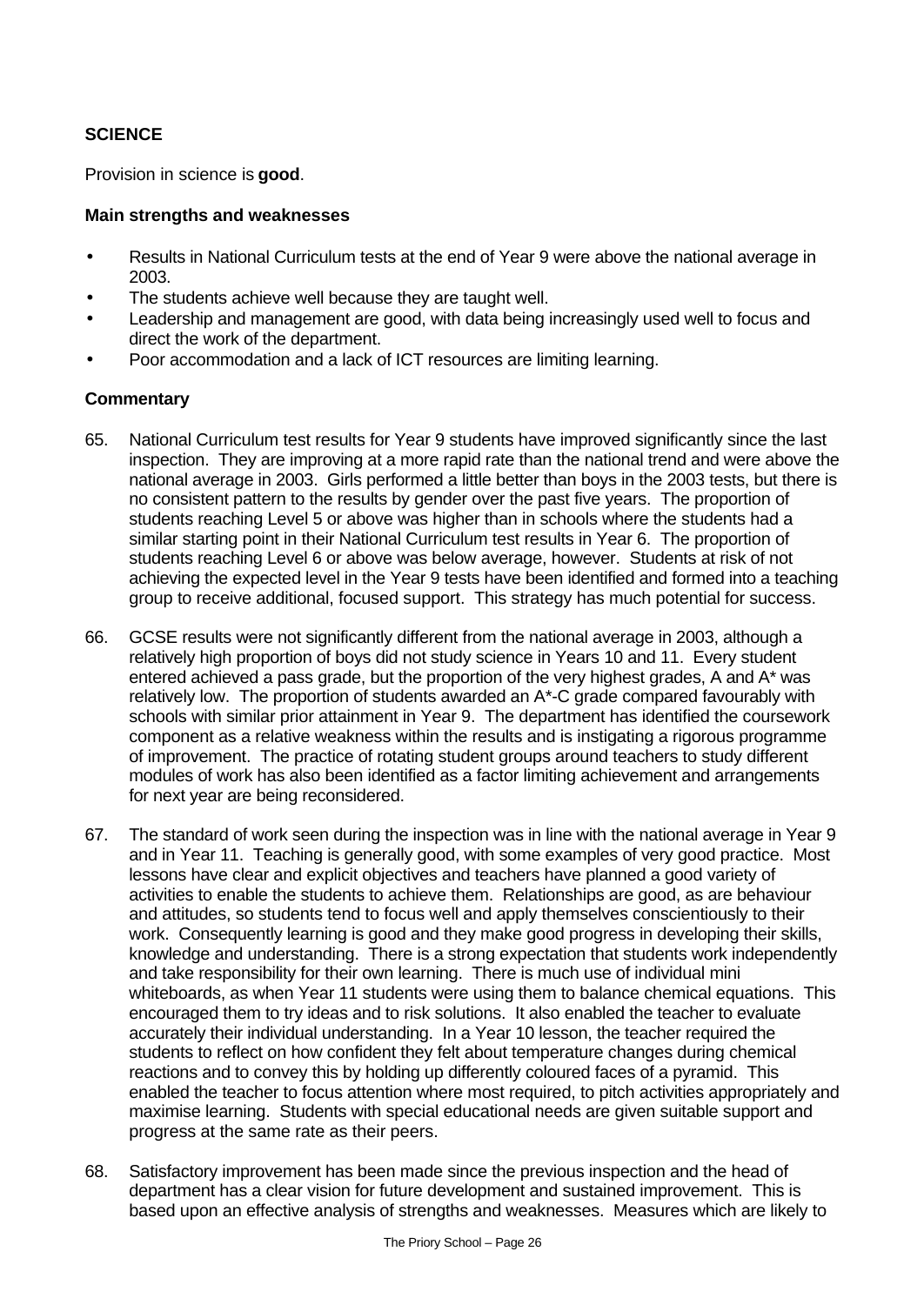enhance students' achievement further are already being introduced and there is good potential to maintain the rate of improvement. However, the condition and flexibility of the accommodation is limiting the strategies that can be used to secure maximum learning. Similarly there is little access to ICT resources to underpin learning routinely and students' do not use instruments to capture and analyse physical data as they should.

# **INFORMATION AND COMMUNICATION TECHNOLOGY**

Provision in information and communication technology (ICT) is **satisfactory.**

#### **Main strengths and weaknesses**

- All students from Years 9 to 11 have ICT lessons where they follow an accredited ICT course.
- Much teaching in discrete ICT lessons is very good and is good overall, resulting in students achieving well.
- There are planned opportunities for students to use their ICT skills in most subjects, but there is scope for more use, particularly in aspects of design and technology and in science.
- Additional ICT lessons for specific groups in Years 10 and 11 ensure that a very wide range of ability is well catered for.

- 69. Timetabled ICT lessons begin in Year 9 and are taught by teachers with good ICT knowledge and skills. This helps to ensure that students make good progress in covering the National Strategy for ICT. Standards overall by the second term of Year 9 are average, as students follow an accredited Key Skills ICT course. Currently, progress in Years 7 and 8 is more variable because students have to rely upon learning their ICT skills in other subjects. This happens when computer rooms are available, or by using the small numbers of machines in some subject areas. By far the greatest overall use so far this year has been in geography. However, there is more scope for using ICT to enhance teaching and learning in many subjects. Although opportunities to use ICT are planned in all subjects, students can have different experiences and there is some variation in standards. There is no significant difference between the attainment of boys and girls in Years 7 and 8. In addition, support for students with special needs was more effective in lessons taken by ICT specialists but was satisfactory overall. In some lessons additional support materials were available. The school is tackling shortcomings in the curriculum in Years 7 and 8 by introducing ICT lessons for all students from September 2004.
- 70. In Years 9 to 11, where all students follow an accredited ICT Key Skills course, progress is good, and sometimes very good. Standards overall are above average. ICT provision caters for a very wide range of ability, from additional timetabled ICT lessons for lower-attaining students, to after-school sessions for a gifted and talented group following a GCSE course. In lessons seen, support for students with special educational needs was at least satisfactory. Teachers were generally aware of where additional support was needed and frequently provided additional guidance material ensuring all were included in learning activities. Teaching in a significant number of ICT lessons is very good. The timetabled ICT lessons are helping to increase students' confidence and competence in using computers. This in turn, is facilitating the use of ICT in other curriculum areas because teachers can concentrate upon subject content and don't have to teach ICT skills. Students are generally able to use appropriate ICT skills and access to computers is satisfactory. This ensures that students are also able to use ICT for subject coursework. Overall there was no significant difference in attainment between girls and boys although more boys attend the gifted and talented sessions. Computer projection facilities are very limited throughout the school, which reduces teaching options in most subjects.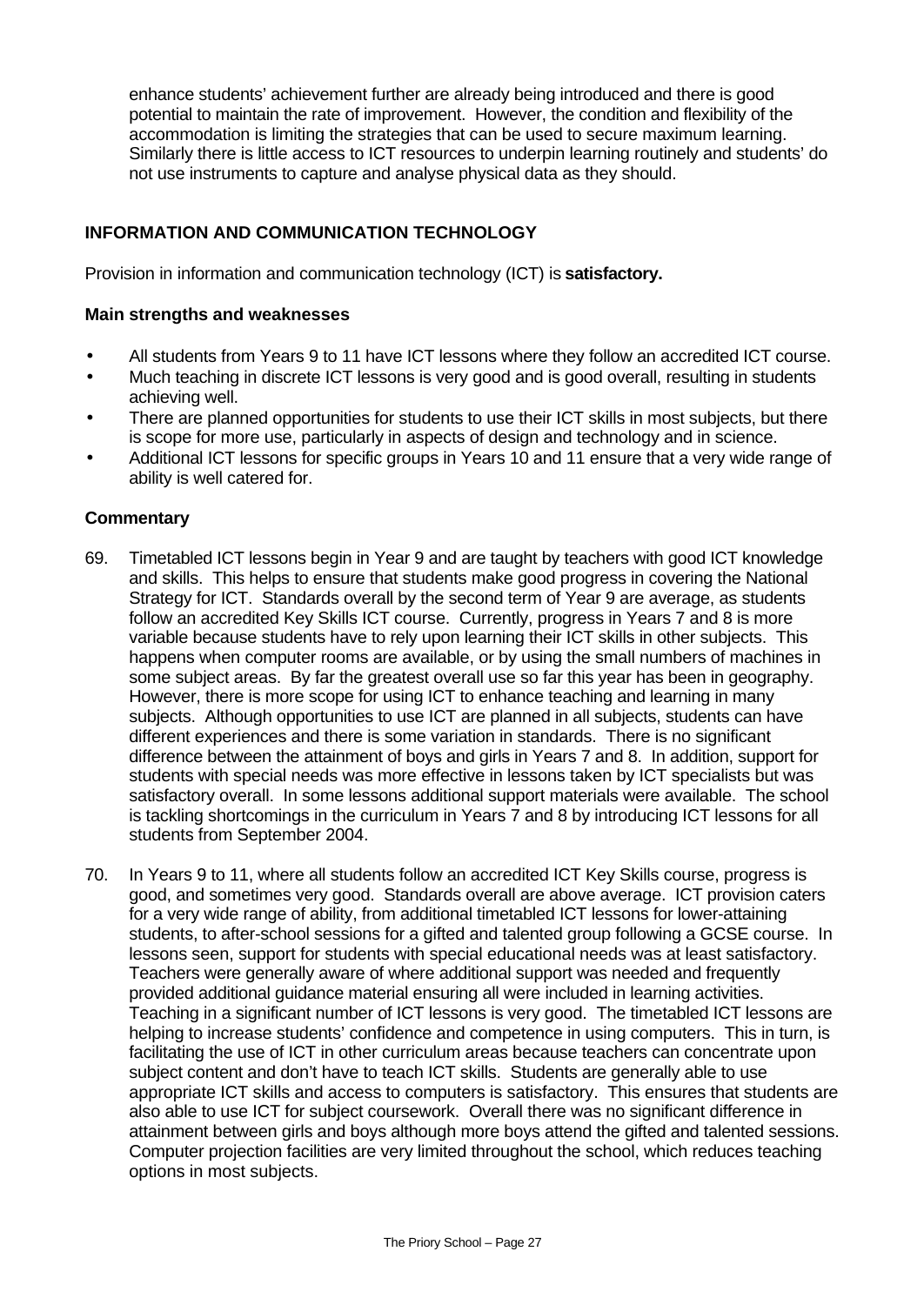71. Good leadership and management in the ICT department, and good support at senior management level are helping to consolidate the improvement in the use of ICT, which is in turn having a beneficial effect in most curriculum areas. Improvement since the last inspection is satisfactory; much of this has taken place recently since resources have increased. The curriculum has been mapped in detail to highlight opportunities for using ICT. The use of computer rooms is carefully monitored and analysed regularly. However, the graphs which illustrate and compare departmental use are not widely available. This limits future planning. Areas which need further attention are computer aided manufacturing in design and technology and the use of ICT to monitor and measure change in practical science activities. This is needed to ensure that student have opportunities to cover all of the required aspects of ICT in these two subjects.

#### **Information and communication technology across the curriculum**

72. Provision for ICT across the curriculum is at least satisfactory in most subjects, except for English, mathematics, science and design and technology. The ICT department works closely with all curriculum areas to identify opportunities for using computers to enhance teaching and learning. The use of ICT rooms is monitored in detail and analysed. Graphs of subject usage are produced although these could be more widely distributed to increase awareness of overall use. The comprehensive data shows that all subjects use ICT although there is some variation between subjects and year groups. The use of ICT across the curriculum is satisfactory overall and good in some subjects such as geography and history. ICT resources have recently improved significantly in the music department. There are, however significant omissions in two subjects. In design and technology there is a lack of computer aided manufacturing equipment and in science ICT is not used to monitor and measure changes during practical work.

## **HUMANITIES**

Geography, history and religious education were inspected in depth. Additionally, one lesson of **sociology** was sampled in Year 10. The group was studying the topic of educational achievement as part of their GCSE course, focusing on the differences between boys and girls' performance in school. The teaching was very good, enabling students to assimilate their own experiences into the theoretical framework of sociological research. All students achieved very well, with very good development of knowledge and analytical skills leading to above average standards for this stage of the course.

#### **Geography**

Provision in geography is **good**.

#### **Main strengths and weaknesses**

- GCSE results are well below the national average overall but the number of students attaining grades A\* and A is above average.
- There has been good progress in extending the range of learning activities.
- Teaching and learning are very good in Years 7 to 9.
- There is insufficient monitoring of teaching and learning in Years 10 and 11.

#### **Commentary**

73. The overall standard at GCSE has been consistent in recent years but there has been an increasing difference in the attainment of higher and lower-attaining students. This is partly due to the differences from year to year in the prior attainment of students choosing geography, but there is also a marked difference in the achievement of students of different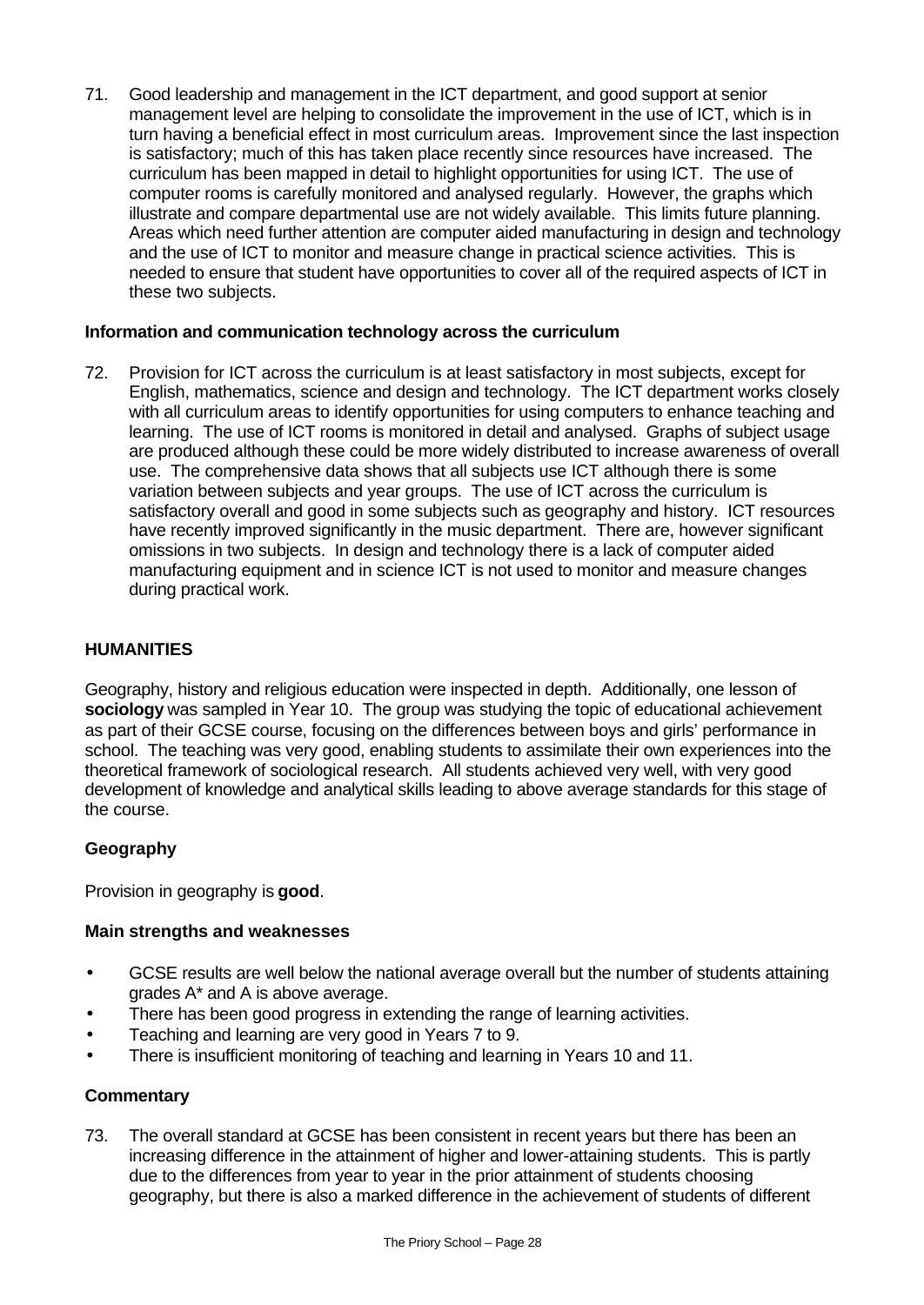abilities during Years 10 and 11. In 2003, over a quarter of students attained grades A\* or A as a result of challenging teaching and thorough preparation for the examination. On the other hand, there was considerable underachievement by a number of students with lower prior attainment. Strategies to raise the performance of these students have been identified but their application is not rigorously monitored. Students' work seen during the inspection confirms that standards overall in Years 10 and 11 are below the national average, although in line with expectations for the students taking the subject.

- 74. Students' achievement in Years 7 to 9 is very good. Standards are low on entry to the school but by Year 9 they are in line with the national average. At the higher National Curriculum levels there is no difference in the attainment of boys and girls; however, lower-attaining boys achieve less well than girls. The achievement of students with special educational needs is in line with other students. Standards in Years 7 to 9 have risen because of a greater emphasis on learning activities which provide greater challenge, actively engage students in enquiry work, and develop their thinking skills.
- 75. Teaching and learning are good overall and were very good or excellent in the majority of lessons seen in Years 7 to 9. No teaching was less than satisfactory although learning was unsatisfactory in one Year 11 lesson in which the teaching was directed at controlling challenging behaviour. In all other lessons, relationships in the classroom were very good so students were confident in contributing to lessons. Imaginative starter activities engage students' interest and they settle to work quickly. Students are well supported; marking is thorough and helpful, and assessment practice is very well developed.
- 76. The subject makes a very good contribution to students' spiritual, moral, social and cultural education. For example, in Year 9 lessons on China students used excellent stimulus material produced within the department to evaluate how the media portray contrasting images of the country, and used role-play to consider the morality of its 'one child' policy.
- 77. Leadership and management are good and have brought good improvement since the previous inspection. The subject co-ordinator's vision for developing the curriculum is shared by the team of geography teachers. Resources are used effectively. Monitoring students' progress is efficient, but less attention has been given to monitoring teaching and evaluating its impact on learning, particularly in meeting the needs of the groups of students who are underachieving.

# **History**

Provision in history is **good**.

# **Main strengths and weaknesses**

- Good teaching and learning lead to good achievement from entry to the school.
- Very good management of lessons leads to good student attitudes and a good atmosphere for learning.
- Good assessment and target-setting procedures mean that students are aware of their own progress.
- Insufficient use is made of the local environment as a teaching resource.

# **Commentary**

78. In 2003, GCSE results were below the national average, and were below the results of other subjects in the school. However, for that particular group of students these results represented good added value from the end of Year 9. Results have been inconsistent from year to year, and are similar to the last inspection. There has been no clear trend between the results of boys and girls; in some years girls do better, in some years it is boys. In most years, many more boys than girls choose to take history and this imbalance may contribute to these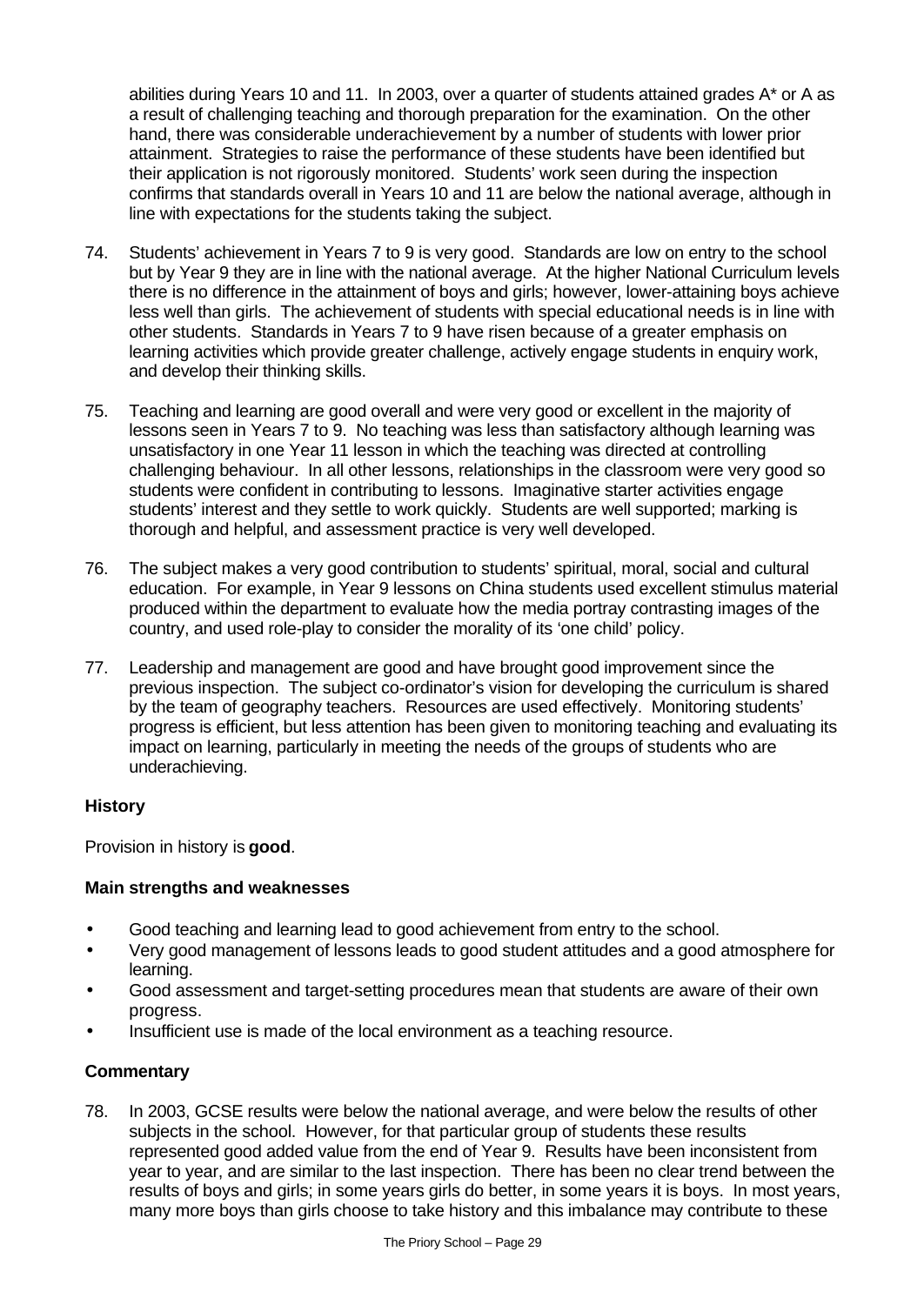inconsistent results. Work seen during the inspection was of an average standard. High attaining Year 11 students have drafted some good coursework, showing an ability to assess and interpret historical sources and draw appropriate conclusions. The work of some lowerattaining students is more descriptive than analytical but the standard of presentation is good.

- 79. The standard of Year 9 work seen during the inspection shows good development of skills and knowledge from Year 7, and present Year 9 work is in line with expectations. Year 9 students were producing some effective work about life in the trenches in the First World War and most understood the importance of drawing their conclusions from reliable source material. One lower-attaining group, working on computers to select and evaluate sources of information from the trenches, was making particularly good progress. Literacy is adequate to meet the requirements of the work to be done, but opportunities to develop literacy in lessons are not always used well. Similarly, numeracy is not always used well. For example, a group was trying to make a decision about the adequacy of a soldier's rations in the trenches from a list giving weights in pounds and ounces, without the tools to make a meaningful conversion to metric weights.
- 80. Overall, these standards represent good achievement in all year groups from below average attainment on entry to the school.
- 81. Students with special educational needs are provided for by supportive worksheets and writing frames, and by extra teacher attention in group work. High-attaining students were seen to be given extra activities to challenge them. Overall the achievement of these groups of students is in line with that of their classmates.
- 82. Teaching and learning are good. In all lessons, good planning and organisation made very good use of the time available. Group and pair work developed the social skills of students, and they always listened attentively to each other and to the teacher. Moral and cultural themes are tackled through work on such topics as slavery and religious quarrels. However, there is no evidence of a positive spiritual element in the schemes of work or the teaching. Teachers have high expectations of effort and behaviour. Very good management coupled with good relationships produces a learning ethos that enables students to enjoy their lessons, so that they work hard and learn well almost without realising it. Work is assessed well through consistent marking practices and regular assignments, and teachers regularly evaluate the effectiveness of their methods in the light of the results of these assignments. Students keep their own record of progress and set their own targets using National Curriculum levels.
- 83. Good management ensures a well-resourced curriculum, although at present there is not enough regular use of the local environment as a historical source. Schemes of work have recently been re-written and opportunities to teach citizenship, literacy, and ICT are made explicit. Leadership is satisfactory, encompassing a team of several non-specialist teachers in Years 7 to 9. However, because of time constraints there is no formalised programme of lesson observations in the department in order to ensure consistent standards. Although strategies are in place to raise the attainment of boys, such as mixed-gender seating plans and more practical work tasks, there is insufficient evidence so far that these are having a positive effect on learning. Improvement since the previous inspection has been satisfactory, with improved standards of teaching, improved achievement, better schemes of work and better resources. With the good structures that are in place and the good standard of teaching, the department has the capacity to improve effectively in the future.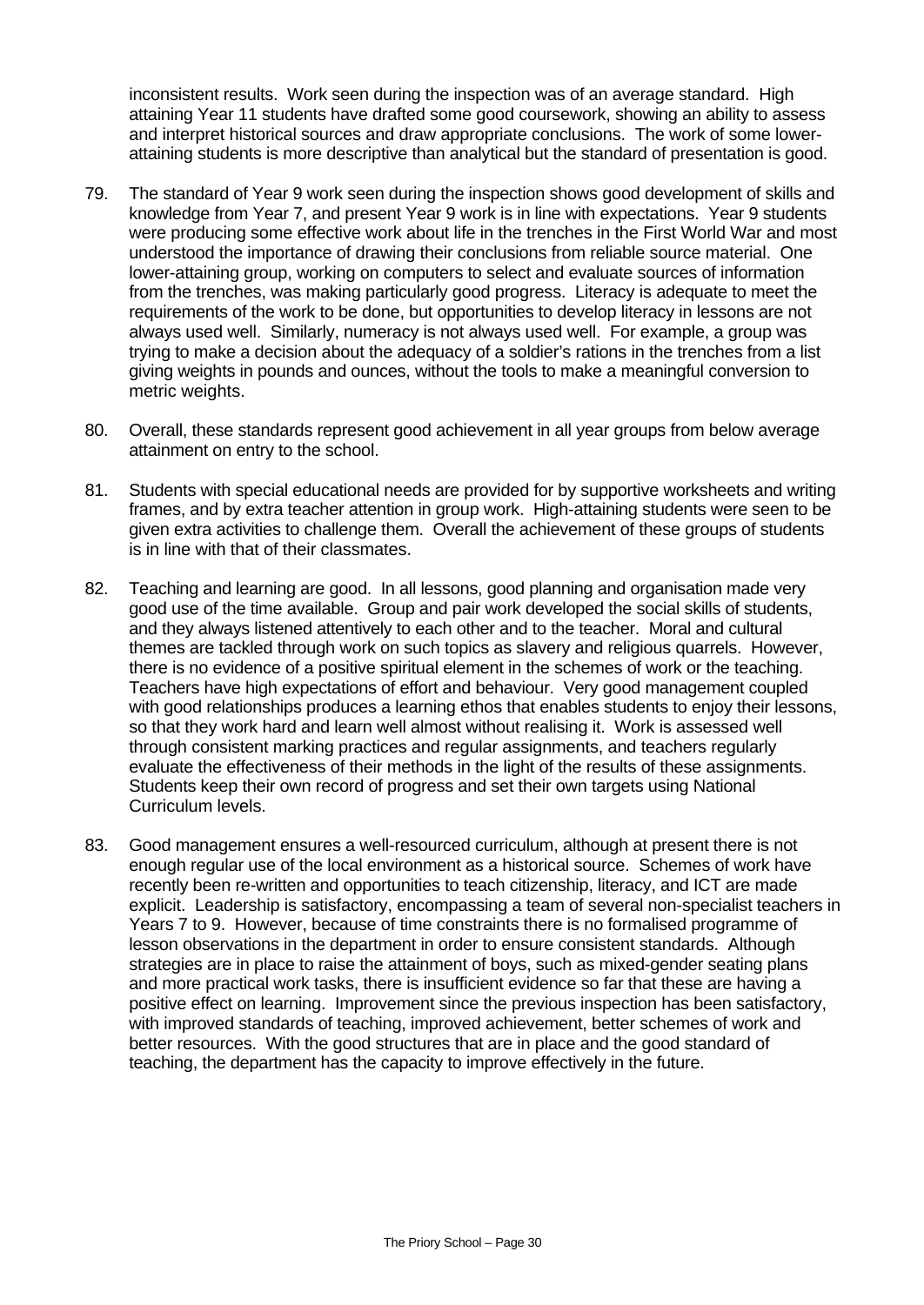#### **Religious education**

Provision in religious education is **good**.

#### **Main strengths and weaknesses**

- Standards are rising especially at GCSE.
- The best teaching is lively, challenging and actively involves the students in their learning.
- There is a good emphasis on learning from religion.
- Analysed data is not used to focus on areas of improvement.

- 84. Achievement in Years 7 to 9 is good. Students join the school with knowledge, skills and understanding that are slightly below the expectations of the locally agreed syllabus for religious education that the school uses and move to being in line with the expectations by the end of Year 9. The students are stronger on learning from religion and in giving their own views on topics and weaker on recall of facts about world religions. All students follow a short GCSE course in Years 10 and 11, and in 2003 obtained results in line with the national average. Results have improved significantly over the last three years. The achievement of the students following the GCSE course is good. Boys' results were lower than girls' in the 2003 assessments and examinations. This had not been the situation previously and the department is considering ways of tackling this. Students with special educational needs achieve at the same rate as other students and virtually all students obtain a GCSE grade. A small number of Year 10 students are following a full GCSE course and their current work is above average.
- 85. Teaching is good and consistent in all years. The best teaching is lively, challenging and has good pace that stimulates the students' interest and gets them involved in the lesson. Virtually all lessons encourage students to express their views, give reasons for their answers, apply their knowledge and give examples to show their understanding of issues. In several lessons there is an emphasis on developing the literacy skills of the students in reading aloud, extending their vocabulary and in general support but the use of differentiated materials is variable. Attitudes of the students to religious education are variable but generally good. All students are encouraged to participate and the good teacher-student relationships ensure that the students feel confident in expressing personal views. All of this contributes to the students' good learning. However, in a few cases the discussion is teacher-led and this limits the amount of student contribution; occasional poorer behaviour limits the contributions that are made by the students. There is a good assessment scheme, but this is not yet fully embedded in the work of all staff. Marking of the students' books gives positive encouragement but the use of constructive comments that enables the students to have a sharp focus on what is needed to raise their attainment level is variable. This is better in Years 10 and 11.
- 86. The good leadership and management of the department have secured good improvement since the last inspection. Standards have risen and the school now meets the statutory requirements for Years 7 to 11. There is a clear vision for improvement. There is stable staffing, and teachers are well supported; however, monitoring of staff to improve their subjectspecific teaching skills is not carried out in a formal way. ICT is an area that is still developing, but recently the curriculum has not been enhanced by visits to places of worship. The short GCSE course can now be converted to a full course by after-school lessons in Year 10. Improvement since the last inspection has been good.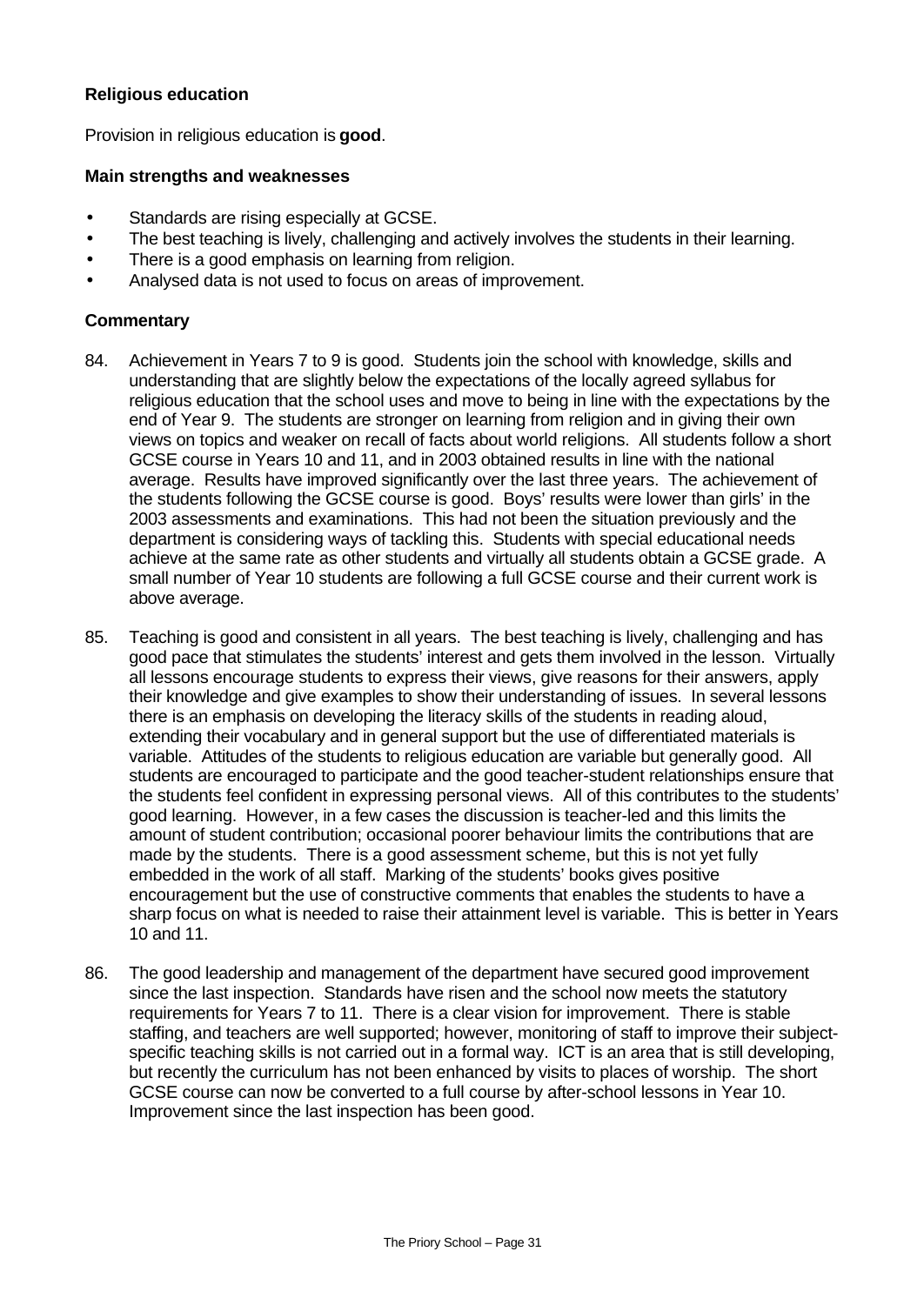# **TECHNOLOGY**

# **Design and technology**

Provision in design and technology is **good**.

#### **Main strengths and weaknesses**

- Standards are rising, although boys are not achieving as well as girls; the quality of practical work is a particular strength.
- The quality of teaching is always satisfactory and often good and is a major factor in the good achievement and positive attitudes of the students.
- The assessment and tracking of students' progress have improved since the last inspection and students know their targets and attainment levels and how to improve.
- The use of computer-aided design (CAD) software is good, but the department has no modern equipment for computer aided manufacturing.
- The department is well led with a clear sense of vision, high aspirations and a focus on student achievement.

- 87. Standards in Years 7 to 9 are in line with the national average throughout the department. They are particularly good in the computer-aided design module in Year 7 and in the Year 9 electronics module. Students demonstrate good making skills in all other areas. Design skills are not as good, particularly in the presentation of ideas in sketch form. This is largely because not all teachers ensure that students are taught to sketch in each of the modules. By Year 9, girls are well above national levels and boys are close to them. Standards in Years 10 and 11 are above average in each of the design and technology areas. GCSE results have risen since the last inspection to above national averages overall, with girls achieving higher results than boys. The results in electronics and textiles are very good, in food technology they are good, and in resistant materials they are sound. Students' language and mathematical skills do not inhibit their achievement in any significant way.
- 88. The tracking of students' achievement through the modules in Years 7 to 9 provides good evidence of progress. Good feedback by teachers to students consolidates this achievement. Girls make better progress because they complete their folios with more care than the boys. Students' achievement is good in Years 10 and 11. They make good progress in each of their options. Students' coursework is good, particularly in Year 11, in all subject areas. Their gains in knowledge and understanding of the subjects is sound. Their progress in making skills continues, but the biggest gain is their use of ICT in their coursework.
- 89. Teaching and learning are good overall. Modules are taught by specialist teachers who have good understanding of their subject areas. Lessons are well planned and organised. Teachers use a range of teaching strategies to encourage and motivate students. They provide good challenge and demonstrations of new techniques and support individual students well. Students much prefer practical work. The few lessons in which they appeared bored were theory lessons, where teachers did not create interest and develop learning sufficiently. Teachers meet the needs of students very well and support the learning of individual students well. Where teaching assistants were seen supporting the learning of individual students with special educational needs, their achievement improved enormously.
- 90. The head of department inspires and motivates the staff very well and has secured good improvements in provision and standards since the last inspection. The department know where they want to be and in most cases how to get there. The head of department monitors the work of colleagues and students regularly and is a good role model for others. He maintains a nice balance between control and independence. The schemes of work are good and this leads to good quality achievement in both key stages. The department meets health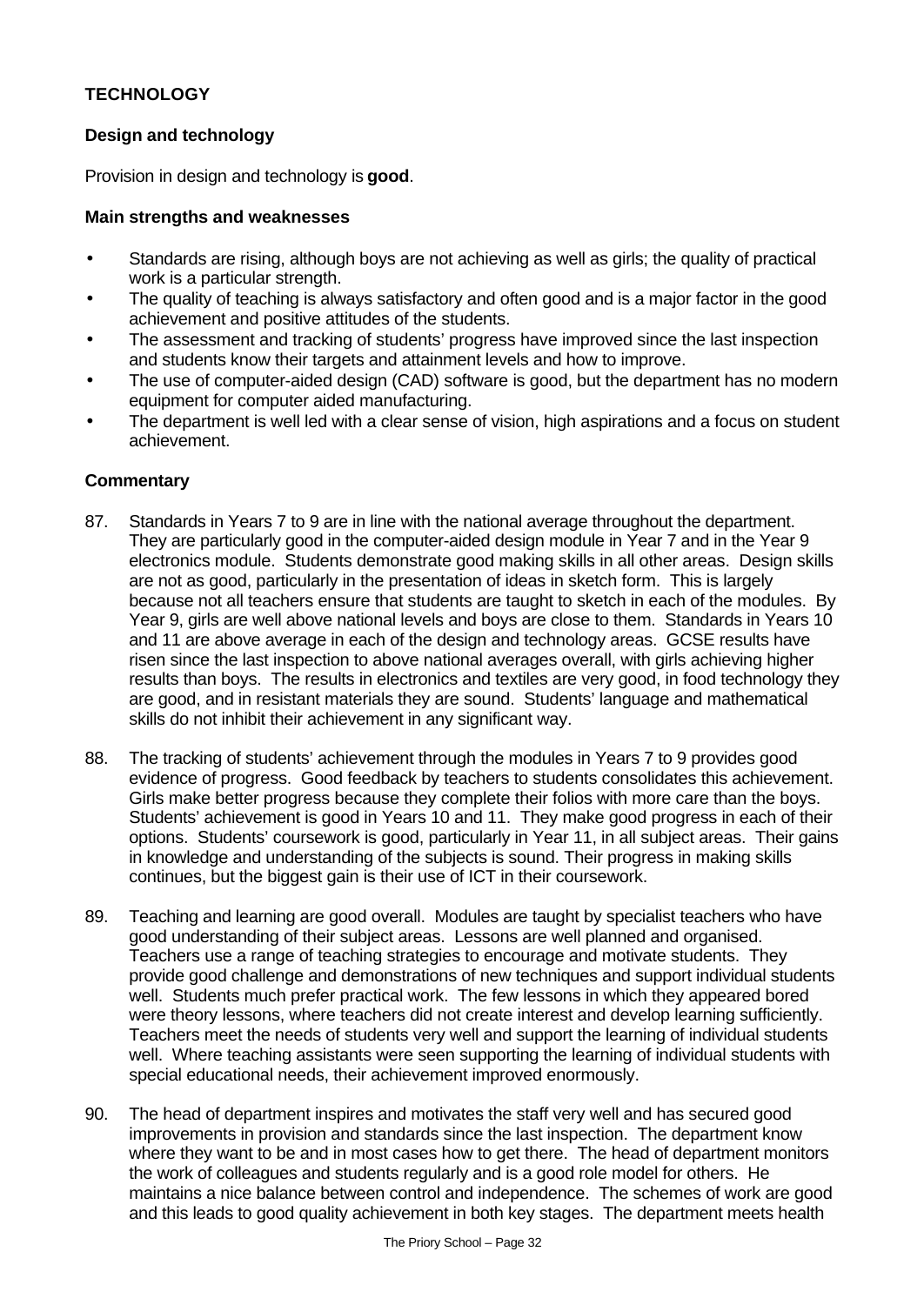and safety regulations controlling dust levels, and the use of extraction equipment meets the health and safety regulations.

91. The department benefits from good facilities. It has recently moved in to new food technology and textiles rooms. There is a good range of equipment for students to use throughout the department. Computer-aided design software is used well in Year 7, 10 and 11, but the department does not have computer-aided manufacturing equipment to fully utilise this software.

#### **VISUAL AND PERFORMING ARTS**

Art and design and music were inspected in detail and some lessons of drama were also observed. **Drama** is currently a popular GCSE subject and will become a subject in its own right from September 2004 for Years 7 to 9. It already makes an important general contribution to students' skills and confidence in speaking and listening, and in some cases provides specific assessment information which can be used towards a student's English GCSE grade for speaking and listening. The drama department is very well led and the two teachers collaborate effectively to offer high quality learning experiences. Students display good motivation and enthusiasm in response to stimulating and well planned teaching. They rapidly acquire self discipline and learn to evaluate their own and their fellow students' work constructively. GCSE results in drama have been consistently high and in 2003 were well above the national average. The subject attracts students of widely varying abilities and all make very good progress. They meet their teachers' expectation that they will learn as a group and will support one another. The drama studio is a good working space and students use it responsibly. The subject makes a distinctive contribution to students' personal and social development.

#### **Art and design**

Provision in art and design is **satisfactory**.

#### **Main strengths and weaknesses**

- Many students achieve well in the general art course because there is opportunity for individuals to develop their strengths.
- Students do not use sketchbooks well enough to record, develop, explain and present their ideas.
- Good relationships between students and teachers create a pleasant environment in the art department.
- The work of women artists, art from other cultures and opportunities for reflection do not feature sufficiently strongly in the curriculum.
- Computers are used but not sufficiently to develop ideas creatively.

- 92. The percentage of students gaining A\* to C grades at GCSE in 2003 was below the national average. However, girls achieved better than girls do nationally and boys achieved significantly worse than boys do nationally. The broad based art course was studied as an option mainly by girls and the graphics course was studied mainly by boys. According to work seen during the inspection, students in Year 9 are working below the level expected nationally. Students in Year 11 are working at a standard above average in the general art course and below average in graphics.
- 93. Achievement is satisfactory overall, including that for students with special educational needs. Students arrive at the school with varied abilities in art and many are well below average, with some below average. Slow progress is made in the acquisition of basic art skills and knowledge and understanding about the work of artists. The quality of this is variable across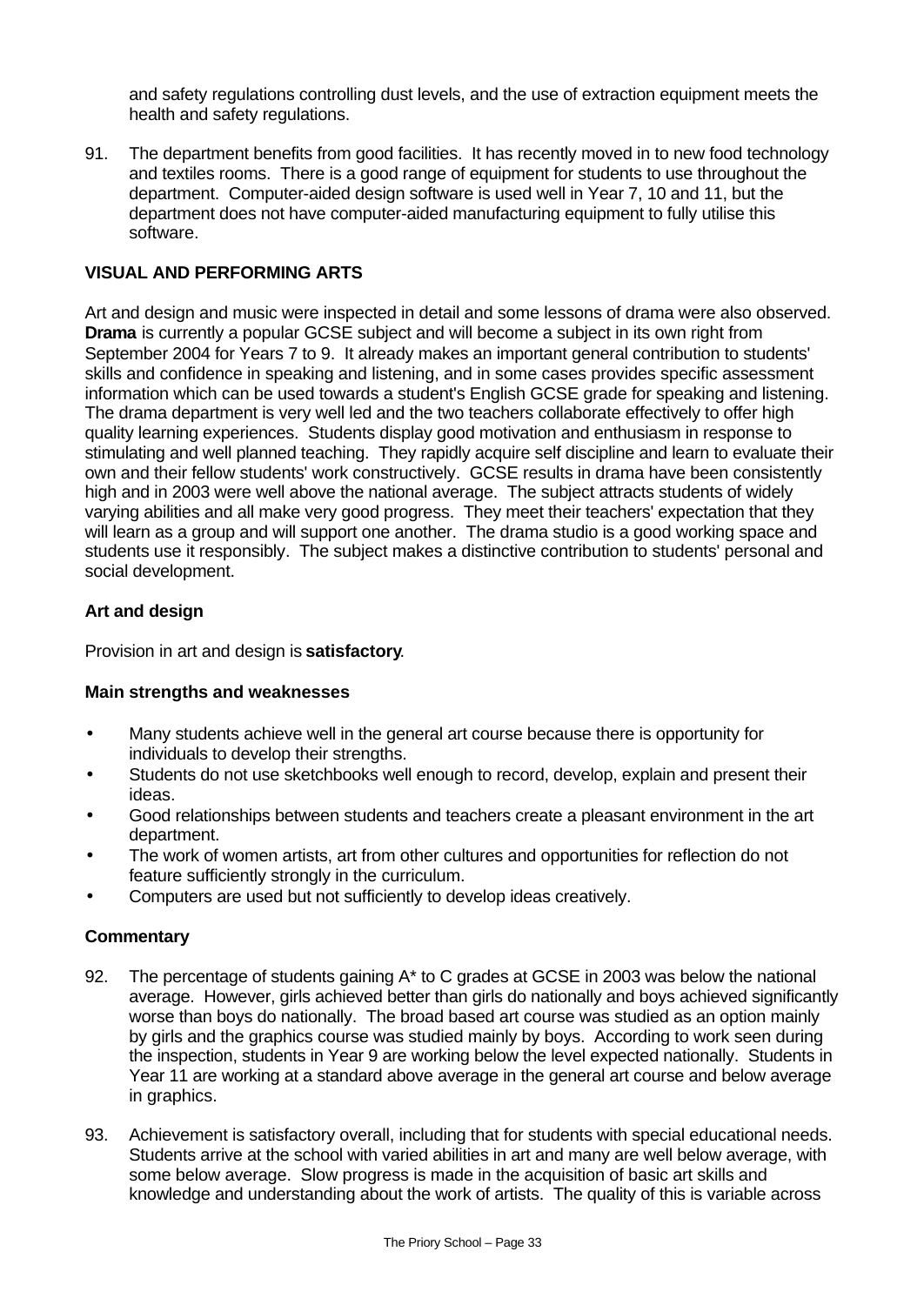the department, so that by the end of Year 9 many more are working just below average, with some high attaining students, who have been taught well, working above expectation. Some very exciting mixed media work in paint and pastel, inspired by Matisse, have been produced in Year 7. High attaining students in Year 9 show their good understanding of perspective in competent drawing of areas of the school from observation.

- 94. Several high attaining students in Year 11 general art classes demonstrate an ability to use clay well by making masks inspired by designs of tribal art from Africa and North America whilst others show lively and expressive work using paint, oil pastel and printmaking to explore diverse themes. Most students understand how to use shading effectively to make objects look three-dimensional in their drawing of figures, faces and artefacts.
- 95. The majority of students taking the general art course achieve well but achievement is unsatisfactory in graphics, even in classes which were observed during the inspection where there are many more girls than boys.
- 96. The quality of teaching and learning is satisfactory overall and varies from good to unsatisfactory. The greater proportion of unsatisfactory teaching was seen in graphics in Years 10 and 11. Teaching and learning in Years 7 to 9 varies widely. All three teachers teach classes in Years 8 and 9 and teaching and learning varies from good to unsatisfactory. Staff instability at present affects many of these classes and they work in a room that is too small to accommodate them comfortably. In-class support is inadequate to allow all students to learn well in classes where there are as many as eight who have special educational needs. However, all teachers are art specialists with very good knowledge of their subject and they have good relationships with their students. Good planning with appropriate learning objectives that build on previous learning are evident in effective lessons. Pictures of artists' work, artefacts, live models and exemplar work from other students are used well and students learn well as a result. Inappropriate learning aims and failure to provide adequate stimulus to inform and inspire students' work are the main weaknesses in teaching and result in many students finding the work difficult and failing to learn well. In good lessons, teachers use verbal feedback well to inform students how to improve; however, marking varies across the department. The failure to use this strategically in graphics means that planning and teaching lack the necessary focus. This is resulting in unsatisfactory learning. Sketchbooks are not used adequately to develop, explain and present ideas. Attitudes of students towards their work are generally good, and they have a genuine desire to do well.
- 97. The quality of leadership and management is satisfactory. The situation regarding standards, achievement and the quality of teaching and learning is the same in almost every respect since the last inspection, therefore, improvement since then is unsatisfactory. However, the present subject leader, despite having only been in post for half a term, has acquainted himself with data, has monitored the teachers in the department and has formulated some suggestions for making improvements. He has not had time to put these into practice or to see whether these strategies would be successful in creating a more effective team than operates at present.
- 98. The work of the art department makes a satisfactory contribution to the cultural development of students through looking at the work of artists informed by visits to major galleries. Artists are predominantly western European and do not feature among them any female artists or other cultures, other than Ancient Egyptian, in any depth. Three of the art rooms are spacious and pleasant and include a well-equipped pottery, but one is much smaller and lacks space for work and equipment storage and inhibited learning in lessons seen during the inspection. Computers are used regularly especially in Years 10 and 11 but not creatively enough to develop ideas.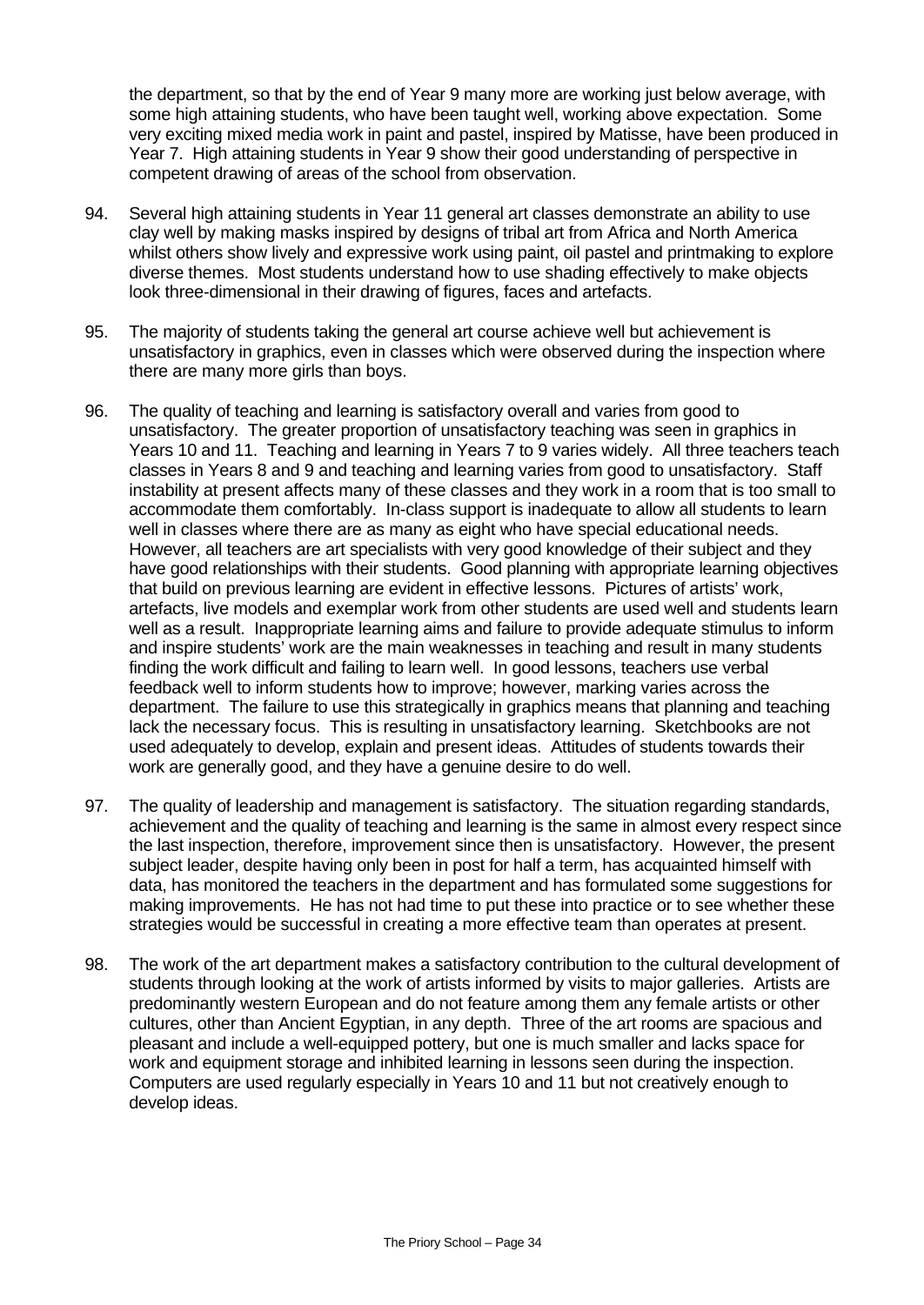#### **Music**

Provision in music is **satisfactory**.

#### **Main strengths and weaknesses**

- Large numbers of students participate in the wide range of extra-curricular activities and instrumental provision.
- Resources and ICT provision are much improved.
- Teaching and learning are satisfactory in Years 7 to 9, but expectations are not high enough for all students in Years 10 to 11.
- There has not been sufficient support for developing teaching styles.

#### **Commentary**

- 99. The music department provides a growing number of opportunities for students of all abilities. Standards in Years 7 to 9 are around the national average. In Years 10 and 11 results have been above the national average, with good value added, but a minority of students under perform. Students come to the school with a wide range of attainment but by Year 9 achievement by most is satisfactory. All abilities are supported well. Students show good skills in performing and listen with some appreciation of technical features. Composing is improving but targets need to be more rigorous. Boys and girls perform equally well. During the inspection, students showed the confidence to use their musical abilities and much evidence of progress was seen.
- 100. The standard of teaching is satisfactory, but there is scope for the application of a wider range of teaching methods. Lessons are well planned and show good subject knowledge. Students are well managed, relationships are productive and good use is made of resources. Student motivation was weak in a few classes. The standard of learning is improving with good assessment procedures in place. Not all activities are appropriate for the age of the students. For example, a Year 8 lesson creating sound effects did not extend to moods or emotions and an opportunity was missed to link with graphic scores.
- 101. Considerable progress has been made since the last inspection with improved resources and work ethic. The present head of music has been in post for less than 18 months. The department is developing well with strong leadership. Many students experience the enjoyment of music. The use of ICT supports the department and the new computer room provides opportunity for students to compose using a variety of software packages. New schemes of work are being developed linked to National Curriculum targets but this needs to be extended to all units and re-examined for appropriateness.
- 102. Many students take part in extra-curricular activities which include a jazz band, a string group, a wind band, a junior choir and rock groups. Concerts take place twice a year and are well supported. The groups have an impressive list of engagements and last year recorded a CD to promote the music department. The numbers receiving instrumental tuition are well above the national average, although cross curricular links are less well developed.

## **PHYSICAL EDUCATION**

Provision in physical education is **very good.**

#### **Main strengths and weaknesses**

• Leadership and management are very good with a clear vision for the development of the subject and high expectations of students.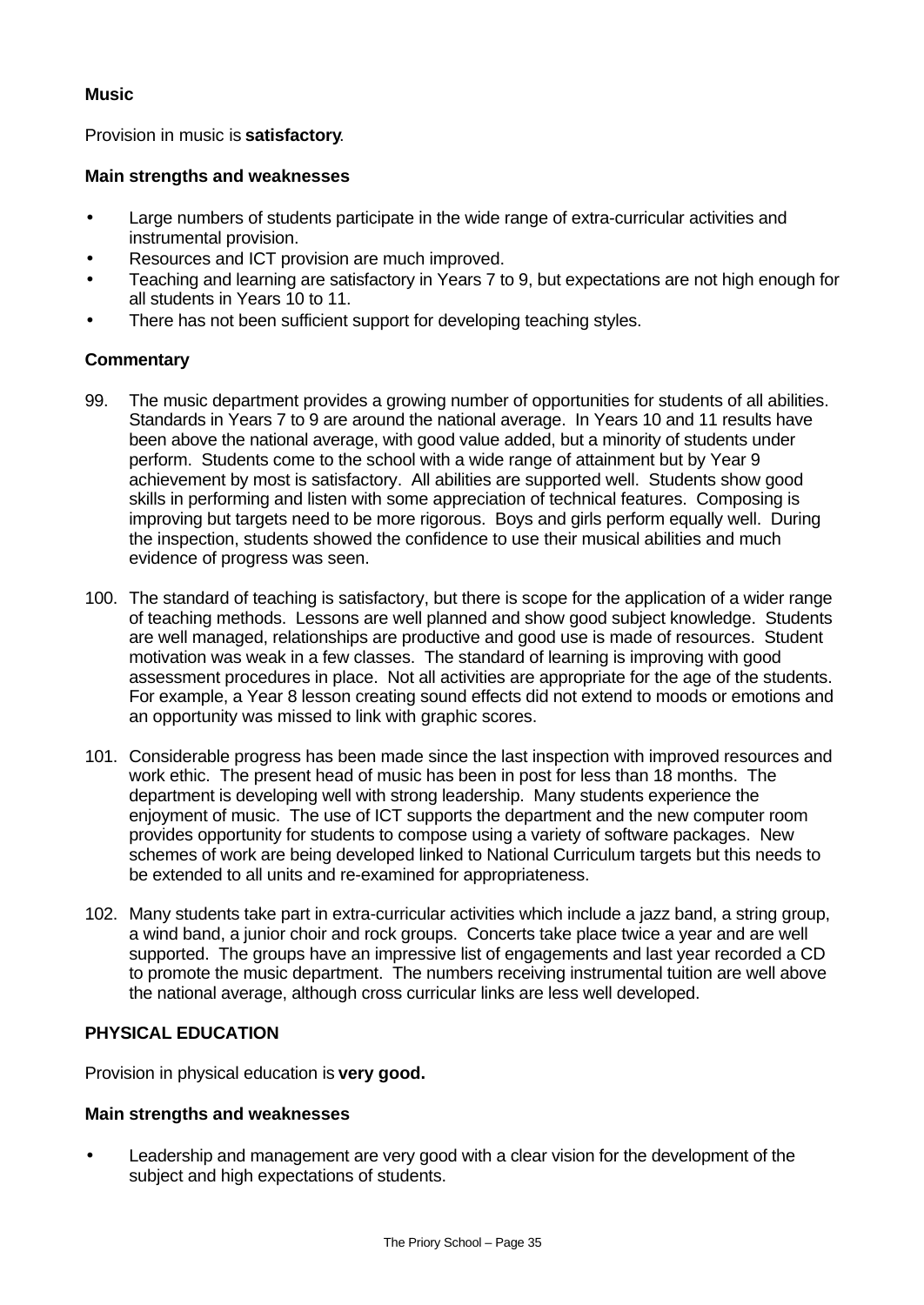- The assessment and monitoring of student progress is thorough, clearly linked to the National Curriculum and informs lesson planning.
- Teaching and learning are very good and students have very positive attitudes, they achieve very well by the end of Year 9 and GCSE results continue to improve.
- The curriculum arrangements for teaching in Years 10 and 11 are unsatisfactory.
- The provision of extra-curricular clubs and teams is very good.

# **Commentary**

- 103. The recently appointed head of department has made significant and effective improvements to the teaching of physical education. There is a clear vision for developing the subject and high expectations of students in terms of participation, performance and attitude. Appropriate schemes of work for each activity have been designed which provide a clear structure for teaching. These are clearly referenced to the National Curriculum and assist in monitoring the progress and attainment of students. There is an innovative and effective system in place for monitoring teaching and providing feedback to the head of department on strengths, weaknesses and areas for improvement. Staff are deployed effectively to maximise particular strengths and work co-operatively to provide a consistent approach to teaching and in monitoring and assessing student performance. As a consequence, all students, including those with special educational needs, can be supported appropriately in lessons and make progress over time.
- 104. Teaching and learning are very good. Knowledgeable and enthusiastic staff teach well prepared lessons which are well-structured, brisk and authoritative. Lively students are handled very well with teachers channelling student energies into productive participation. All students are kept on task throughout lessons. As a consequence, students achieve very well by the end of Year 9 and are generally in line with national expectations but with many talented students able to perform with a consistently high level of personal and team skills. GCSE students' results continue to improve and were just above the national average in 2003.
- 105. The level of achievement in a Year 7 volleyball lesson was outstanding with a combination of enthusiastic, expert teaching and students' positive attitudes ensuring all understood court positions, most could 'set' and serve consistently and several were able to 'spike' the ball with power and accuracy. In a very good Year 9 basketball lesson where students were being assessed, a mixed ability group was expertly handled by the teacher in a very well organised lesson involving three separate games and the productive use of a sixth form student to lead one of the groups. A large Year 10 group worked productively in a stimulating lesson on the effects of exercise on the heart, where the teacher expertly combined theory teaching, practical activities and the use of ICT.
- 106. The single period of physical education for students in Years 10 and 11 who are not taking the GCSE course is inadequate for activities to be studied to sufficient depth. However, the provision of the many excellent extra-curricular clubs and teams provides opportunities for students of all abilities to participate in sport and for the most able to extend their skills development. As a consequence, many talented students have gone on to win representative honours. Accommodation is good, with the dedicated physical education classroom providing an excellent learning environment for theory lessons. However, the barrier which extends down the length of the sports hall adversely affects teaching of lessons, particularly those with large classes. There has been good improvement since the last inspection.

# **BUSINESS AND OTHER VOCATIONAL COURSES**

107. No subjects were inspected in detail in this area, although one lesson of **business studies** was observed. This was taught well. The teacher's clear explanations and well prepared materials ensured that all students in this mixed ability class made good progress and achieved well. Despite reluctance on behalf of some to participate fully in the lesson, the teacher's patient questioning included all in the activities and they were able to gain an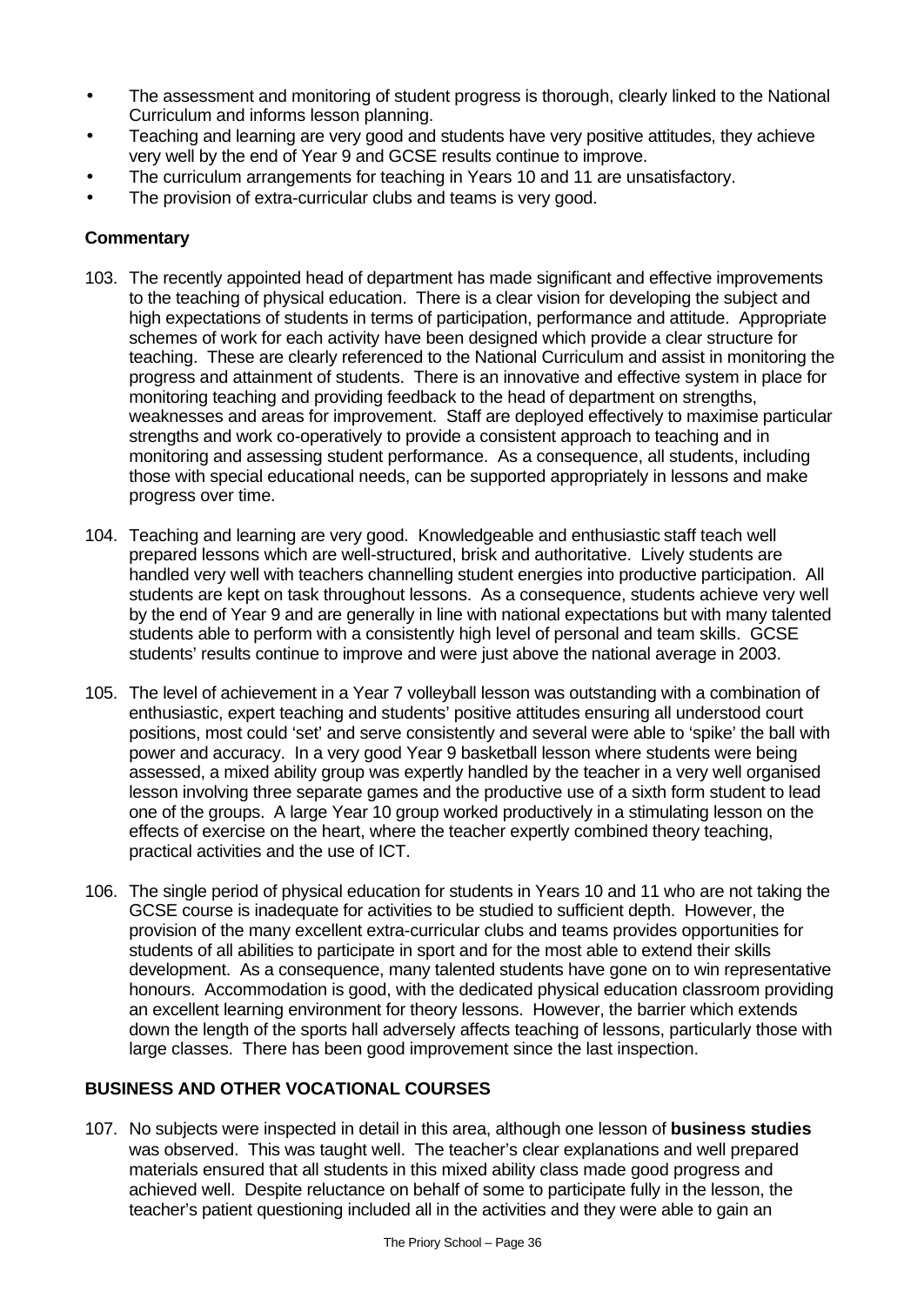understanding of the basics of employment law. The lesson was also characterised by very good student-teacher relations.

## **PERSONAL, SOCIAL AND HEALTH EDUCATION AND CITIZENSHIP**

108. Citizenship was inspected in detail and some lessons of personal, social and health education were also observed. Personal, social and health education, careers and citizenship are taught as part of a rotational arrangement for one period each week in all year groups. A Year 8 lesson on first-aid was taught well. This was a well-constructed session by a teacher with a good level of expertise who consolidated and developed the students' skills well. Another lesson in Year 11 on study skills was satisfactory as the students learnt about revision strategies.

#### **Citizenship**

Provision in citizenship is **unsatisfactory.**

#### **Main strengths and weaknesses**

- An audit has been carried out and all strands of citizenship planned, but the expected input from other subjects is not happening consistently.
- The subject leader has identified the main areas that need attention and is starting to ensure that action is taken to tackle shortcomings in the present provision.
- Citizenship is not having a significant impact on the students' personal development.
- Teaching of individual lessons is well organised but the limited time available militates against developing themes in any great depth.

- 109. Students' achievement throughout the school is unsatisfactory at present for several reasons, largely stemming from the relatively late start made in planning to implement National Curriculum requirements. The school is at a point that it might have been expected to reach a year ago if preparations had started effectively once requirements had been published. National Curriculum requirements are met, although some areas are still developing. In particular, the strand that requires students to develop skills of participation and responsible action is not sufficiently embedded. For example, there is a school council, but this works very much to an agenda set by the school and members do not feel that their contribution has an impact on the work of the school.
- 110. The school has adopted a model where citizenship is taught partly in a carousel with careers and personal, social and health education, as well as through identified topics in other subjects. An audit has been carried out to identify where other subjects contribute to aspects of citizenship. These have then been built into and clearly identified in subject schemes of work. However, there is no link between these and topics being covered at a particular time in citizenship lessons. Students are also not always alerted when a particular lesson in a subject might have a citizenship element. In discussion, few students can identify topics covered in other subjects where reference was made to citizenship. Consequently, their experience is quite fragmented and standards are below those expected by the National Curriculum.
- 111. The teaching of discrete citizenship lessons within the personal, social and health education and careers rotation is good, but this is not sufficient to make up for shortcomings elsewhere. The teachers have a good command of the material and plan interesting lessons that employ a variety of activities. Role-play and a discussion based on a video excerpt were two methods that gained the students' interest and provoked creative responses. The students mostly find these lessons interesting but only develop a superficial understanding of topics because insufficient time is available to explore issues in depth. Citizenship units only account for a small proportion of the time devoted to the carousel arrangement. Furthermore, teachers only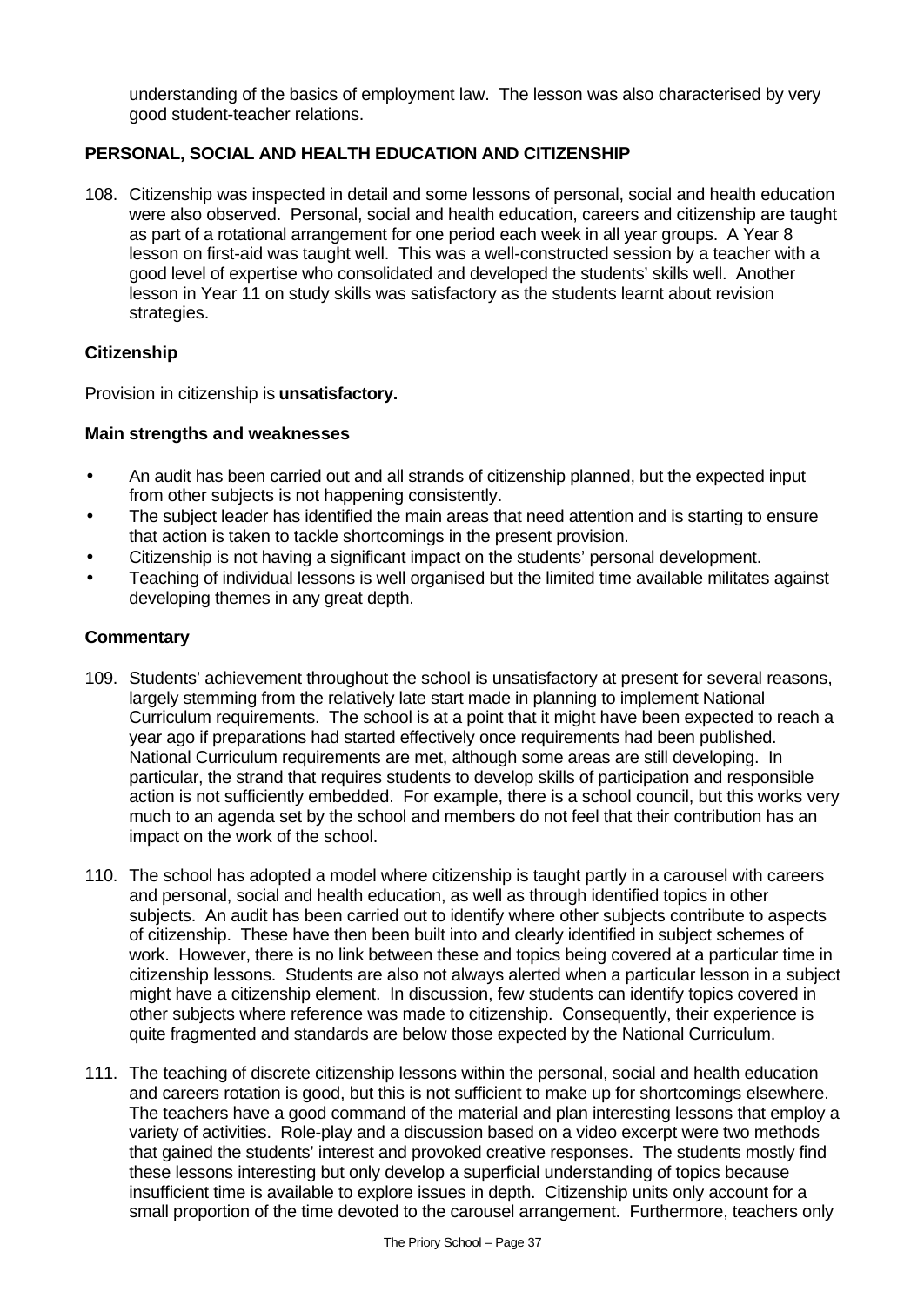take classes for short units covering a few weeks and are not able to build up the relationships needed to explore some quite challenging issues.

112. The model adopted by the school requires much tighter monitoring of the contribution of individual subjects than is currently the case. The subject co-ordinator has identified many of the main priorities for improving provision, such as introducing a rigorous assessment system. She is providing sound leadership. However, her role is not sufficiently developed to ensure that subject teachers fulfil their requirements as part of the citizenship programme. One final consequence is that citizenship is not playing the part it could potentially in promoting the students' social and moral development.

#### **SUBJECTS AND COURSES IN THE SIXTH FORM**

The table below shows entry and performance information for courses completed in 2002.

| <b>Subject</b>          | <b>Number</b><br>entered | % gaining grades A-E |         | % gaining grades A-B |         | Average point score |         |
|-------------------------|--------------------------|----------------------|---------|----------------------|---------|---------------------|---------|
|                         |                          | School               | England | School               | England | School              | England |
| Biology                 | 7                        | 0                    | 33.2    | 57.1                 | 81.6    | 15.7                | 33.2    |
| <b>Business studies</b> | 5                        | $\Omega$             | 31.7    | 60.0                 | 89.1    | 16.0                | 35.4    |
| Geography               | 5                        | 0                    | 36.4    | 60.0                 | 88.3    | 18.0                | 36.3    |
| Sociology               | 9                        | 11.1                 | 33.6    | 88.9                 | 83.7    | 31.1                | 33.8    |

#### *Level 3 GCE AS level courses*

#### *Level 3 GCE A level and VCE courses*

| <b>Subject</b>          | <b>Number</b><br>entered | % gaining grades A-E |         | % gaining grades A-B |         | Average point score |         |
|-------------------------|--------------------------|----------------------|---------|----------------------|---------|---------------------|---------|
|                         |                          | School               | England | School               | England | School              | England |
| Art and design          | 6                        | 33.3                 | 48.7    | 100                  | 96.1    | 76.7                | 85.1    |
| Biology                 | 6                        | 33.3                 | 36.3    | 100                  | 91.6    | 76.7                | 74.1    |
| <b>Business studies</b> | 6                        | 33.3                 | 32.8    | 100                  | 96.4    | 76.7                | 76.5    |
| Chemistry               | 5                        | 80.0                 | 45.9    | 100                  | 94.0    | 96.0                | 81.1    |
| English                 | 8                        | 37.5                 | 36.5    | 100                  | 98.3    | 85.0                | 80.1    |
| General studies         | 24                       | 37.5                 | 29.1    | 79.2                 | 90.1    | 63.3                | 69.3    |
| <b>Mathematics</b>      | 6                        | 33.3                 | 52.2    | 83.3                 | 93.3    | 66.7                | 84.7    |
| Sociology               | $\overline{7}$           | 57.1                 | 39.6    | 100                  | 95.4    | 82.9                | 79.1    |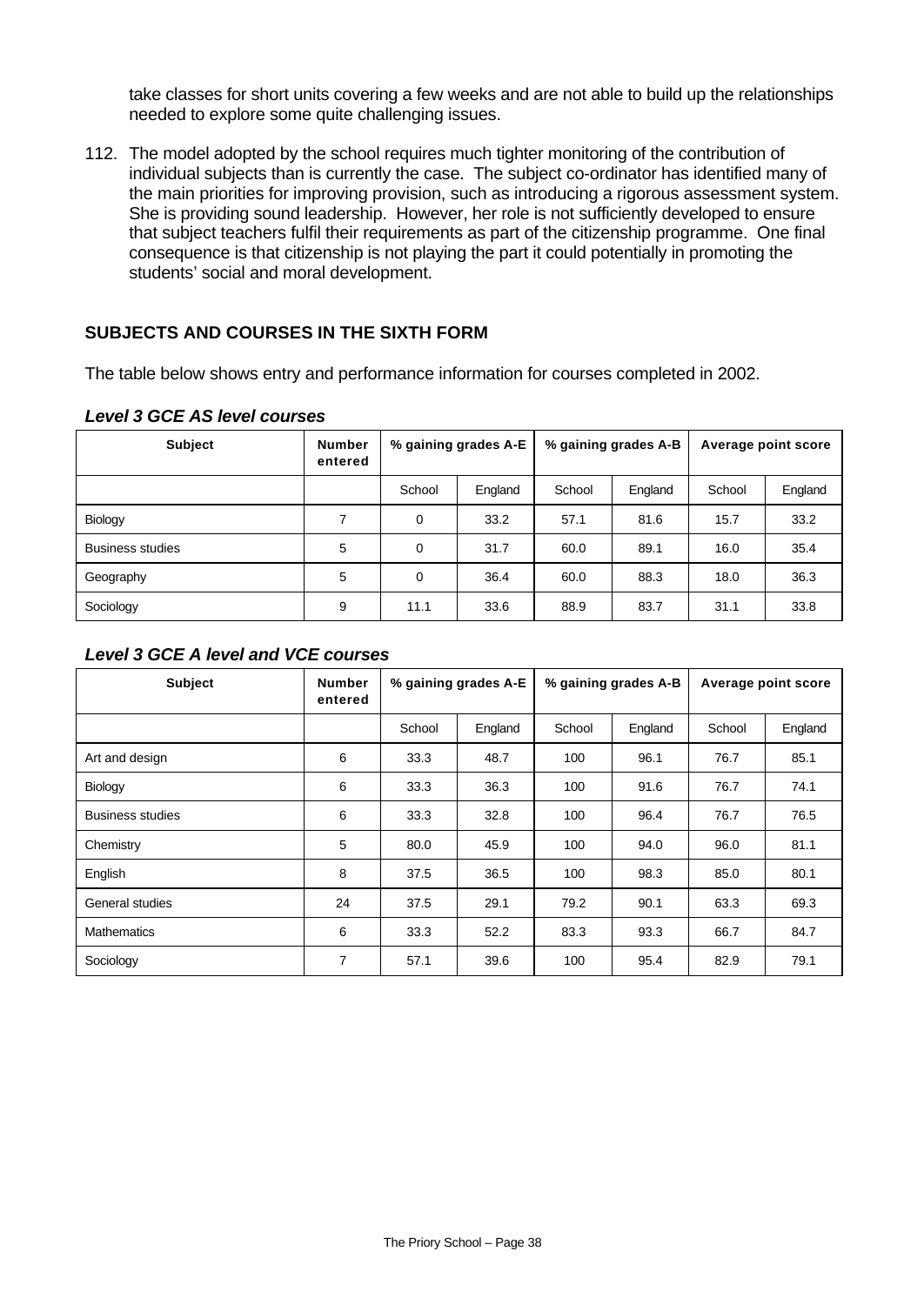# **ENGLISH, LANGUAGES AND COMMUNICATION**

English was the subject of a focused inspection and lessons were sampled in French and German. No student in the **German** class and only one student in the **French** class were from The Priory School. Both teaching and learning were very good in the lessons seen; students made good progress and maintained high standards. Staff supported and inspired them to manipulate language at a high level and they clearly enjoyed rising to the challenge.

## **English**

Provision in English is **satisfactory**.

#### **Main strengths and weaknesses**

- A Level results in 2002 were above average.
- The teacher responsible for the course has high standards and is aware of priorities for development.
- Teachers and students are less confident about the language element of the combined course than about the literature.

- 113. The school offers a combined course in literature and language at AS and A Level which suits the interests of students and has succeeded in recruiting a good number of boys. Numbers of students have often been low but are steadily rising. Results have fluctuated over recent years with students' average point score above the national average in 2002 and boys performing well. Results were less impressive in 2003, although most students' performance in English matched their results in other subjects.
- 114. Students achieve well. Teaching is sound and the students are highly motivated to succeed. Observation of class and written work suggests that current students' attainment is at least average. By Year 13 they write with control in a variety of contexts and demonstrate a knowledge of their set texts. In lessons they ask relevant questions and are not afraid to challenge their teachers or one another to seek clarification. In Year 12, students respond well to structured tasks but are more comfortable with the kind of conventional literary analysis which builds on their GCSE work. When required to apply new concepts from their study of language they are less confident or resourceful. There was some evidence from one Year 13 lesson that they continue to need more support in the area of applied language study. The students responded best during the week of the inspection when teaching was pacy and challenging or when they were given responsibility for group investigations and feedback.
- 115. Most students are positive and enthusiastic about the subject in lessons and in conversation. Year 13 students are clear about their achievements and understand how to make further progress because they receive regular and constructive feedback on both written work and performance in class. In a lesson preparing them for the comparative paper, students were very effectively motivated and supported by rigorous teaching which helped them explore the complexities of each writer's presentation of character. A good balance of teacher and student talk enabled them to extend their understanding of writers' techniques and to develop their confidence as presenters and questioners.
- 116. Since the departure of the head of English the teaching of A Level has been effectively managed by one of the A Level team, although leadership is unsatisfactory because there is no clear direction for the improvement of the subject. The teachers work hard and work well together but there is scope for them to continue to develop and share their knowledge in the field of language study.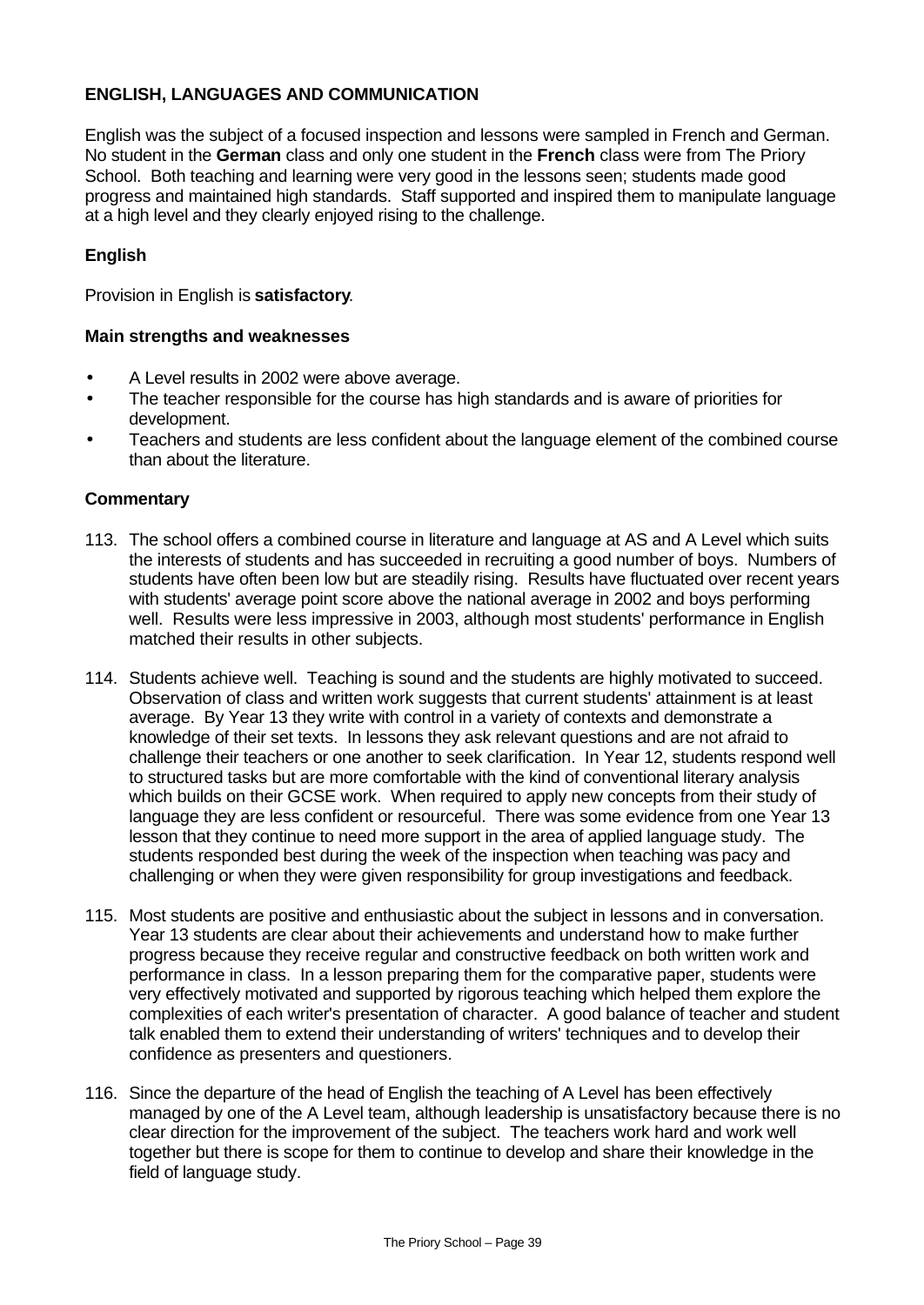#### **Language and literacy across the curriculum**

117. Levels of literacy in the sixth form are good. Students make good use of the library for independent research and readily draw on information from the internet as well as using books and magazines to broaden their studies. Most A Level students write accurately and in a range of styles. They participate willingly in discussions, listening carefully to one another's opinions and often challenging these constructively. They are confident speakers in both informal and formal situations.

# **MATHEMATICS**

Provision in mathematics is **good.**

#### **Main strengths and weaknesses**

- The students respond well to the high expectations of their teachers and have a strong commitment to their studies.
- Assessment is used well as a tool for planning work, monitoring the students' progress and setting achievable but challenging targets.
- The teachers in the team are readily accessible to help students who are having difficult with any aspect of the work.
- Students are prepared well at GCSE so that they start in Year 12 with a secure grounding in the basic skills needed to be successful.

- 118. Achievement in both mathematics and further mathematics is good. Students make good progress and many exceed the standards that might have been expected from their GCSE results. A Level results have been in line with or better than the national average in recent years, with the exception of 2002 when they were well below average. Results improved considerably in 2003 to well above the 2002 national average. Variations from year-to-year are because of differences in the prior attainment of different groups. Standards currently in Year 13 are above average overall. Several students are on course to achieve the highest grades in both subjects as the results of modules already taken show. Standards at AS Level in Year 12 are more widely spread. Several students are highly competent. They have settled very well into the demands of the course; however, a small number are struggling with some of the concepts.
- 119. Students have received a solid grounding in many of the basic techniques that are needed at the start of the AS Level course. This enables them to tackle the demands of the course with confidence, even if some report how daunting they found the first few weeks. Algebraic manipulation is secure and the students are able to tackle the solution to problems in a clearly set out and logical approach. This is seen particularly in pure mathematics work such as calculus, and also when tackling problems in mechanics. Staff mark work carefully and give some useful guidance on how techniques can be improved. This is then seen to influence the students' later work. However, it is not always clear that students mark and correct questions that they have tackled in class.
- 120. Mathematics provision is well led and managed. Teaching staff work well as a team and have been successful in maintaining, and in some years improving standards since the last inspection. The main shortcomings in recording and tracking the students' progress have been tackled successfully, and are one of the factors accounting for their good achievement. Regular assessment of their work through unit tests means that teachers have a very clear picture of how well the students are doing and what they need to do to improve. This enables them to plan work to move the students forward as rapidly as possible, while ensuring that any who struggle are given support.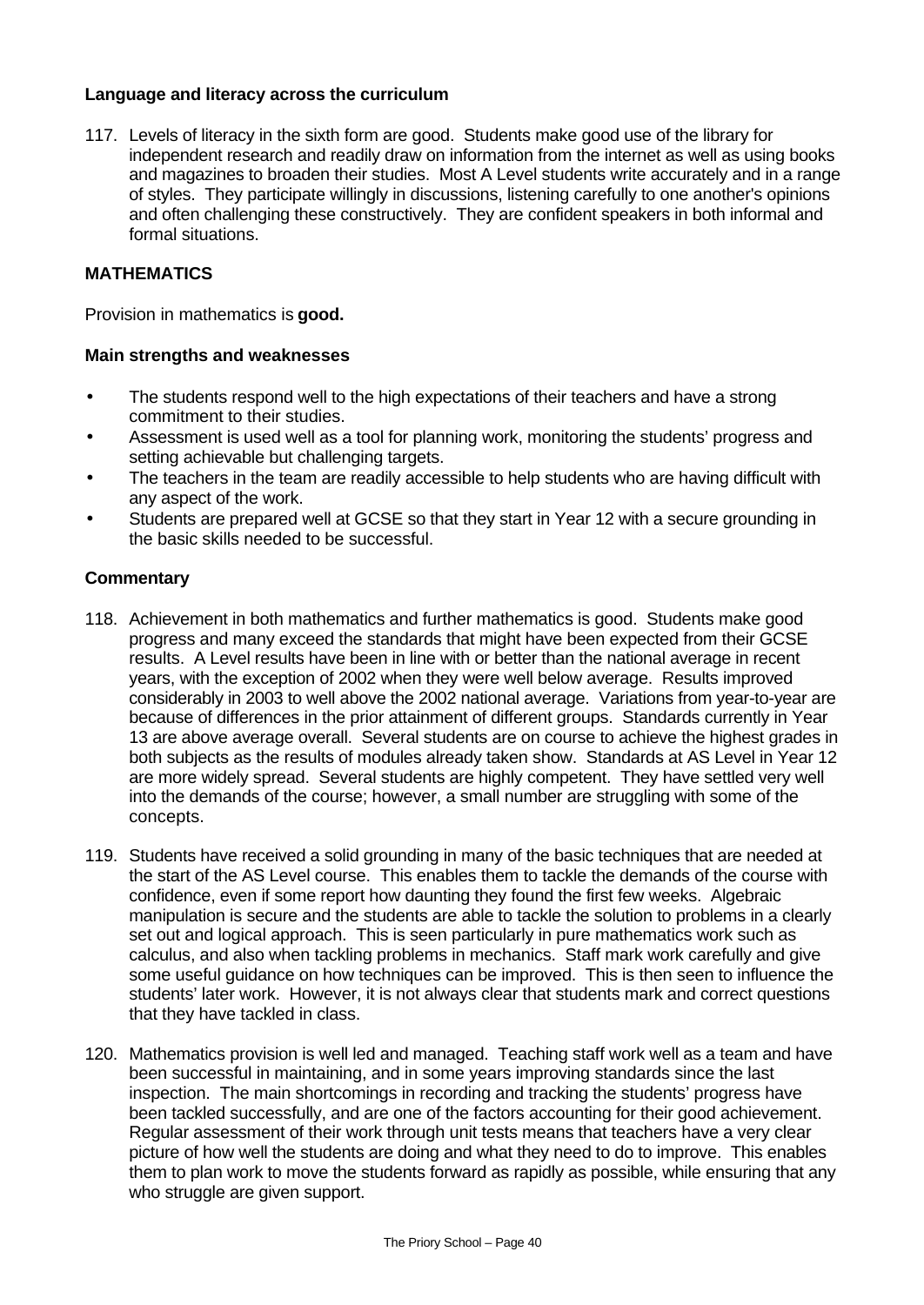- 121. The students report that they feel challenged and stretched by their teachers, a factor that was evident in the lessons observed during the inspection. Teaching is good overall and often better than this. Staff are expert in the subject and have a good understanding of how to develop new concepts and consolidate them in the students' learning. Lessons are structured carefully so that the application of new ideas and the solution of problems are integral to the activities and tasks set. ICT is used as appropriate, such as when sketching graphs or solving problems by numerical methods.
- 122. The students also find very helpful the availability of teachers for consultation and guidance if they are having difficulty with the work. Many regularly avail themselves of this or work together outside lessons. This high level of commitment and strong drive for success is a further major factor in their good achievement. Work set is conscientiously tackled and folders are well organised, supporting their revision of topics.

#### **Mathematics across the curriculum**

123. The students' skills are able to support their learning in a wide range of subjects, although there is no plan or policy for these skills to be developed elsewhere. A small number of sixth form students are taking a key skills course at GCSE level in mathematics in an attempt to improve their grade. Standards in this group are well below average overall, although the lesson on algebra observed was taught well and the students tried hard.

## **SCIENCE**

Biology was inspected in detail and lessons were also observed in chemistry. Two lessons of **chemistry** were seen, one of which was good. Students are competent in carrying out practical work safely and they can apply their knowledge to related situations. However when applying the knowledge in new or more complex contexts many require more support.

#### **Biology**

Provision in biology is **good**.

#### **Main strengths and weaknesses**

- The above average standards at A Level.
- Students are encouraged to play an active part in lessons and this helps to consolidate their learning of difficult concepts.
- Teachers often fill in answers rather than encouraging students to give full oral answers to questions.

- 124. The A Level examination results in 2002 were above the national average and were at a similar level in 2003. This level has been maintained over the last three years. The results in the AS examinations in 2002 were below the national average, but the results in 2003 were better. Overall the AS Level results are generally more variable but the majority of students obtain or exceed grades predicted by their previous levels of attainment.
- 125. Achievement is good in both Years 12 and 13. The standard of work, seen in folders and in lessons, of the current Years 13 students is above average and that of Year 12 is average. Year 13 students were seen coming to terms with muscle contraction at a molecular level and looking at brain structure linking their knowledge to particular diseases. They are able to use key words to construct an answer to a particular question. Year 12 students were seen presenting their own research of dietary deficiencies and studying the human genome project.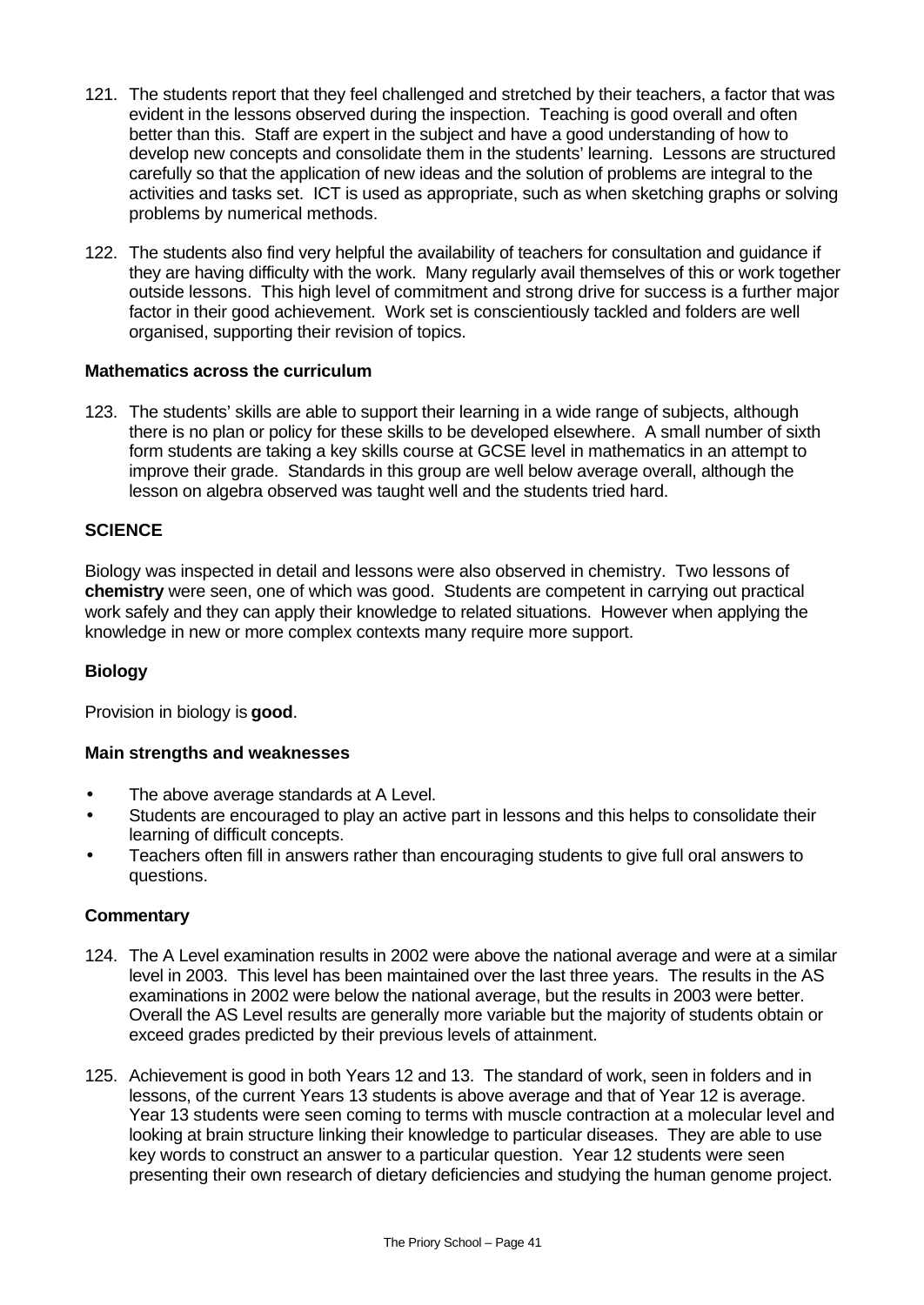A small number of these students are still in the process of adapting to the more in-depth demands of AS Level work. All students appreciate the support and help that is given to them.

- 126. Teaching is good and this is resulting in students making good progress. Very good subject knowledge of teachers, evident in their lesson planning and in the answers to students' questions, enables students to understand difficult concepts. The good challenge combined with the frequently active role taken by students such as when presenting work to their peers and applying information in a variety of examination-style situations also consolidates their learning. At times the teachers tend to fill in the answer rather than use developmental questioning which means that students are missing opportunities to develop their analytical and thinking skills that relate to examination techniques. Teachers have very good relationships with students who respond very well to the challenging teaching and are motivated to read around the subject and develop their independent learning skills. The use of questions linked to the examination requirements is ensuring good learning and enabling students to identify their own areas of weakness. Currently there are few visits linked to the biological courses and so students are missing out on enhancement opportunities.
- 127. The leadership and management of the department are good. There is a clear vision for moving the subject forward and a clear evaluation of the strengths and weaknesses of the subject has been made. Links have been made with a local company and plans are under way for more visits and outside lecture opportunities for the students. Since the last inspection the levels of attainment have risen significantly from being poor to above average and achievement is good. This represents good improvement.

## **INFORMATION AND COMMUNICATION TECHNOLOGY**

#### **Information and communication technology across the curriculum**

128. Information and communication technology (ICT) was not inspected in depth, although the use of ICT in subjects was evaluated. The use of ICT in sixth form courses is satisfactory overall, although there is scope in most subjects to use ICT more frequently to enhance teaching and learning. Some good presentation work was seen, particularly in geography. The Internet is used effectively for research in most subjects, although more use could be made of external resources for research, particularly in sociology. There is a great deal of autonomous use of ICT by students in all subjects. Access to computers is satisfactory for students but access to computer projection facilities is very limited and there is a very small number interactive whiteboards in the school. This deficiency restricts teaching options and limits access to a wide range of valuable teaching resources.

#### **HUMANITIES**

Geography and sociology were inspected in detail. One lesson of sixth form **history** was sampled, in Year 12. Students were studying life in the Soviet Union between 1928 and 1941 as part of their AS Level course. The teaching was good, with students benefiting from the teacher's excellent subject knowledge and the development of specialist vocabulary. Students achieve well, mastering a wide body of knowledge since the course began. Standards are in line with expectations for this stage of the course. In recent years the number of students following AS and A Level courses has been too small for meaningful statistical analysis of results. However, A Level students in 2003 achieved results that were in line with expectations according to their GCSE results, and AS Level students achieved results that were below expectations.

The school does not meet the statutory requirements of providing **religious education** for all students in Years 12 and 13. The Year 12 students have a three-hour module of religion and ethics within the general studies course, but this is only a fraction of the time required. The school is discussing plans to improve this situation.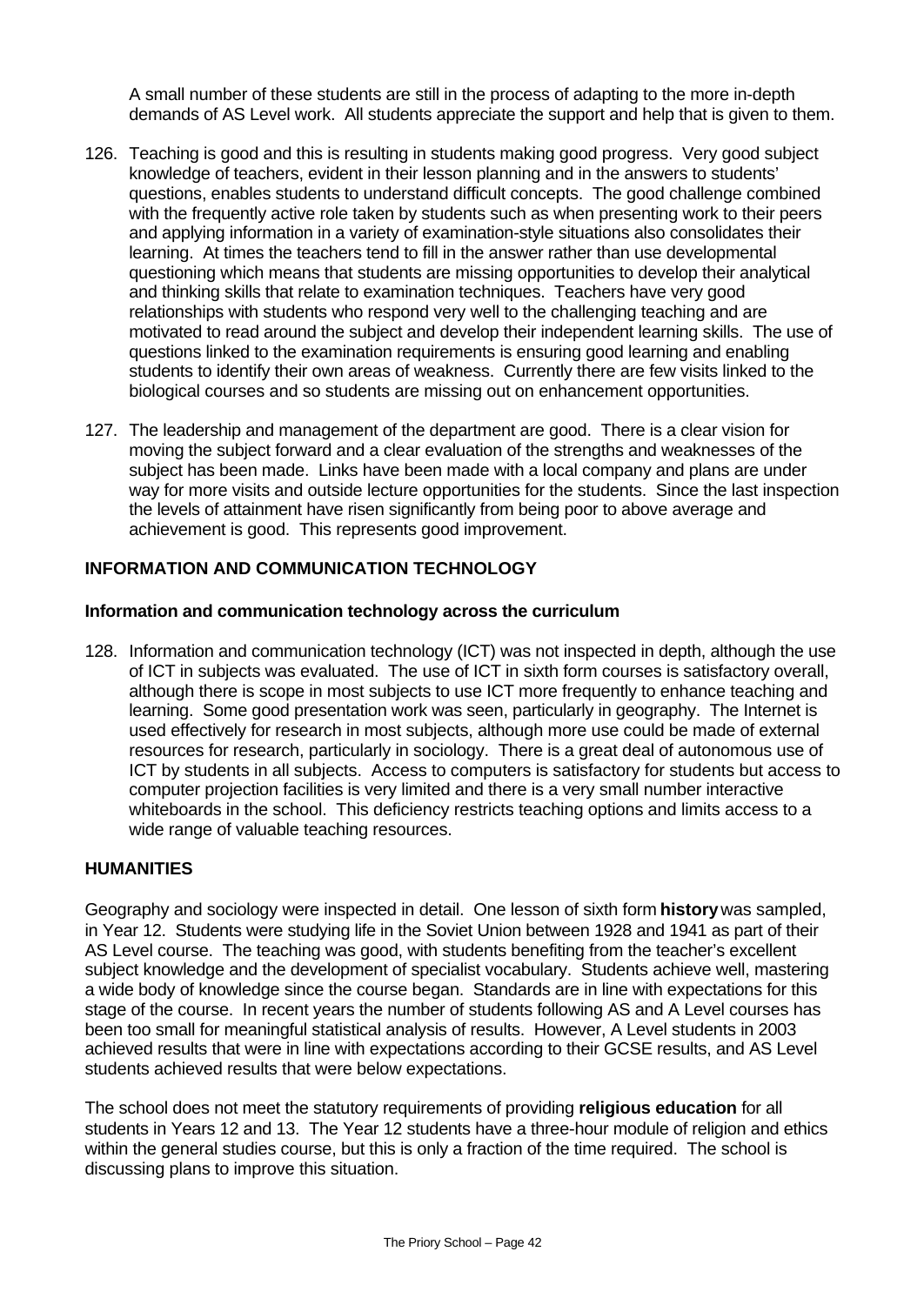# **Geography**

Provision in geography is **good**.

#### **Main strengths and weaknesses**

- Results at A Level are variable from year to year.
- Teachers have a very good command of the subject and of the requirements of the course.
- Students are very well supported and achieve well.

- 129. Students who take geography in the sixth form have a wide range of prior attainment in the subject, including students who have not studied it at GCSE or have gained below grade C. The small numbers who have taken the A Level examinations in recent years also accounts for the variation in results. Results in 2002 were below the national average but in line with expectations for the students who took the examination. Results in 2003 were higher than in previous years; students did at least as well as in their other subjects. Standards attained in the AS Level examination in 2002 were below average but results were overall higher than in the other subjects taken by these students.
- 130. Overall, the achievement of students currently in the sixth form is good. The work of students in Year 13 is more in line with the national average than the disappointing results in the AS Level papers in 2003 would suggest. They are achieving well in Year 13 because of their positive attitude and the very high level of support from their teachers. Standards in the Year 12 class are above average; students are sustaining the very good achievement made during their GCSE course.
- 131. Teaching and learning are good. A strong feature of the teaching is the attention paid to examination technique from an early stage. In one lesson, students were given access to the examination board's marking criteria which they applied first to sample answers and then to their classmates' homework essays. Students were able to make a critical appraisal of the answers and indicate the level of response with a high degree of accuracy. Teachers stress links between different units of work in preparation for the synoptic paper. Good planning provides a challenge for students. They respond by showing a high capacity for independent research and good powers of evaluation. This was seen in an impressive ICT slide-show presentation by two students in a lesson in which the class were sharing their research into the impact of humans in cold environments.
- 132. The relationship between students and teachers is very good. It underlies the very effective support and guidance provided by the teachers which students identify as a great strength of the subject. They appreciate how accessible the teachers are and the time they give to students. Work is marked thoroughly and feedback to students is very helpful, particularly in physical geography. The arrangements within the consortium of schools work very well for students taught at The Priory School. The Year 12 group includes three students from each of the other two schools; the whole group has integrated well and students from all three schools played an equal part in the lesson.
- 133. There has been good improvement since the previous inspection. Leadership and management are very good and contribute to maintaining good achievement by students. Assessment information and other data are used very well to monitor students' progress, and thorough analysis of examination results helps to plan teaching.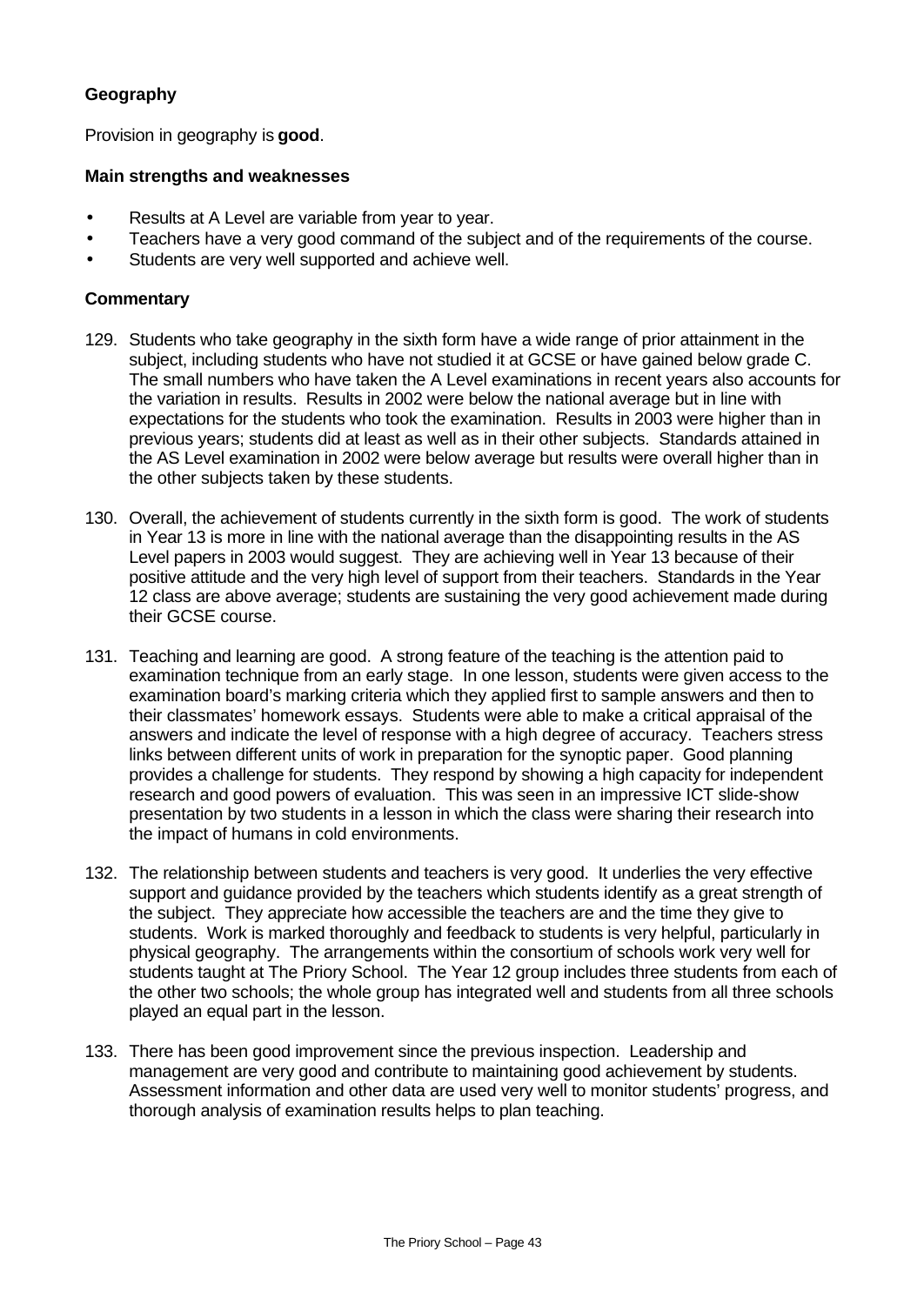# **Sociology**

Provision in sociology is **very good**.

#### **Main strengths and weaknesses**

- Examination results are consistently above the national average.
- The quality of teaching is very good, leading to very good learning.
- High student motivation leads to good achievement.
- Few male students are attracted to the courses.

- 134. Standards are above national expectations. A Level results have been consistently above the national average for the past three years. AS Level results were above the national average in 2002 and rose in 2003. These high standards are reflected in the work seen during the inspection, with students achieving above their target grades based on GCSE results. Very few students drop out of the course once they have started, and most continue from AS Level to A2. There are no consistent differences between the results of male and female students. However, the numbers of males opting for the subject has been very low in comparison to females. This means that the male perspective is not always well represented in class discussions, an important feature of some sociological topics.
- 135. No students appear to be held back by weak literacy or ICT skills and all students, whatever their prior learning in the subject, are achieving well. Overall, the quality of teaching and learning is very good. High expectations ensure that students are well challenged by their work.
- 136. Because of the excellent subject knowledge of their teacher and the interesting way this is conveyed, students amass a wide body of knowledge in a comparatively short time and can hold coherent discussions evaluating the influences and perspectives of the leading schools of sociological thought. Lessons are characterised by a buzz of interest and effort. Students can analyse and present new information through diagrams, notes and essays. Their approach is mature and perceptive. They can draw effectively on past learning and their own background knowledge, such as in a Year 12 lesson about gender bias in educational achievement.
- 137. The students have extremely positive views of the subject and the progress they are making. Many of them chose to study sociology because they see it as being useful in a wide range of proposed careers, others because the subject holds general interest for them.
- 138. The small sociology department is well managed by the co-ordinator with good planning and documentation in place and records kept of students' progress. Leadership is satisfactory; although there is ample informal liaison, monitoring and self-evaluation of the teaching in the department is not yet carried out formally. So far there has been no concerted effort to balance the proportions of male and female students taking the subject. As sociology was not reported on in the previous report there is no evidence on which to base a judgement about improvement.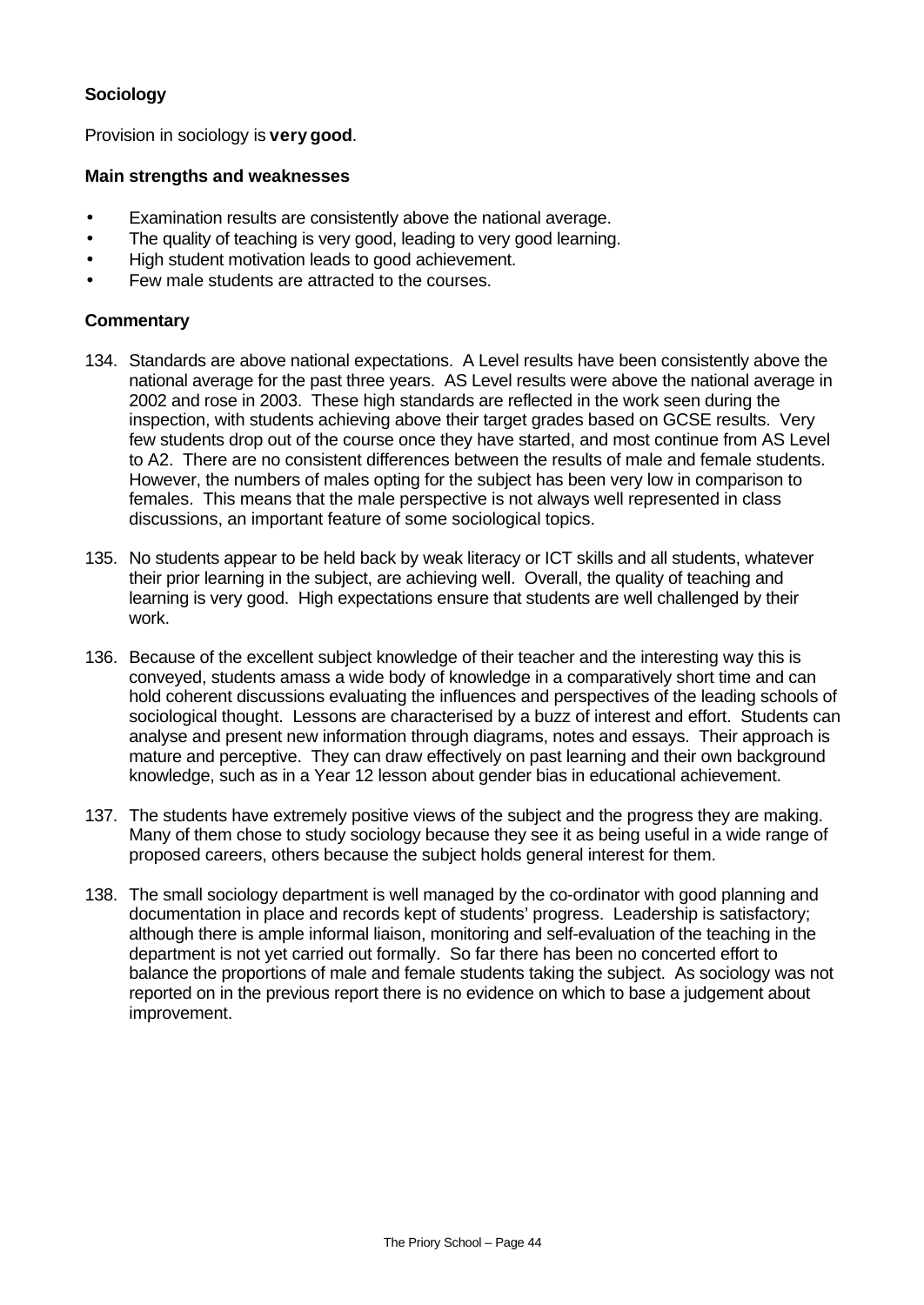#### **ENGINEERING, TECHNOLOGY AND MANUFACTURING**

#### **Product design**

Provision in product design is **good.**

#### **Main strengths and weaknesses**

- Students design and make work is of a high standard particularly at AS Level.
- The improved teaching and learning in the department has had a major impact on standards and student achievement.
- Teaching is always good or better.
- Assessment and guidance are very good.

- 139. The numbers of students taking the course and their standards on entry have varied from year to year. Subsequently, the results have varied. AS Level results for the past three years have been above average. High grades have been achieved by most students with very few being ungraded. A Level results do not follow the same pattern. The 2003 A Level grades were above average; six of the ten candidates were awarded A or B grades. In 2001 the grades were similar to 2003, but in 2002 they were poor. The reason for this was that students were allowed to enter the examination even though their coursework was not up to standard.
- 140. The standard of work of the current students is above average overall. Students make good use of ICT in their course work and their design folders are usually of a high standard. The A Level product studies are good with good research, product history and manufacturing details. The main coursework projects at both A and AS Levels are completed very well. There is a good range of individual projects with captures the interest of the students. Every design folder has a well-written and detailed design brief and detailed specification that highlights the main design requirements. All students have detailed time plans, and preliminary research is usually good. Whenever possible, students are encouraged to visit outside centres to gain first-hand knowledge of product design and manufacturing. Initial ideas are often very creative. These are then discussed and modified appropriately before proceeding to computer-aided design and a working drawing. Drawings are good and contain good detail with material specifications.
- 141. Teaching and learning in both courses are overall good. Teaching is always well prepared and encourages students to think for themselves and work independently. Most students work to and beyond their predicted grades. Teachers give very good guidance to students and support their progress very well. They are themselves knowledgeable and have high expectations and students respond well. Concentration levels are very good. The students work well outside of lessons and take pride in their work. They work well together and on their own. They discuss their ideas well and are critical of their own work. They use ICT well and have good commitment to the completion of their coursework.
- 142. Good departmental leadership and effective management have made a major impact on improving provision over the last three years so that progress since the last inspection has been good. Expectations of what students can achieve have risen. Planning has improved and the use of assessment data is now good. Feedback to students on progress is good.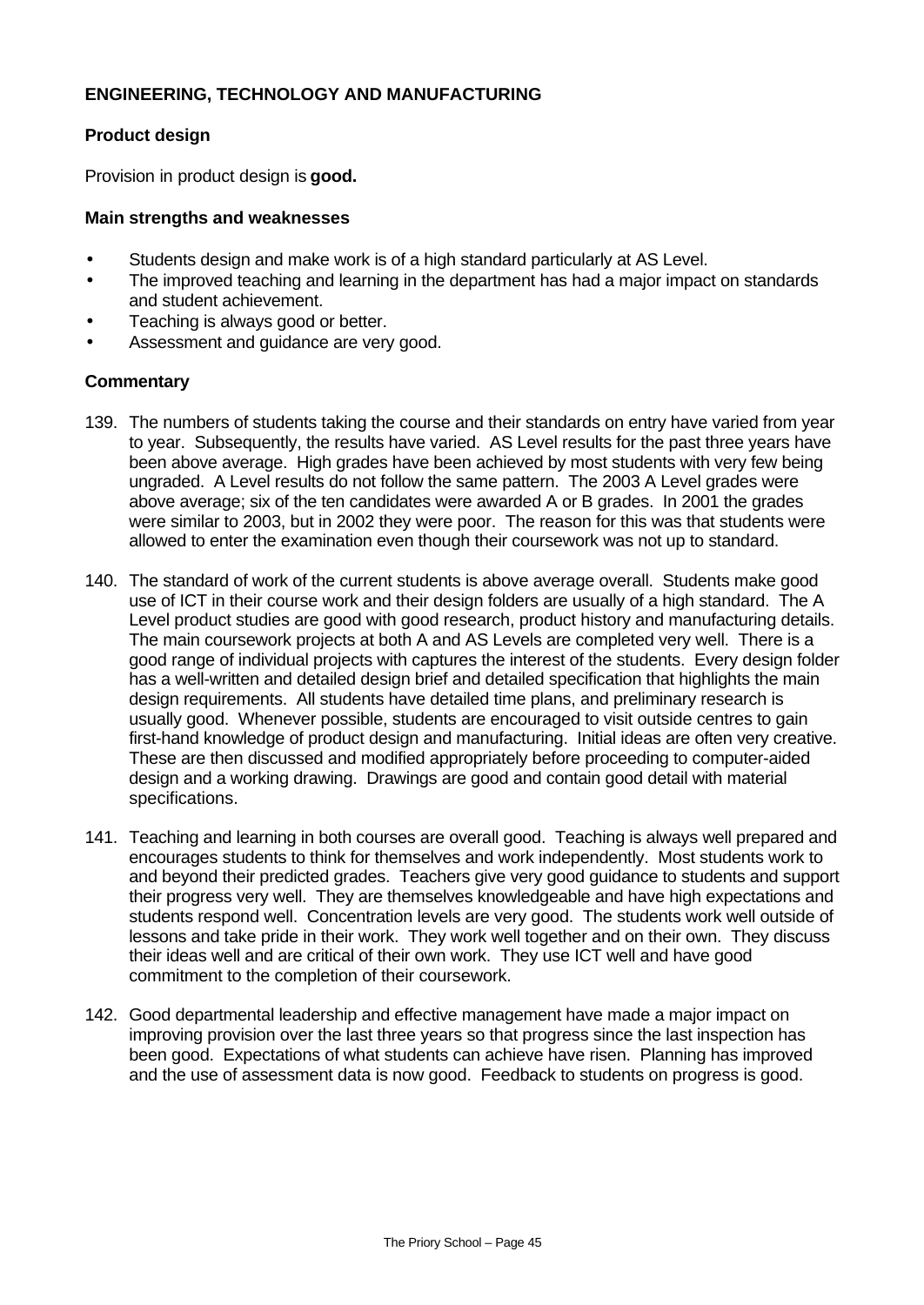#### **VISUAL AND PERFORMING ARTS AND MEDIA**

#### **Art and design**

Provision in art and design is **good**.

#### **Main strengths and weaknesses**

- High quality personal attention enables students to develop individually.
- Very good student attitudes contribute positively to their learning.
- Work journals are not used adequately to record, develop, explain and present ideas.
- Assessment for students in Year 12 lacks the detail necessary for them to know more precisely how their strengths and weaknesses relate to examination criteria.

- 143. Groups in recent years taking art at A Level have generally been small, usually less than ten. Standards in national examinations have ranged from well above average in 2000 to below average in 2003. National comparisons are difficult when numbers are so small, but many students last year did not achieve grades as high as expected.
- 144. Students in Year 13 are working below average whilst students on the AS course in Year 12 are working at a broadly average standard. The small group of students taking a GNVQ foundation course are working below average.
- 145. Achievement is good overall. Year 13 students are achieving well in relation to the grades they gained at AS, including one student who did not take art at GCSE. This is as a result of consistent good teaching, where students have individual attention and are guided to explore and develop their strengths, enabling them to produce very different responses to similar themes. Several high attaining students show good quality research from observational sources. They relate this to artists' work and produce original, multimedia work in response.
- 146. Achievement is good for some high attaining students in Year 12 and satisfactory for most. This is due to a quality of teaching and learning which varies between good and satisfactory, with the very good attitudes of students contributing to their learning. All the students taking AS Level gained high grades at GCSE and have good technical skills, shown in skilful drawings of hands, flowers and vegetables and in various studies in paint and pastel. Because students are encouraged to work on pieces of paper in preference to journals, presentation does not chart the development of ideas progressively. Annotation of work and the ability to make connections between their own and other artists' work is also underdeveloped. Achievement is satisfactory for the GNVQ foundation students, most of whom did not study art at GCSE. They experience working in a variety of materials and enjoy their course.
- 147. Improvement since the last inspection is satisfactory. The current subject leader has been in post for half a term. The quality of leadership and management of sixth form courses is good. Visits to major art galleries both in London and Paris feature in the course and inform and inspire students' work. There is an opportunity to work in a variety of media in both two and three-dimensions including printmaking and photography. Computers are used to aid research but not creatively enough to develop ideas. The number of students continuing to study to A Level after the year of AS Level has been good and recruitment into the present Year 12 is more than has been usual. Student progress is tracked and data is now being used to set targets for achievement and inform achievement.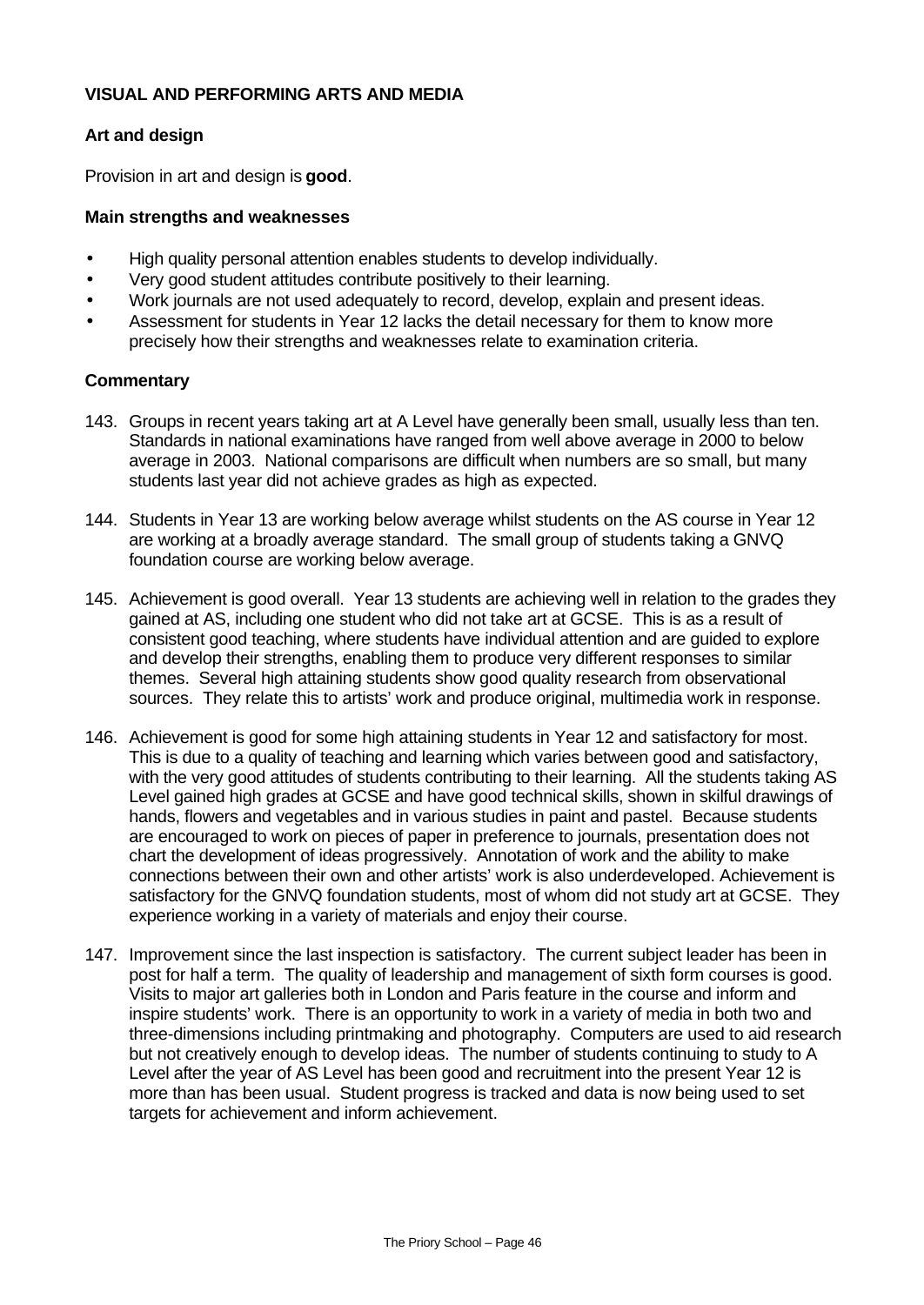# **HOSPITALITY, SPORTS, LEISURE AND TRAVEL**

No subjects were inspected in detail in this area, although a lesson in **physical education** was observed. This very good Year 12 AS Level lesson was pacy and stimulating with the teacher expertly linking the key anatomy and physiology concept 'centre of mass' to a range of sports. A combination of practical activity, targeted questioning and relevant work sheets, as well as students' positive attitude to the lesson ensured that learning was very good and that the students achieved well. Numbers of students for the course have risen recently and the subject now provides a popular option as part of the sixth form curriculum. There are currently no timetabled periods for sixth formers to participate in sport. However, they have opportunities to use the facilities, participate in several school teams, and several students assist with teaching and coaching younger students. For the latter, the department is planning to introduce courses to accredit this worthwhile and much appreciated sixth form activity.

# **BUSINESS**

## **Business studies**

Provision in business studies is **good**.

## **Main strengths and weaknesses**

- The department offers a good range of courses to suit students with a wide range of aptitudes and abilities.
- Teaching is very good overall particularly in the AVCE course.
- There has been some inconsistency in examination results with a reduction in higher grades at A Level but a significant improvement at AS Level.

- 148. In the AS Level business and economics course, results were below average in 2002 but improved significantly in 2003 and are likely to be above average when comparative figures are published. All candidates passed the examination. Results in the business and economics course at A Level in 2002 were in line with the national average. There was a decline in 2003 as there were no A or B grades, but all candidates passed. Results at A Level represent good progress for many students. Examination results in the GNVQ business foundation course in 2002 were about average for the small number of candidates, and they improved for a slightly larger group in 2003. There are no Advanced Vocational Certificate of Education course (AVCE) results for previous years.
- 149. Work seen during the inspection in lessons and in students' portfolios, indicates that standards at A Level and AS Level are currently good overall. Teachers have taken positive measures in terms of closer monitoring and in the provision of additional support, to ensure consistency in results. The good performance of last year's AS Level students is being built upon effectively in the A Level course. In the AVCE course, which is now running in Years 12 and 13, the performance of students in Year 12 is currently about average but Year 13 AVCE performance has developed well and is now good. The current attainment of students taking the GNVQ foundation course is average. This course is being replaced with an intermediate level course next year in response to past performance and an analysis of demand within the sixth form consortium.
- 150. The students are achieving well. Teaching is very good overall, and some excellent teaching was seen at A Level. This resulted in an excellent response from students who were highly motivated and very well focused on their work. They were perceptive and able to discuss economics and business concepts at a high level using current examples to illustrate their arguments. Teaching in the department results in very good learning. Students are kept well informed about their progress in both oral evaluation and detailed written diagnostic feedback in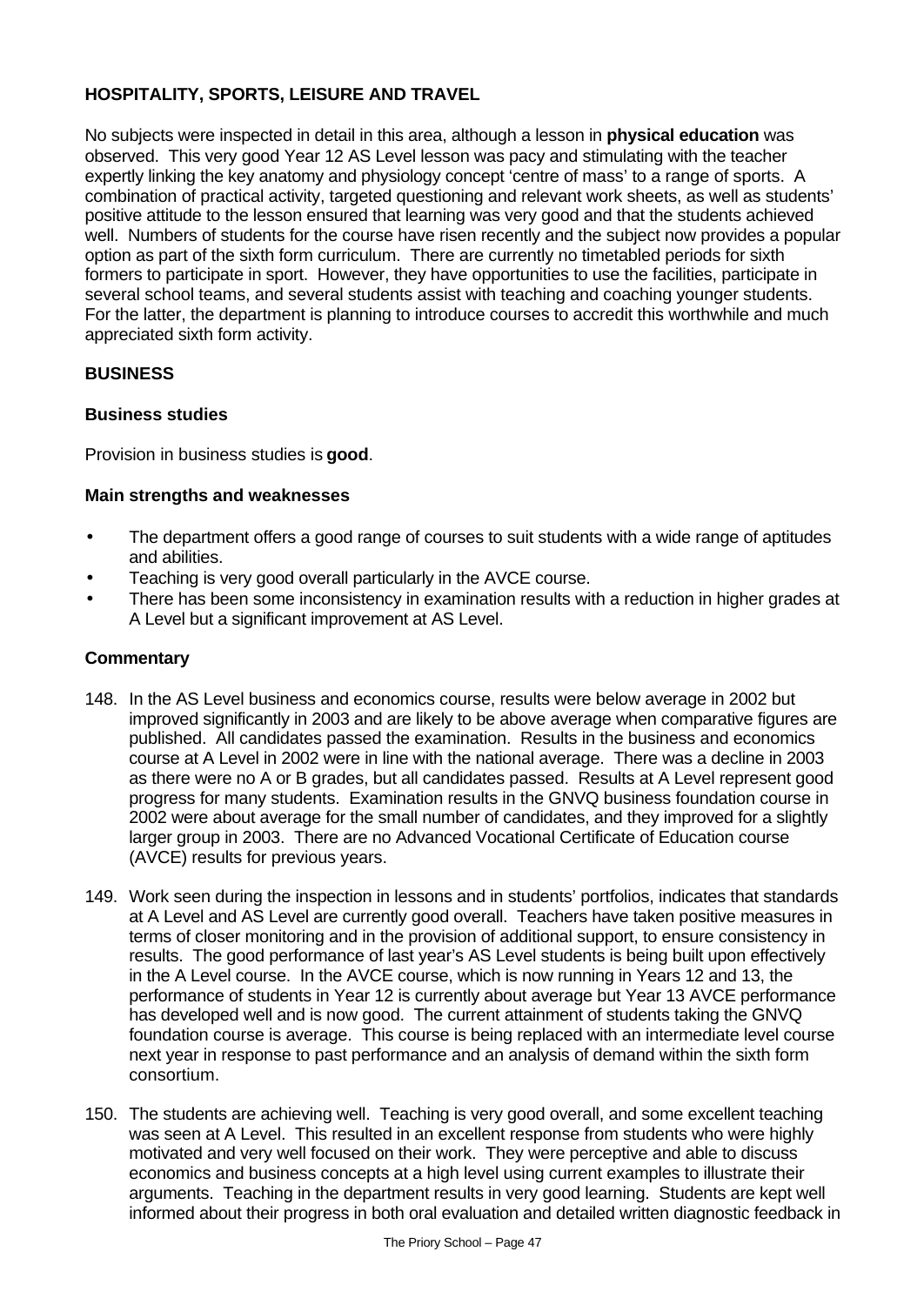their portfolios. Portfolios are carefully kept up-to-date and very well monitored by the department.

151. Good leadership and management ensure that the wide range of courses are effectively and efficiently managed, that courses are well planned and that staff work well as a team. In order to respond to changes in demand and improve the curriculum offered by the department, significant changes have been planned to facilitate closer links with the local college and to provide the GNVQ course a more appropriate level. Students are encouraged to take part in extra-curricular activities and competitions. Entry into national business and economics related competitions have resulted in continued success in recent years reflecting the commitment of students and the outward looking nature of the department. Improvement since the last inspection has been satisfactory.

#### **PERSONAL DEVELOPMENT AND GENERAL PROGRAMMES**

A considerable number of students take general studies at AS Level and a substantial number follow this through to A Level. It is one of the contributory factors in many students gaining an above average total point score at A Level. A satisfactory Year 12 lesson was observed on how the media influence public opinion. The group was lively and well-informed, having a reasonably good knowledge of current affairs. The teacher asked some interesting questions and pushed the students to justify their answers, although some contributed little.